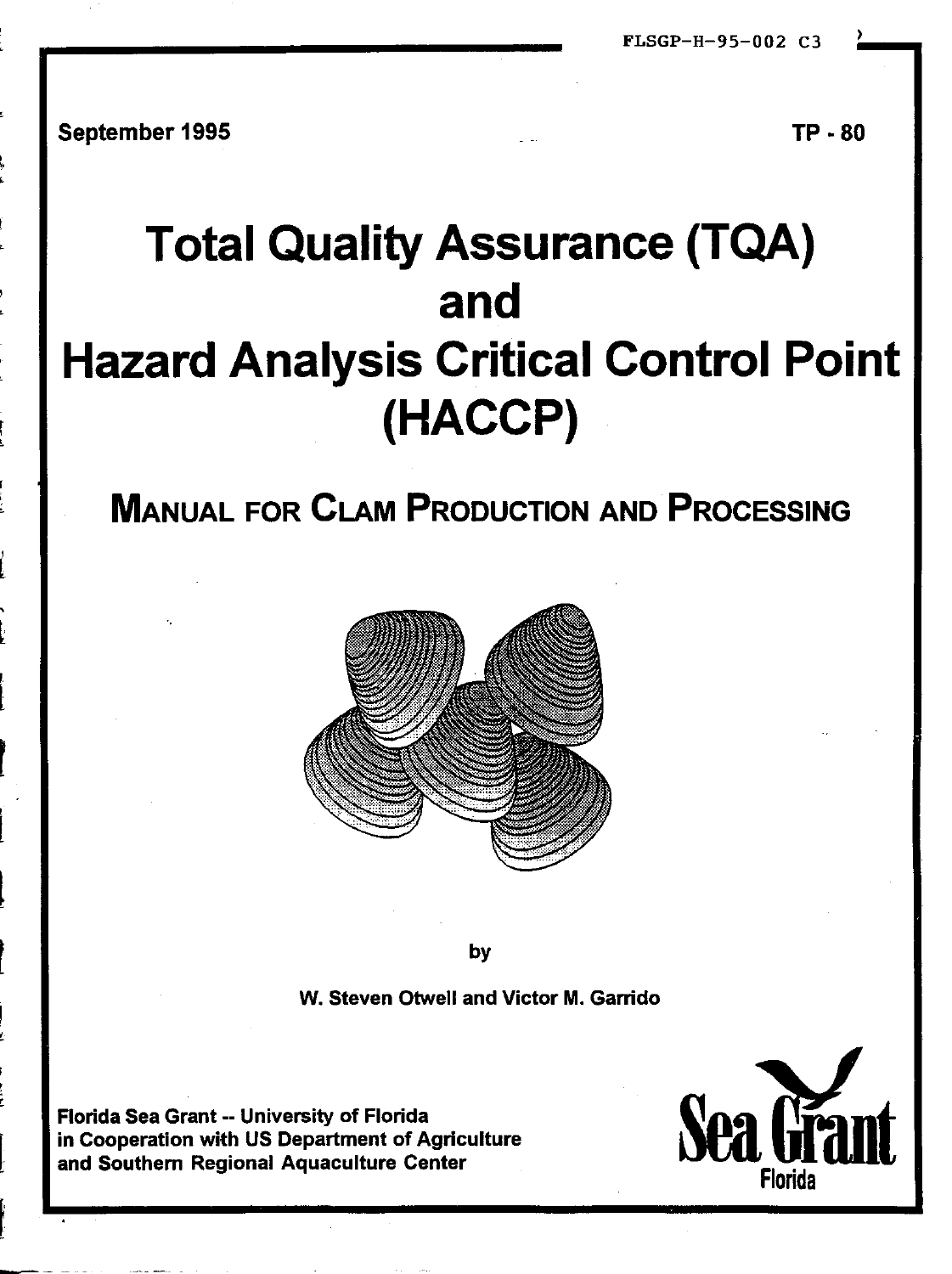#### **MANUAL FOR HARD CLAM PROCESSING**

**Total Quality** Assurance (TQA) and **Hazard Analysis** and Critical Control Point (HACCP)

#### **Authors**

#### **W. Steven Otwell and Victor M. Garrido**

## **Food Science and Human Nutrition Department Aquatic Food Products Program University of Florida Gainesville, FL 32611**

#### **September 1995**

**This material is based upon work supported by the Extension Service, U.S. Department of Agriculture, under special project number 93-EFSQ-1-4095.**

#### **\$4.00**

**For information on ordering this publication, write or call:**

**Florida Sea Grant College Program University of Florida P.0. Box 110409 Gainesville, FL 32611-0409**

**904-392-2801**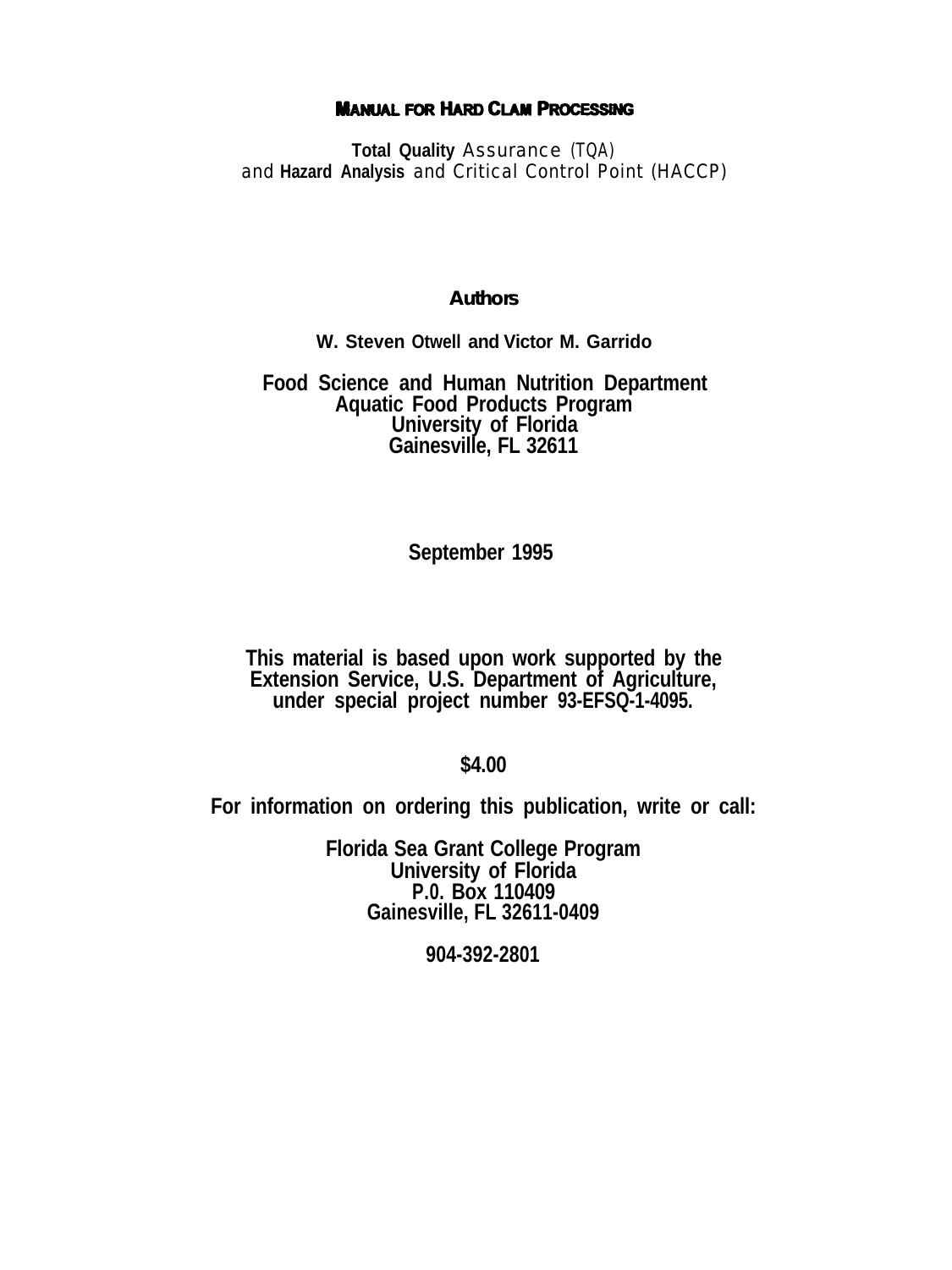## **Table of Contents**

| vii                                                                                                      |  |
|----------------------------------------------------------------------------------------------------------|--|
| ix                                                                                                       |  |
|                                                                                                          |  |
|                                                                                                          |  |
|                                                                                                          |  |
|                                                                                                          |  |
|                                                                                                          |  |
|                                                                                                          |  |
|                                                                                                          |  |
| Total Quality Assurance (TQA) Program for Florida Hard Clam Production and Harvest - - - - - - - - - - 5 |  |
|                                                                                                          |  |
| 11                                                                                                       |  |
| 13                                                                                                       |  |
| 13<br>Personnel Organization and HACCP Responsibilities                                                  |  |
| 14                                                                                                       |  |
| 15                                                                                                       |  |
| 16                                                                                                       |  |
| 17                                                                                                       |  |
| 20                                                                                                       |  |
| 25                                                                                                       |  |
| 26                                                                                                       |  |
| 31                                                                                                       |  |
|                                                                                                          |  |
| 32                                                                                                       |  |
| 32<br>Standard - Sanitary Operating Procedures -----------------------------------                       |  |
| 36                                                                                                       |  |
| 42                                                                                                       |  |
| 43                                                                                                       |  |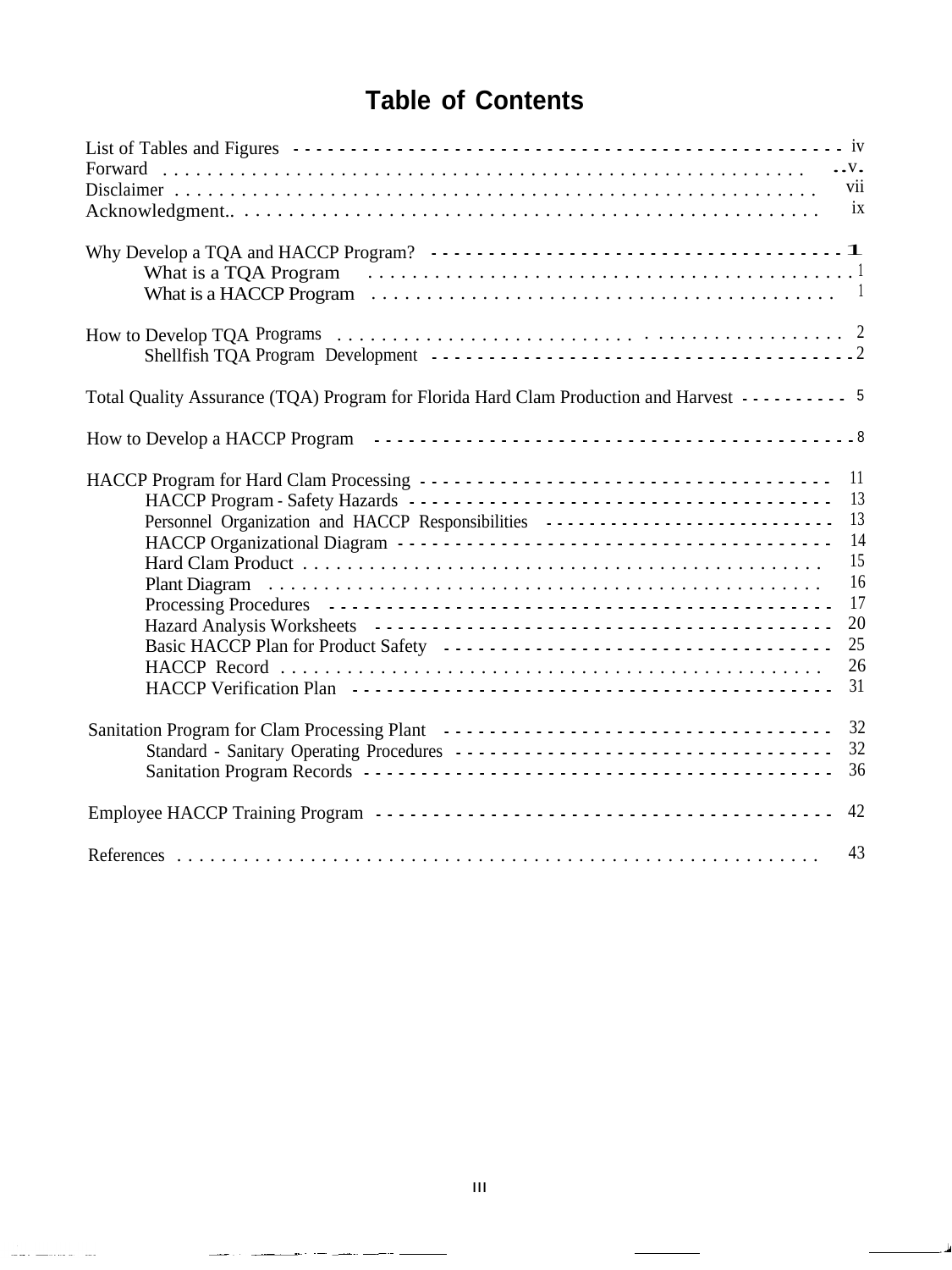## **List of Tables and Figures**

| Table 1. Example: Total Quality Assurance TQA development document based on the harvest of                                                                                                                                                                                           |                |
|--------------------------------------------------------------------------------------------------------------------------------------------------------------------------------------------------------------------------------------------------------------------------------------|----------------|
|                                                                                                                                                                                                                                                                                      |                |
|                                                                                                                                                                                                                                                                                      |                |
|                                                                                                                                                                                                                                                                                      | 16             |
|                                                                                                                                                                                                                                                                                      | 19             |
|                                                                                                                                                                                                                                                                                      | 20             |
|                                                                                                                                                                                                                                                                                      |                |
| <b>HACCP</b> Records.<br>Form 1. HACCP Shellstock Harvest and Purchase Records - Harvest/Lease<br>Form 2. Harvester's Tag and Trip Ticket -------------------------------- 28<br>Form 4. Continuous Time-Temperature Chart -------------------------------                           | 27<br>29<br>30 |
| <b>Sanitation Program</b><br>Form A-1. Time/procedure card log for continuous activities _____________________<br>Form A-l. Time/procedure check log for periodic activities _____________________<br>Form B. Standard Sanitary Operating Procedures (SOP's) for periodic activities | 37<br>38<br>40 |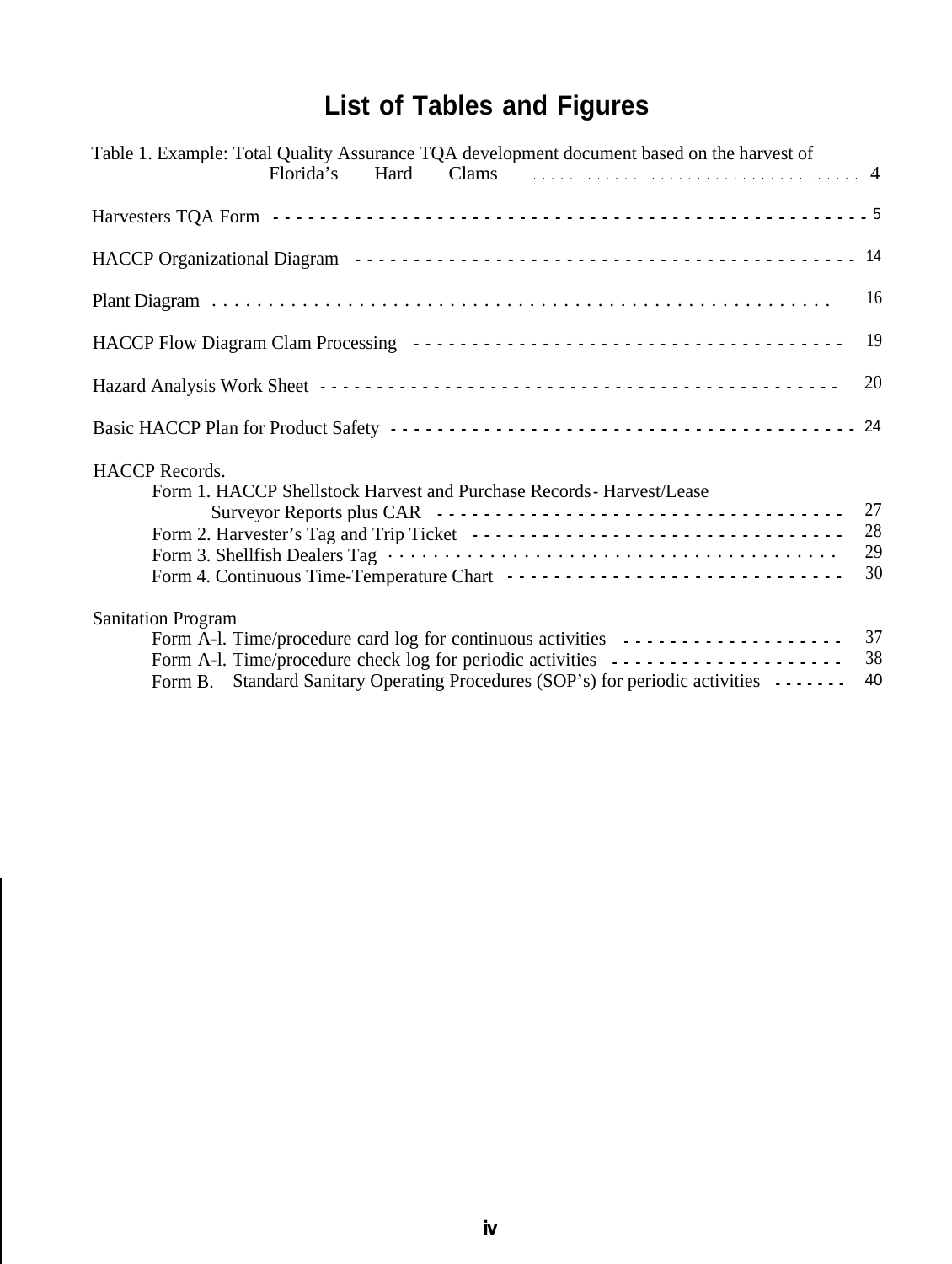## **Forward**

This manual was prepared through support from the U. S. Department, of Agriculture's Extension Service. The project, "Imp1ementation of TOA and HACCP Concepts for Processing Aquacultured Products" involved two parts. Plans for processing molluscan shellfish (oysters and hard clams) were conducted jointly through Cooperative Extension Services at the University of Florida and Louisiana State University, while plans for catfish processing were conducted jointly by Cooperative Extension Services at Mississippi State University and Virginia Polytechnical Institute and State University. The project has since been extended to include similar work for mussels by the University of California, Davis with the University of Alaska, rainbow trout by North Carolina State University with Virginia Polytechnical Institute and State University, and crawfish by Louisiana State University with the University of Florida.

This work precedes expected Federal mandates for HACCP programs for seafood and aquaculture products processing in the United States. The content and recommended approaches are-consistent with the basic HACCP concepts recently **summar**ized by the National Advisory Committee on Microbiological Criteria for Foods (1992) and proposed by the U.S. Food and Drug Administration (1994). Food safety is the featured concern.

This manual is intended to serve as a general or generic guideline for molluscan shellfish processors. In order to assure a currentformate, this manual is originally formatted for a three ring notebook anticipating future changes and additions to address FDA's final HACCP mandate. Since no two processing firms are identical in terms of initial resources, products and operations, it is impossible to provide one manual to satisfy the specific requirements of all firms. For further and future information on this topic contact the respective authors.

W. Steven Otwell, Ph.D. Victor Garrido, Sea Grant Extension Specialist Research Assistant University of Florida University of Florida Gainesville, FL. 32611 Gainesville, FL. 32611

Food Science & Human Nutrition Dept. Food Science & Human Nutrition Dept.

Initial program development also involved:

Michael Moody Sea Grant Seafood Specialist LA Cooperative Ext. Service 202D Knapp Hall Louisiana State University Baton Rouge, LA 70803-7507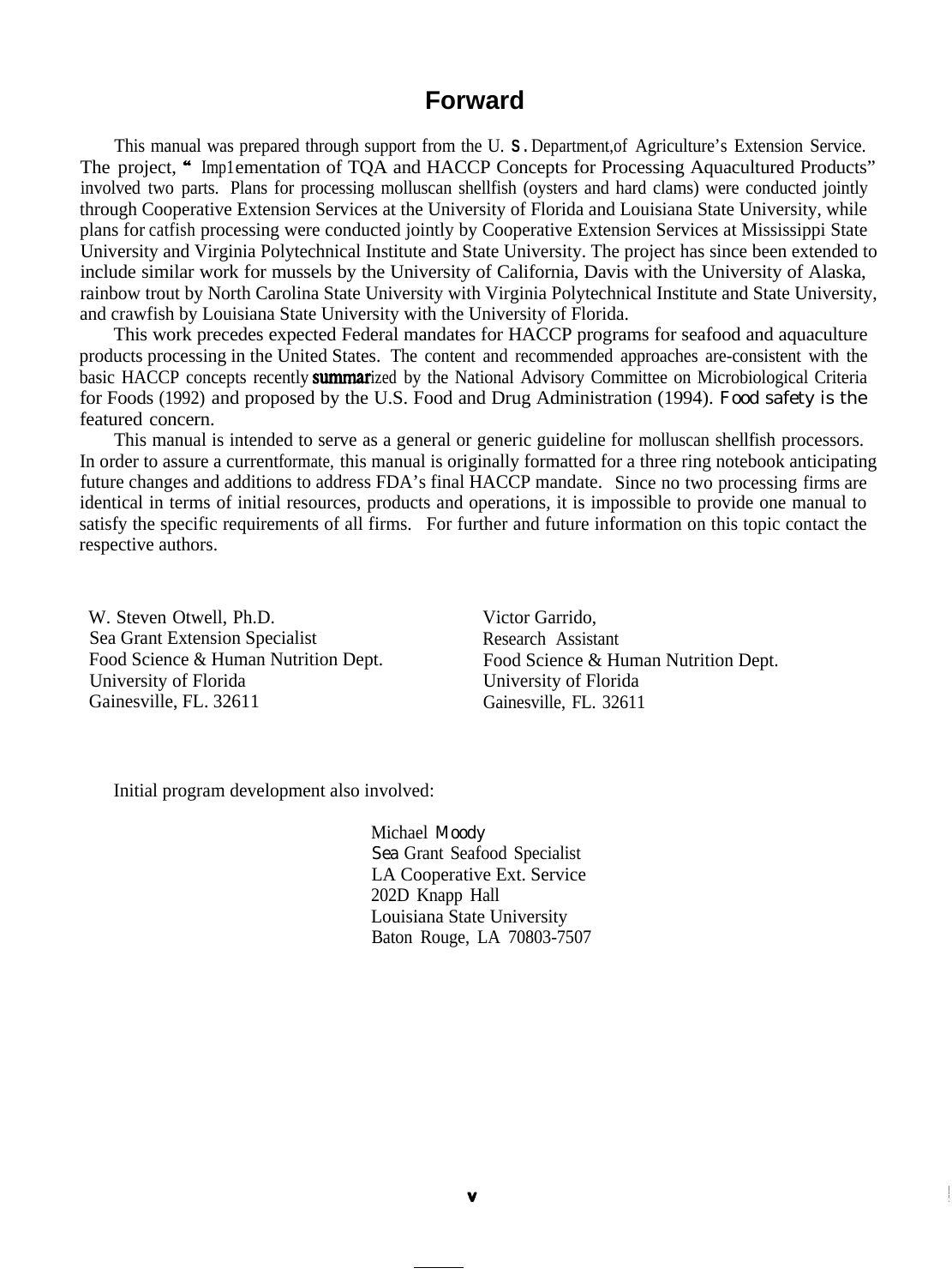## **Disclaimer**

This manual is based on the expertise and experience of the respective authors mindful of basic TQA and HACCP concepts and pending regulatory programs. The recommendations and examples have been compiled in cooperation with industry participation and with certain pertinent State and Federal regulatory programs including the Interstate Shellfish Sanitation Conferences' Executive Office. The contents do not constitute any proposed position or approval by any State or Federal regulatory program, but they should be consistent with proposed and pending programs. Program additions and changes are probable, but should not significantly alter the basic concepts and intent of the manual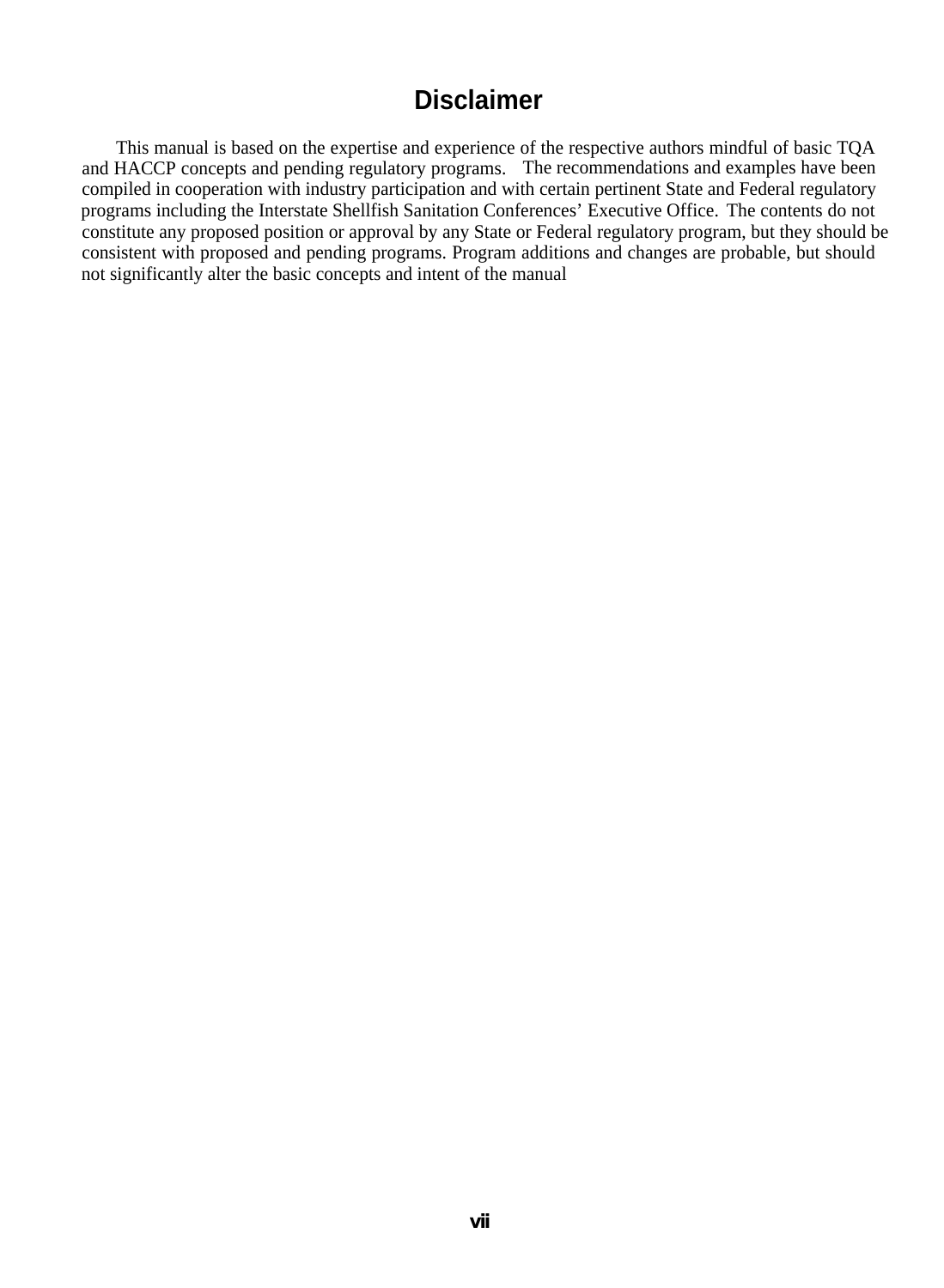## **Acknowledgments**

This manual was made possible through cooperative assistance from numerous individuals and programs providing background information, critiques and pilot-test participation. These participants formed an advisory team for project activity.

#### Industry

- \* Leavins Seafood, Inc. (President and V. President, Grady and Alice Leavins, and processing staff)<br>★ Wilson's Seafresh Seafood (President, Donny Wilson)
- Wilson's Seafresh Seafood (President, Donny Wilson)
- \* Buddy Ward & Sons Seafood (President, Thomas Ward, Chairman of the Board, Buddy Ward)

#### Industry **Associations**

- \* Apalachicola Oyster Dealers Association
- \* Southeastern Fisheries Association (Executive Director, Robert P. Jones)
- Pacific Coast Growers Association (Director, Tim Smith)
- <p>★</p>\n<p>Florida Aquaculture Association (V. President, Leslie Stunner)</p>\n<p>★</p>\n<p>National Fisheries Institute (V. President of Science and Techno</p>
- National Fisheries Institute (V. President of Science and Technology, Roy Martin and Dir. of Food and Regulatory Affairs, Bob Collette)

#### **State Programs**

- \* Florida Department of Environmental Protection, Bureau of Marine Resources and Regulatory Development (Bur. Chief, David Hiel; Environmental Administrator, Mark Collins; Specialist, Nancy Horton; and numerous field specialists/inspectors)
- \* Florida Department of Agriculture and Consumer Services (Food Laboratory Director, Betsy Woodward; Bur. Chief Food and Meat Inspection, John Fruin; and others)

#### **Federal** Programs

- \* United States Department of Agriculture, Cooperative State Research, Education and Extension Service (National Aquaculture Program Leader, Gary Jensen)
- $★$  United States Food and Drug Administration's Office of Seafoods<br>  $\frac{1}{100}$  National Seafood HACCP Alliance for Education and Training with
- \* National Seafood HACCP Alliance for Education and Training with **support from** the National Sea Grant College Program.

#### **Private** Programs

**\*** Harbor Branch Oceanographic Institute, Div. Of Applied Biology, Cedar Key Hard Clam Project, Aguaculture Division Director, David Vaughn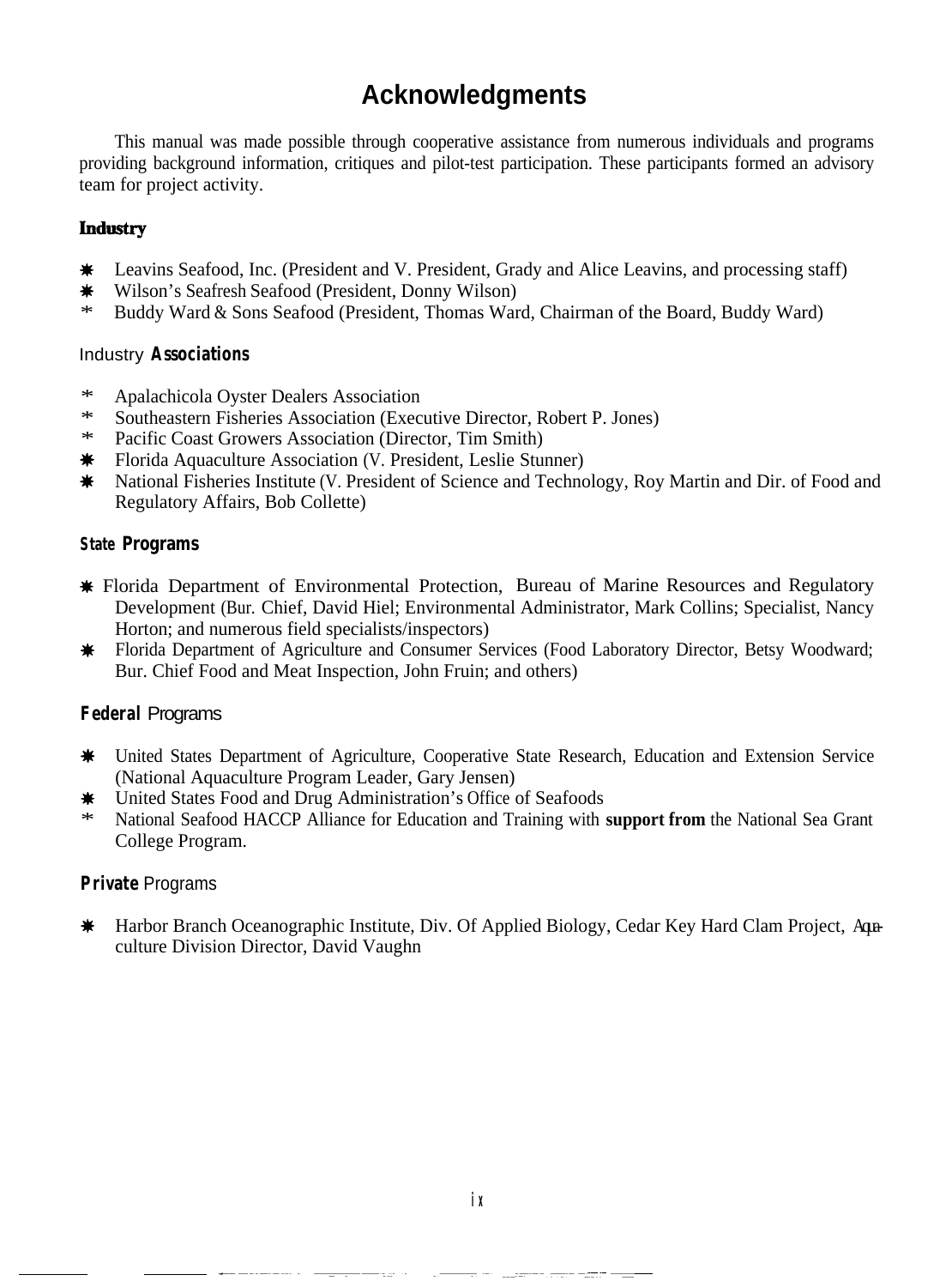## **Why Develop a TQA and HACCP Program**

Total quality assurance (TQA) and Hazard Analysis and Critical Control Point (HACCP) programs have been proven to enhance the quality and safety of food products. These programs should go hand-in-hand from production through processing. They basically serve as a reminder and record of commitments for producing safe, top quality foods. TQA and complementary HACCP programs have been developed for cultured catfish (Catfish Farmers of America, (1993), cultured trout (U.S. Trout Farmers Association, 1994), pork (National Pork Producers Council, 1991) and other foods. Similar programs are being developed for all types of food production and processing in the United States. The primary concern should always be food safety.

### **What is a TQA Program?**

In terms of molluscan shellfish, TQA programs should address food production either during culture or harvest. Although the acronym includes 'quality', a TQA program for hard clams, as ready-to-eat foods, must feature product safety concerns. A more accurate acronym would be TSA (Total Safety Assurance). Numerous acronyms have been used to denote certain production programs (i.e. TQM-Total Quality Management, CQA-Catfish Quality Assurance, etc.), but for simplicity TQA is used in this manual.

The TQA program offers market and consumer confidence through reinforced and uniform industry practices. These programs are usually developed and enforced by industry trade associations to insure a positive image and market value for their products. Participating producers, be they harvesters or shellfish growers, can reference the TQA program to direct their practices. It is basically an education program developed through a commitment by industry. A producers participation usually involves a signature to designate their awareness and commitments. Most TQA's are not required by State or Federal regulations, but they can be essential components of a HACCP program.

## **What is a HACCP Program?**

As proposed by FDA (1994) the anticipated mandatory HACCP program is for processing firms. The HACCP program is an actual documented plan of action which specifies various critical control points with monitoring and record keeping procedures to prevent food safety hazards. The HACCP program organizes and records the industry commitments to product safety through the processing procedures. Hard clams processing can involve shellfish handling, storage, preparing, shucking, freezing, changing into different market forms, manufacturing, preserving, heating, cooking, packing, labeling or holding.

As with the TQA program, the HACCP program is primarily an educational program with a referenced plan of action for industry practice. The recording requirements are a 'self-regulatory' feature proposed with government oversight by State and/or Federal authorities. The intent is to enhance and assure product safety in a cost-effective manner so as to protect public health and instill consumer confidence in consumption of molluscan shellfish.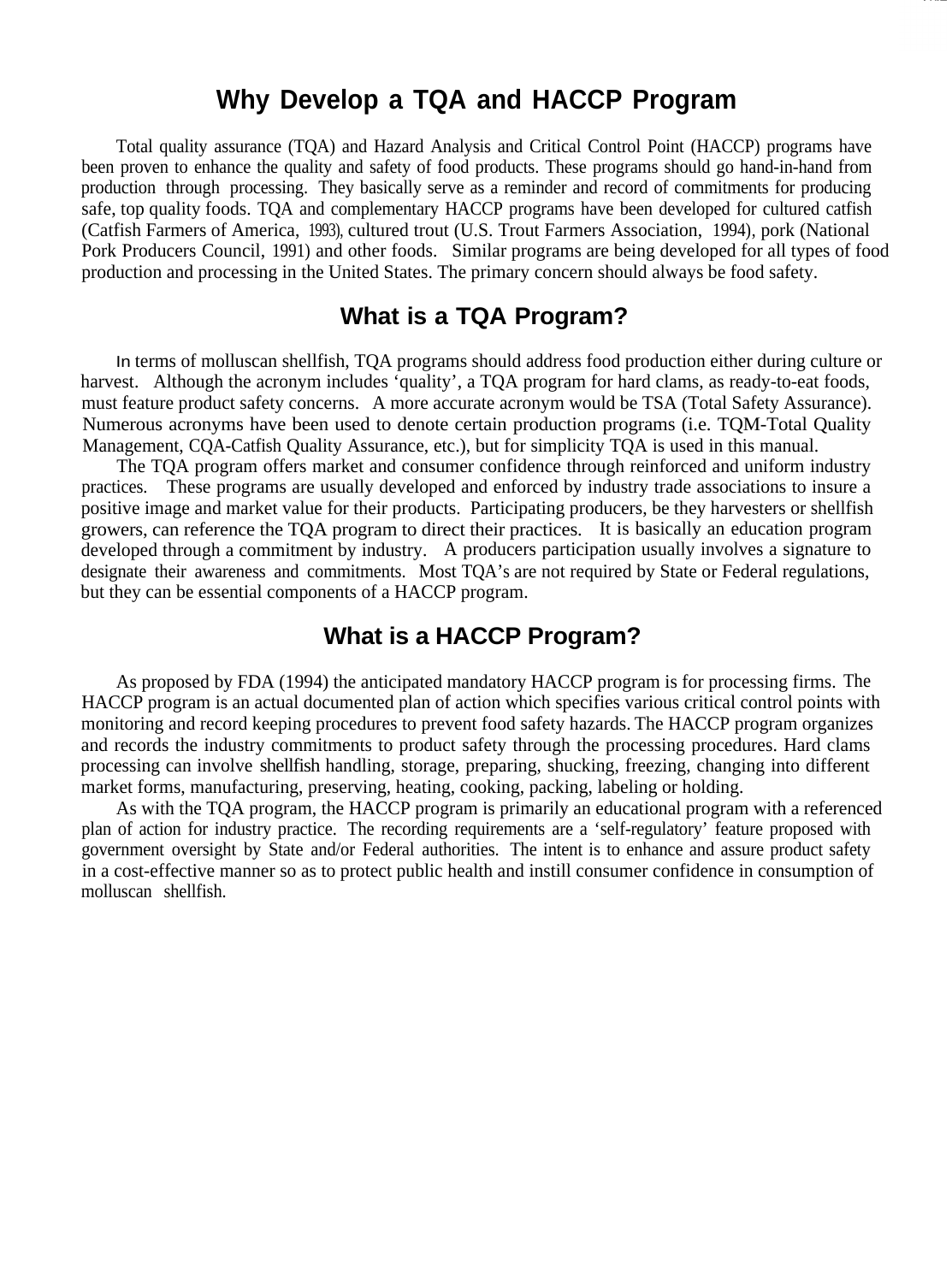## **HOW TO DEVELOP TQA PROGRAMS**

#### **Shellfish TQA Program Development**

TQA programs are an industry responsibility. TQA programs are actual written plans for growers or harvesters. They can be programs best planned by local groups and trade associations. They must be developed mindful of potential food safety problems or hazards. They must comply with existing regulations pertinent to molluscan shellfish growing and harvesting. Industry representatives should combine their interest with regulatory authorities and technical expertise to develop a sound, recognized program. They should reference all existing regulations and include their own special considerations. The TQA plan should be more than just regulatory compliance. The industry reputation should be considered.

This manual offers a recommended TQA program for the hard clam industry consideration.There are no standard methods for TQA development, but this manual recommends a simplified 7-step process that is consistent with the traditional HACCP development process.

#### I. *Consider the possible food safety hazards that could occur during growing and harvesting.*

A reasonable list of possible food safety hazards should include problems that are known and probable. This list does not need to include all possible hazards. For example, bacterial contamination is known and probable for most filter feeding shellfish. In contrast, it is possible that a drug residue could contaminate cultured shellfish, but it is not probable or reasonably relative to current commercial practice.

A reasonable listing of possible food safety hazards associated with molluscan shellfish is outlined in Table 1. This outline is only an illustrative example for educational purpose. Conditions and hazard considerations may vary for different shellfish species and locations. Additional and similar considerations are outlined in FDA's Fish and Fishery Products Hazards and Control Guide (1994). This federal guide was prepared to assist the seafood industry with recommendations for hazard controls (extracts in appendix). This guide is not a mandatory regulation, but references various FDA tolerances and action levels.

In most instances, the primary food safety hazards reasonably associated with molluscan shellfish harvest are natural toxins, microbial contamination and chemical contamination. These concerns are typically handled when product is cultured and harvested from 'approved' waters.

#### 2. *Identify the 'significant'* food safety hazards or critical concerns.

Based on local and scientific knowledge, judge the significance and/or likelihood that the listed safety hazards could occur for the shellfish species and location of growth and harvest (see Judgement for Significance, Table 1).

#### 3. **Consider how to avoid or limit the** *significant* **food safety hazards.**

Table 1 lists some preventative measures.

#### 4. *List the methods to confirm or monitor that the preventive measures are in place.*

The preventive measures based on approved waters could simply refer to the most immediate regulatory authorities with jurisdiction for growing waters. This authority is usually a State-based program which maintains records and programs to substantiate the approved water status for molluscan shellfish commerce. Likewise, a TQA plan can reference the current system and examples for tagging, trip tickets, and other harvest records used to identify the source and time of product harvest.

All TQA programs should be linked with the current licensing programs for harvesters. The link can be through development of a pre-licensing requirement. These arrangements can strengthen the cooperation and understandings between producers and regulatory authorities.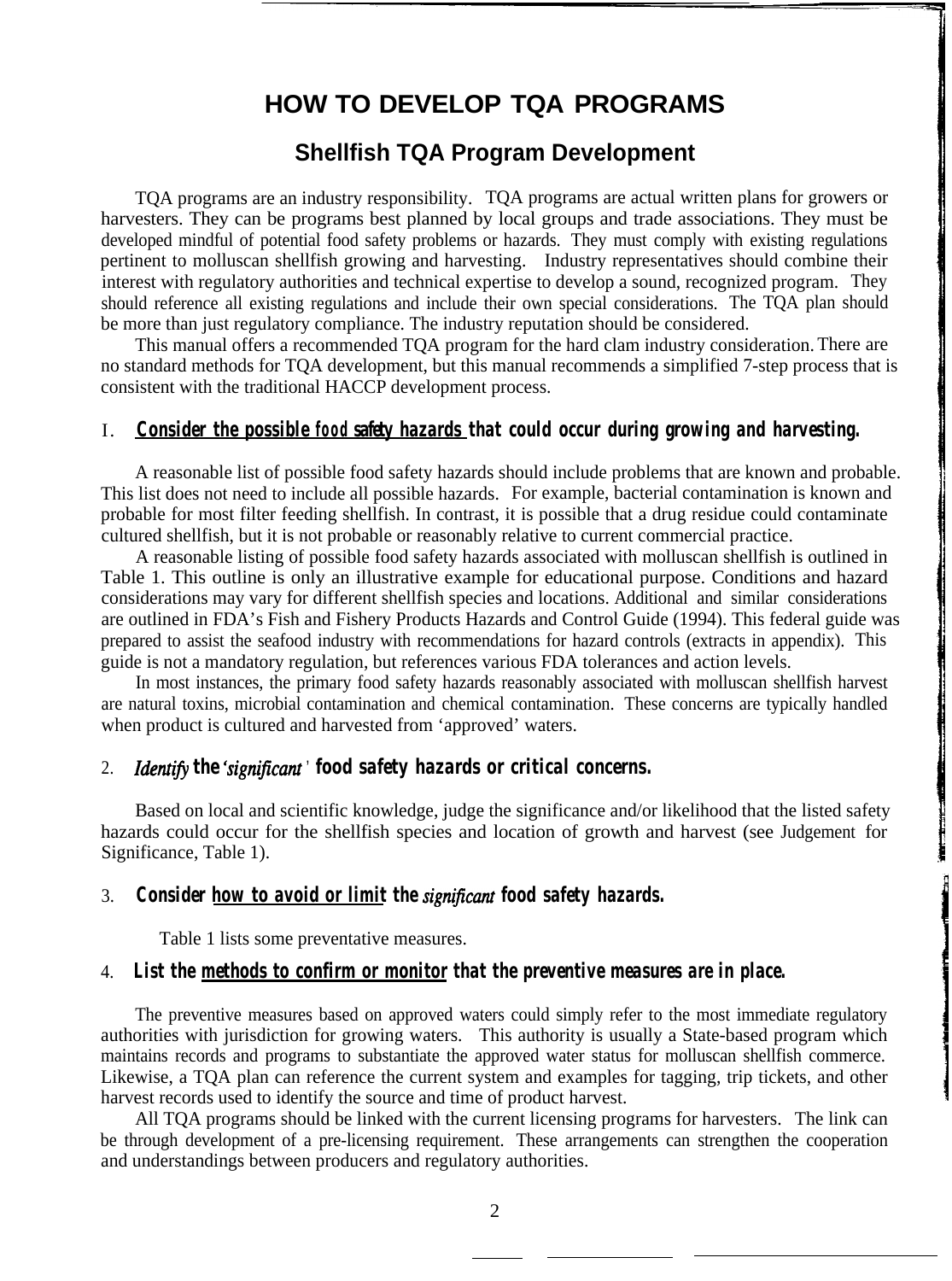The TQA program can also outline proper harvest and on-vessel handling procedures to assure product quality. These guidelines can be recommended by the industry and should at least comply with all existing regulations. The industry recommendations could be more comprehensive or specifically customized to a particular location or product. They can include harvest seasons, daily harvest time, handling procedures for temperature control and product protection, tagging requirements, and other specific procedures.

#### *5. Consider corrective actions or alternative plans.*

List what should be done if a preventive measure is not in place or is not considered. What should be done with questionable products?

#### *6. Consider record keeping plans.*

A record of the TQA program and program participants should be maintained, possibly as part of the HACCP programs by cooperating processors and/or as an addendum with the state regulatory licensing process.

#### *7. Consider a verification plan.*

Periodically, producers should review the utility and compliance with the TQA program. Verification could involve the annual licensing process linked with TQA participants, a third party (non-producer) reviewer of the program, and/or state reviews and reapproval of the growing waters. Similar considerations should emphasize the effectiveness of the program and industry participation.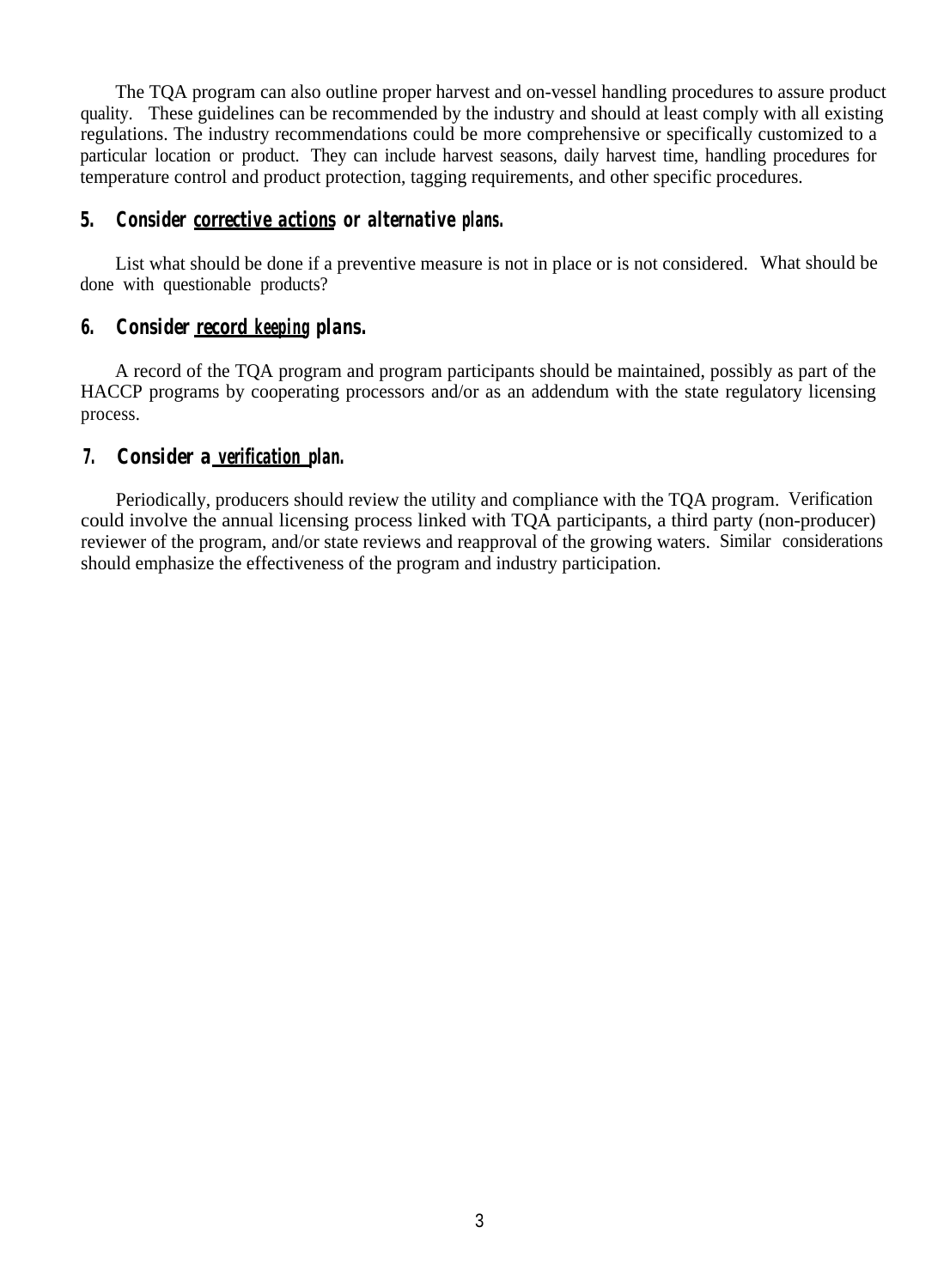#### **Table 1. Example: Total Quality Assurance (TQA) development document based on the harvest of Florida's Hard Clams.**

 $\cdot$   $-$ 

TQA Hazard Analysis Work Sheet for Molluscan Shellfish Production

| Potential Hazard<br>in Growing and<br><b>Harvest</b>        | Could the<br>Potential<br>Hazard be<br>Significant | Judgement for Significance                                                                                                                                                           | Preventive Measure(s) during<br>production and harvest                                                                                                                       |
|-------------------------------------------------------------|----------------------------------------------------|--------------------------------------------------------------------------------------------------------------------------------------------------------------------------------------|------------------------------------------------------------------------------------------------------------------------------------------------------------------------------|
| Natural Toxins                                              | Yes                                                | Areas of harvest have not been im-<br>plicated or suspect for any natural<br>toxins, yet such contamination is<br>possible                                                           | Approved waters, proper product<br>identification (tags and trip tickets<br>and licensed producers) and de-<br>pend on State and Federal alerts and<br>surveys. TQA program. |
| Microbial Con-<br>tamination                                | Yes                                                | Known pathogens can accompany<br>harvest                                                                                                                                             | Approved waters, proper product<br>identification (tags and trip tickets<br>and licensed producer). TQA<br>program.                                                          |
| Chemical Con-<br>tamination<br>water or vessel<br>s purces) | Yes                                                | Areas and method of harvest have<br>not been implicated or suspected for<br>any known chemical contaminants.<br>Further assurance through approved<br>waters and licensed producers. | Approved waters, proper product<br>identification (tags and trip tickets<br>and licensed producers). TQA<br>program.                                                         |
| Pesticides                                                  | Yes                                                | Same as for Chemicals Contami-<br>nants                                                                                                                                              | <b>Same</b>                                                                                                                                                                  |
| Drug Residues                                               | <b>No</b>                                          | Natural and cultured product is<br>not exposed to antibiotics or<br>other medicinals                                                                                                 | Not Applicable                                                                                                                                                               |
| Decomposition                                               | Yes / No                                           | Production governed by TQA<br>with sanitation concerns and<br>handling and storage conditions.<br>Could be a quality or a safety<br>issue.                                           | Production TQA and sanitation<br>program                                                                                                                                     |
| Parasites                                                   | <b>No</b>                                          | No implicated or suspected occur-<br>Not Applicable<br>rence of health significance from<br>area of harvest                                                                          |                                                                                                                                                                              |
| Food and Color<br><b>Additives</b>                          | No                                                 | No additives used in production                                                                                                                                                      | Not Applicable                                                                                                                                                               |
| Physical (e.g.<br>metal, glass,<br>wood)                    | No                                                 | Not Applicable<br>Initial product, whole shellstock is<br>not exposed to physical contamina-<br>tion                                                                                 |                                                                                                                                                                              |
| <b>C</b> thers                                              |                                                    |                                                                                                                                                                                      |                                                                                                                                                                              |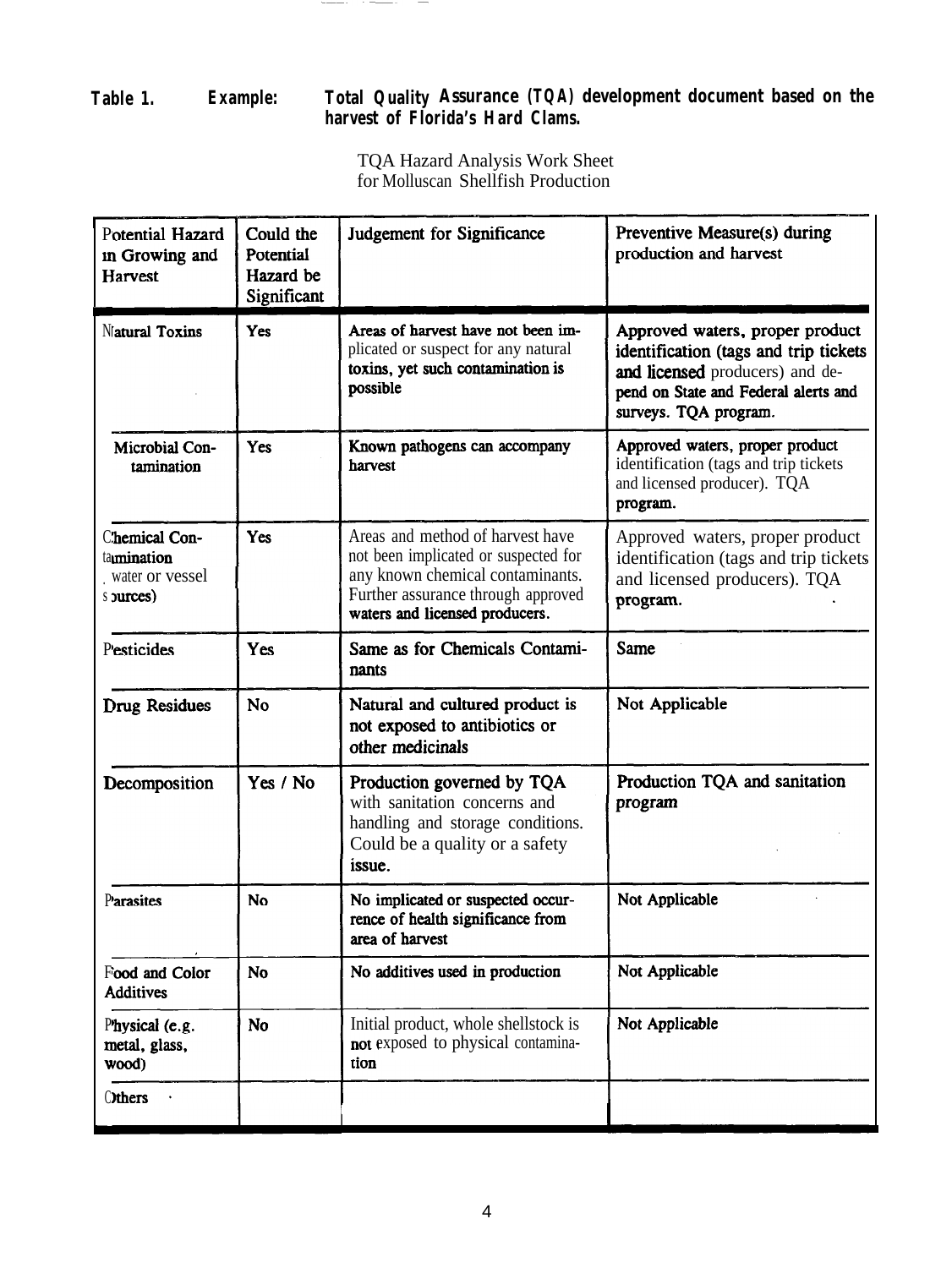## **Total Quality Assurance (TQA) Program for Florida Hard Clam Production and Harvest**

The undersigned clam harvester and/or grower understands and will abide by the following TQA program guidelines for the production of Florida hard clams (Mercenaria spp.). (See special notice).

#### Product

- + Hard clams (Mercenaria spp.) will only be grown and harvested from approved or conditionally approved waters (when open for harvest) as approved according to the Florida Department of Environmental Protection's Comprehensive Shellfish Control Code, specified in Rule 62R-7.
- + Clam size, bag limits and harvest seasons will be consistent with the Florida Marine Fisheries Commission, FL Administrative Code 46-17. Fill-in the blanks.

| Bag Limit:                                                              |  |
|-------------------------------------------------------------------------|--|
|                                                                         |  |
|                                                                         |  |
|                                                                         |  |
| Harvest Season:<br><u> 1980 - Jan Barbara Barbara, maska karatan da</u> |  |
|                                                                         |  |
|                                                                         |  |
|                                                                         |  |

#### **Personnel**

- All harvesters must have a 'Saltwater Products License' Signee No.
- + Harvesters working in Brevard County will have an "Brevard County Hard Clam Harvesting License". If applicable, No.
- Harvesters can only sell hard clams to dealers and/or processors with a Shellfish Processing Plant Certification License.
- ◆ Other requirements (i.e., aquaculture license pending)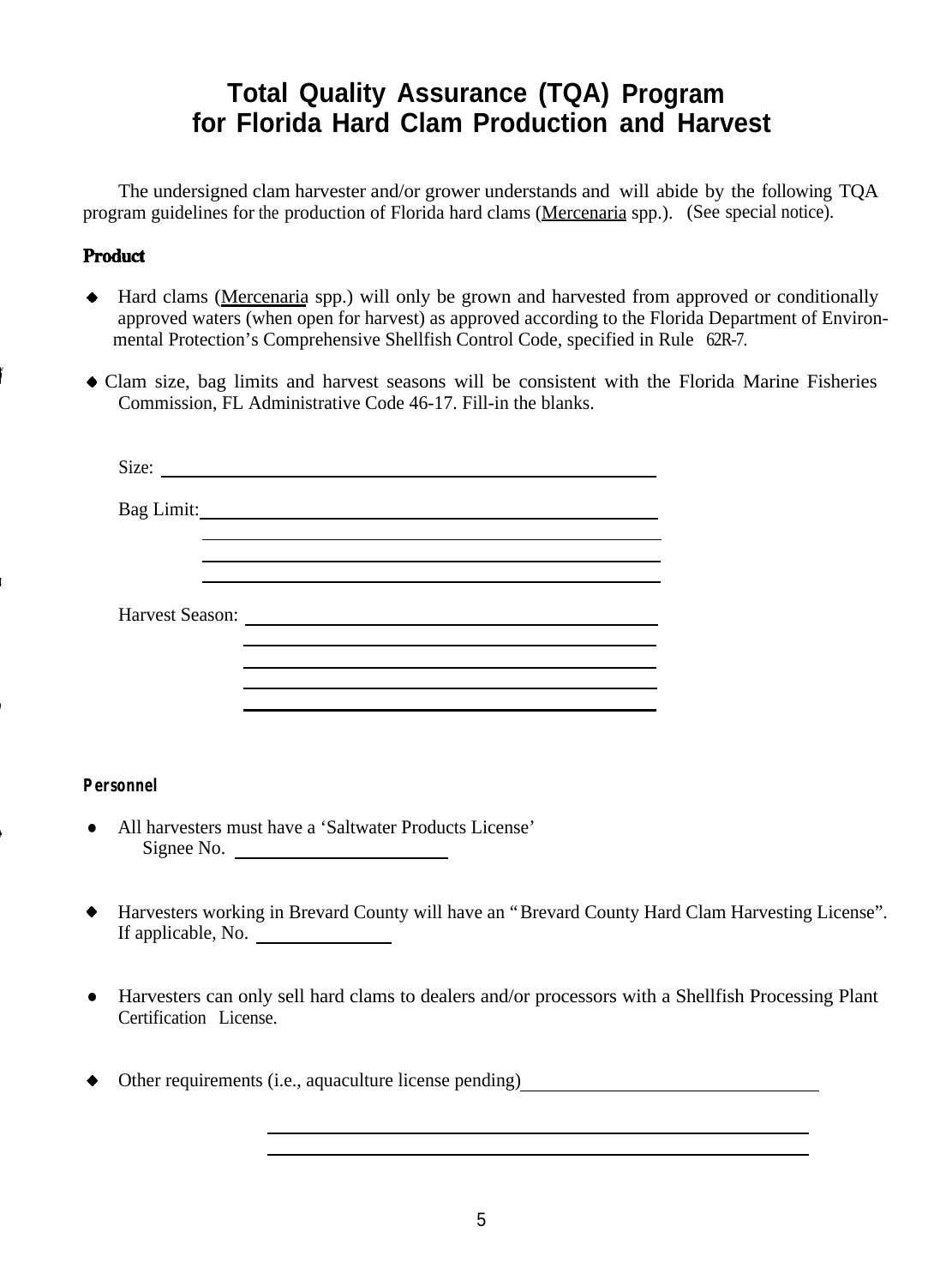#### **Boat and Equipment**

- Boats and all equipment used during harvest will be maintained in a clean manner to prevent product  $\bullet$ contamination from filth, chemicals and other contaminants.
- Harvest boats will be built and maintained to prevent hard clam contamination. Boats must have an elevated deck to keep the hard clams above any water or bilage. Other requirements
- Paint and other finishes used on boats will be non-toxic and in good condition.
- Decks and other internal parts of the boat will only be washed with approved or city water.  $\bullet$
- Chemicals, fuel, and other hazardous materials required on the vessel will be securely stored in a separate space to prevent contamination of the shellstock or hard clam beds.
- $\bullet$ Sacks and other hard clam containers will be clean and dry before use, and stored to prevent contamination from bilage, chemicals, or unapproved waters.
- Pets, including dogs and cats, will not be permitted on harvesting vessels at any time.
- Bilage water and human waste (feces, urine or vomit) will not be discharged from the boat or on the boat deck during harvest from approved waters. Proper sanitary facilities will be available.

#### **Product Handling and Transport**

- All hard clams will be harvested alive with no broken or cracked shells that could cause the clams to die.  $\bullet$
- Harvested hard clams will be delivered to the certified dealers before 6:00 PM on the same day of harvest. Harvested hard clams will be directly delivered to a certified dealer as soon as possible without delays after landing (dockside) the catch.
- Certified dealers are expected to have the harvested hard clams in adequate refrigeration (below 50° F or 10° C) within 2 hours after harvesting the product (harvesting time as indicated in the harvester's tag).
- Live clams shellstock have a terminal sale date of 14 days from the date of harvest.
- At all times, hard clams will be protected with shading from elevated temperatures and direct sunlight. Harvest times will be reduced during warm weather.
- On-board, iced refrigeration will be provided for prolonged harvest trips during hot, seasonal weather.
- If necessary, landed shellstock will be delivered in clean trucks as soon as possible and proper refrigera- $\bullet$ tion will be used during warm weather and prolonged trips.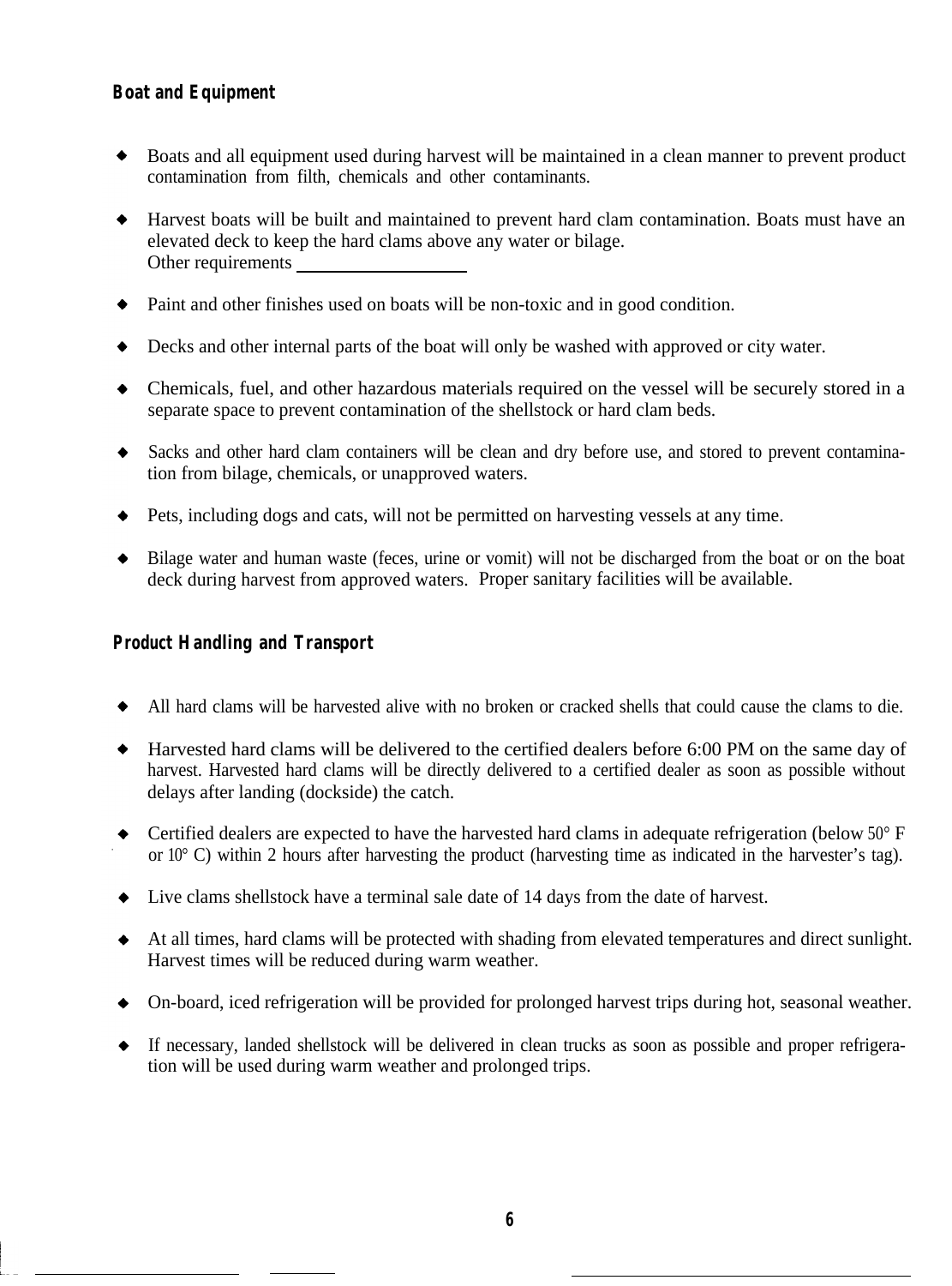#### **Tagging**

- + All shellstock harvested from the same location will be clearly identified with an approved, durable, waterproof harvester's tag (2 5/8 x 5 l/4 inches) firmly attached to the container of hard clams before landing (dockside) (Attach approved example according to the Florida rule 62R-7)
- Certified dealers are expected to use similar tags before shipment of products and to complete trip tickets to record the harvest as required by the Florida Marine Fisheries Commission.
- $\bullet$  If a harvester is also a certified dealer, then a combined tag may be used as the harvester's tag.

#### **TQA Voluntary Commitment**

By my signature , date---./ / I ( printed name ) indicate that I understand and will to the best of my ability abide by the listed voluntary TQA program as compiled by the Florida clam industry with reference to the pertinent State and Federal Regulations.

Growers Permit No.

**Lease No.**

Lease Location:

#### \* **Special Notice \***

This TQA plan is only a draft recommendation as a model for industry consideration as of June 1995. The recommended format is for industry consideration and does not denote industry or regulatory endorsement. The content is consistent with current Federal and Florida's molluscan shellfish regulations as adopted in Florida Rules 62R-7 through the FL Department of Environmental Protection's Comprehensive Shellfish Control Code. Additional consideration should rely on industry standards.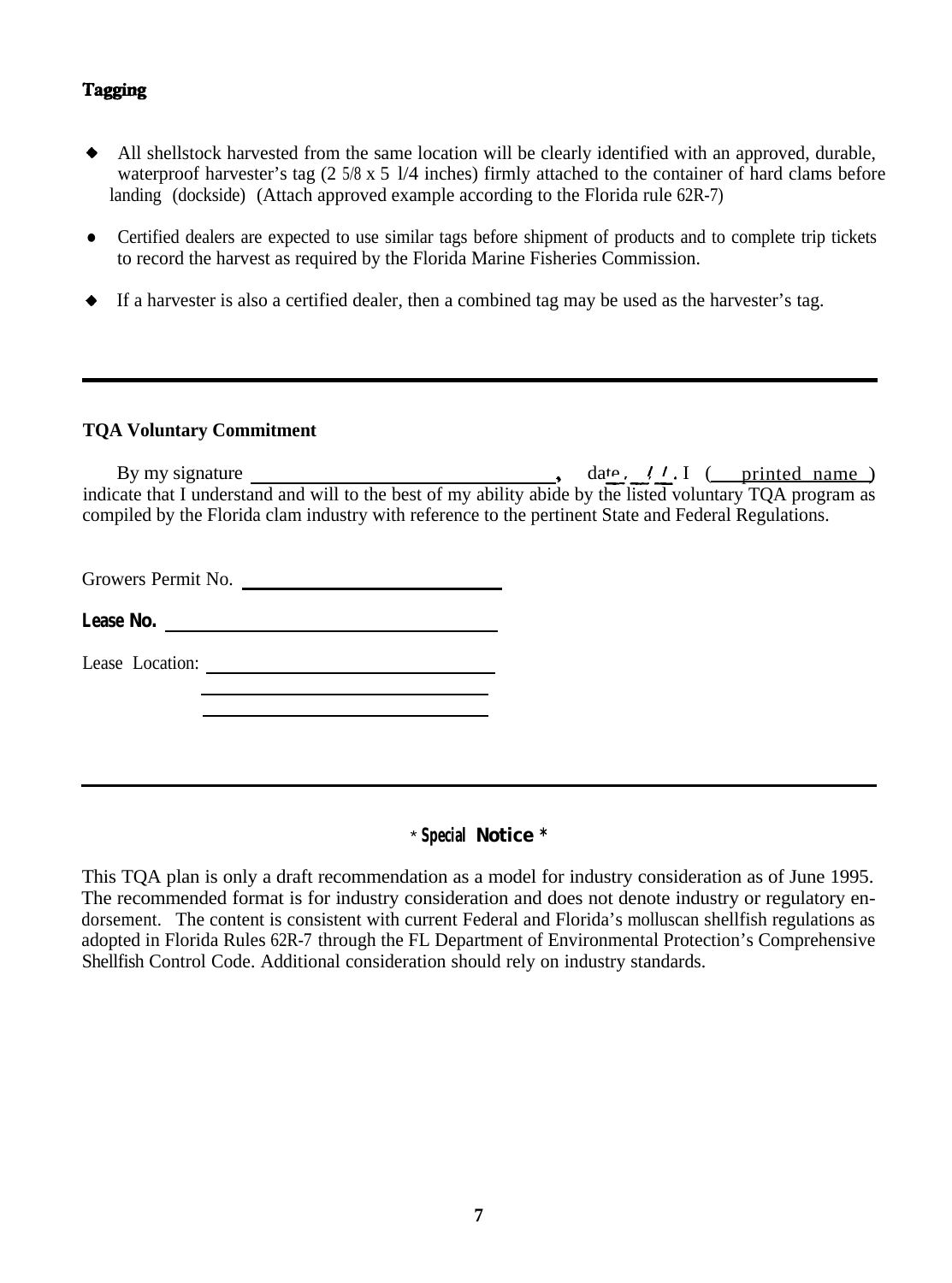## **How to Develop a HACCP Program**

The HACCP program will be an actual written plan to be filed at the processing plant. The program should be focused on food safety. Molluscan shellfish processors should develop their HACCP programs consistent with the traditional 7-step procedures:

- 1. Hazard Analysis
- 2. Critical Control Point Identification
- 3. Setting Critical Limits
- 4. Establishing Monitoring Procedures
- 5. Establishing Corrective Actions
- 6. Record keeping Requirements
- 7. Verification

Although this manual and others provide basic outlined HACCP models, a company's HACCP plan must be custom designed for the individual product types and processing operations. The HACCP program development should begin and continue as a "team effort." A successful HACCP program requires understanding and commitment through all levels of product handling and processing. In that HACCP is primarily a document of intuitive thinking, the plan development assures everyone on the team is thinking in the same manner.

Initially a 'HACCP Team' should be assembled to develop the plan. Prior training and technical assistance may be necessary, but the processing firm should not depend solely on outside help to develop the plan. HACCP plan development and continued adjustments are an essential part of the education process that assures an effective program. The following example (see Section - HACCP Plans) was developed in consultation with 'HACCP Teams' from individual hard clam processing firms in Florida and Louisiana, in accordance with the National Fisheries Institute HACCP workshop (1991).

#### Assemble the HACCP Team

Depending on the size of the processing firm, the HACCP Team could include 1 to 2 or over 20 to 30 individuals. Ideally the team would represent the various handling and processing procedures and upper management. A personnel organizational sheet and/or diagram is useful to recognize the staff and align responsibilities. The example in the Hard Clam HACCP program includes a rotating 'HACCP Coordinator' position to periodically share and better learn the HACCP responsibilities throughout the entire firm (p. 13- 14).

#### *S 1. Hazard Analysis (Food Safety)*

The potential food safety hazards will depend on the shellfish species, product types and processing methods. The plan should declare the species (common and scientific names) and product type to be covered by the respective HACCP program. Additional shellfish species and product types handled by the same firm may require similar, yet distinct HACCP program development  $(p. 15)$ .

A processing flow diagram from 'receiving' through 'shipping' the final processed products can be very helpful in identifying potential hazards and explaining the HACCP program (p.19). Detail in the flow diagram is optional, but more detail assures a more comprehensive hazard analysis.

Mindful of the species, products and processing scheme, the HACCP Team can begin to list possible (reasonable) food safety problems that could occur during processing. The team must use some discretion between 'possible' and 'reasonable' safety hazards. Although it may be possible for almost any type of food safety hazard, the team must use their experience and technical assistance to focus on the more probable and suspected safety problems. Future or unforeseen hazards can be addressed with HACCP plan modifications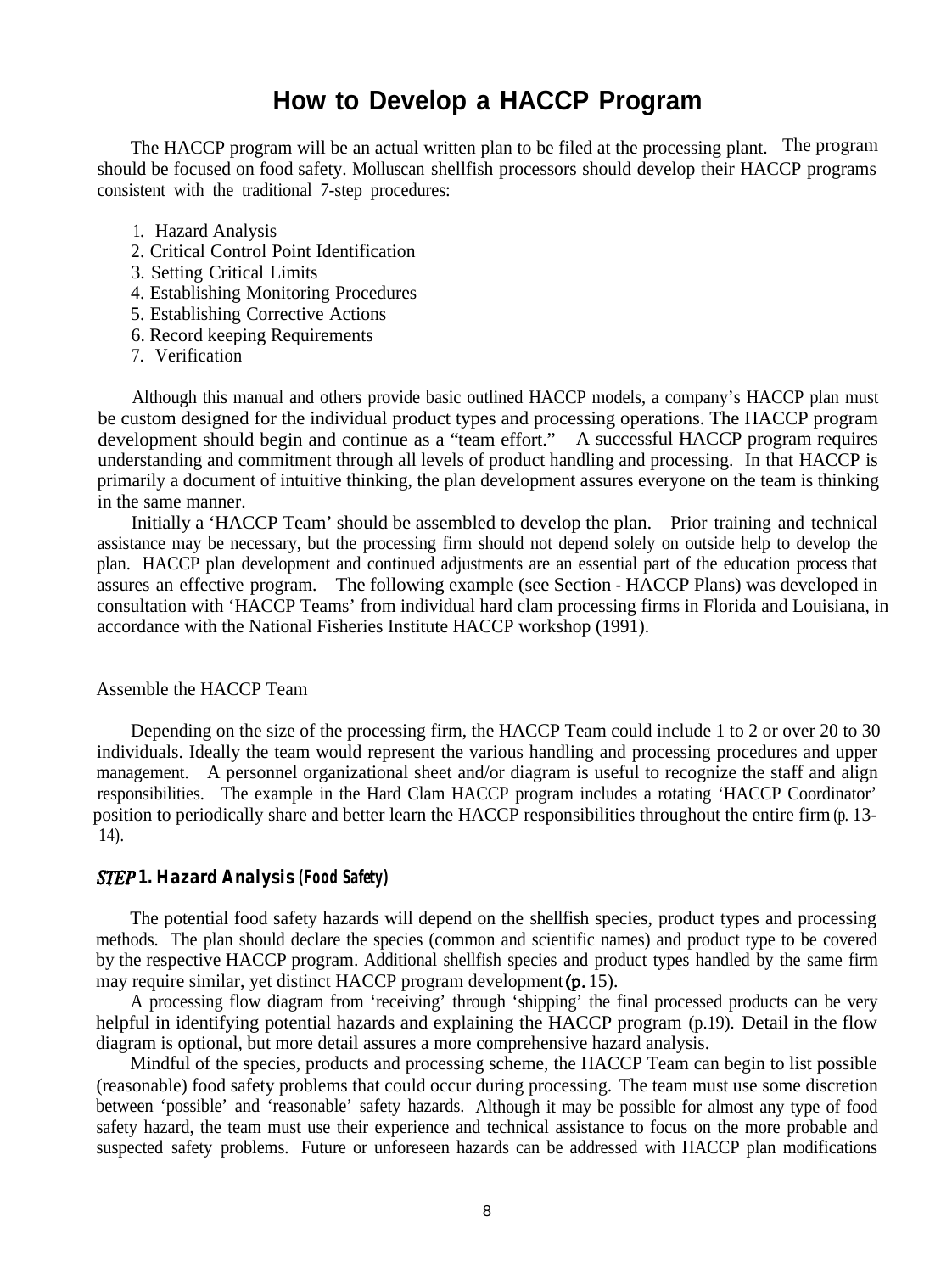as necessary. FDA's Fish and Fishery Products Hazards and Control Guide (1994) offers a listing of potential food safety problems for the various seafoods and aquacultured species and product types.

A useful approach is to list the common food safety hazards;

natural toxins decomposition microbial contamination parasites chemical contamination food & color additives pesticides physical contaminants drug residues others \_

Next, proceed through the flow diagram questioning the possible occurrence of these concerns at each processing level or procedure. The team should document their thought processes in a brief form or "hazard analysis worksheet" (see example, p.20-24) to serve as future reference. This approach encourages thorough plan considerations and serves to explain the final HACCP program. A positive (yes) food safety hazard must be addressed with preventative procedures. A negative (no) hazard documentation offers explanation for the team's decision.

#### *STEP* 2. *Identifying the Critical Control Points (CCP's)*

CCP's have been defined as any point, step or procedure at which control can be applied and a food safety hazard can be prevented, eliminated or reduced to acceptable levels. There must be a CCP for each positively (yes) identified food safety hazard. The CCP is usually a specific processing procedure or activity that can be monitored with record keeping to reflect trends and assure compliance with the HACCP program.

Identifying CCPs can be the most difficult part in developing the HACCP program The selection requires knowledge of the food safety hazards and processing requirements. It is common to identify excessive CCP's because the HACCP team has difficulty in distinguishing between product quality and safety concerns. In most molluscan shellfish processing there are at least two critical control points - product receiving and product refrigeration (storage and shipping) (p.25).

#### *STEP 3. Setting Critical Limits (CL)*

Each CCP must have a CL that can be monitored to assure prevention of the food safety hazard. The CL's must comply with any existing regulations, i.e., action levels, tolerances and specified temperature guidelines (p. 25). Based on technical experience and/or preliminary trials, a CL's can be established for CCP's which do not have any specified regulatory limits. The new FDA Hazard Guide (1994) offers some recommended CL's for shellfish.

#### *STEP 4. Establish Monitoring Requirements*

Monitoring involves observations or measurements to assure the CCP's is in control or does not exceed the CL's. Monitoring can be continuous (i.e. temperature charts) or periodic (i.e. daily notices to assure approved waters). The monitoring methods and frequency should be adequate to reflect trends and any possible deviations at the CCP that could cause a food hazard (p 25).

#### *STEP 5. Pre - Establish Corrective Actions*

Plan of actions or procedures should be predetermined in case monitoring indicates a CL is exceeded or a CCP fails. Actions can involve holding or isolation of product to determine possible safety problems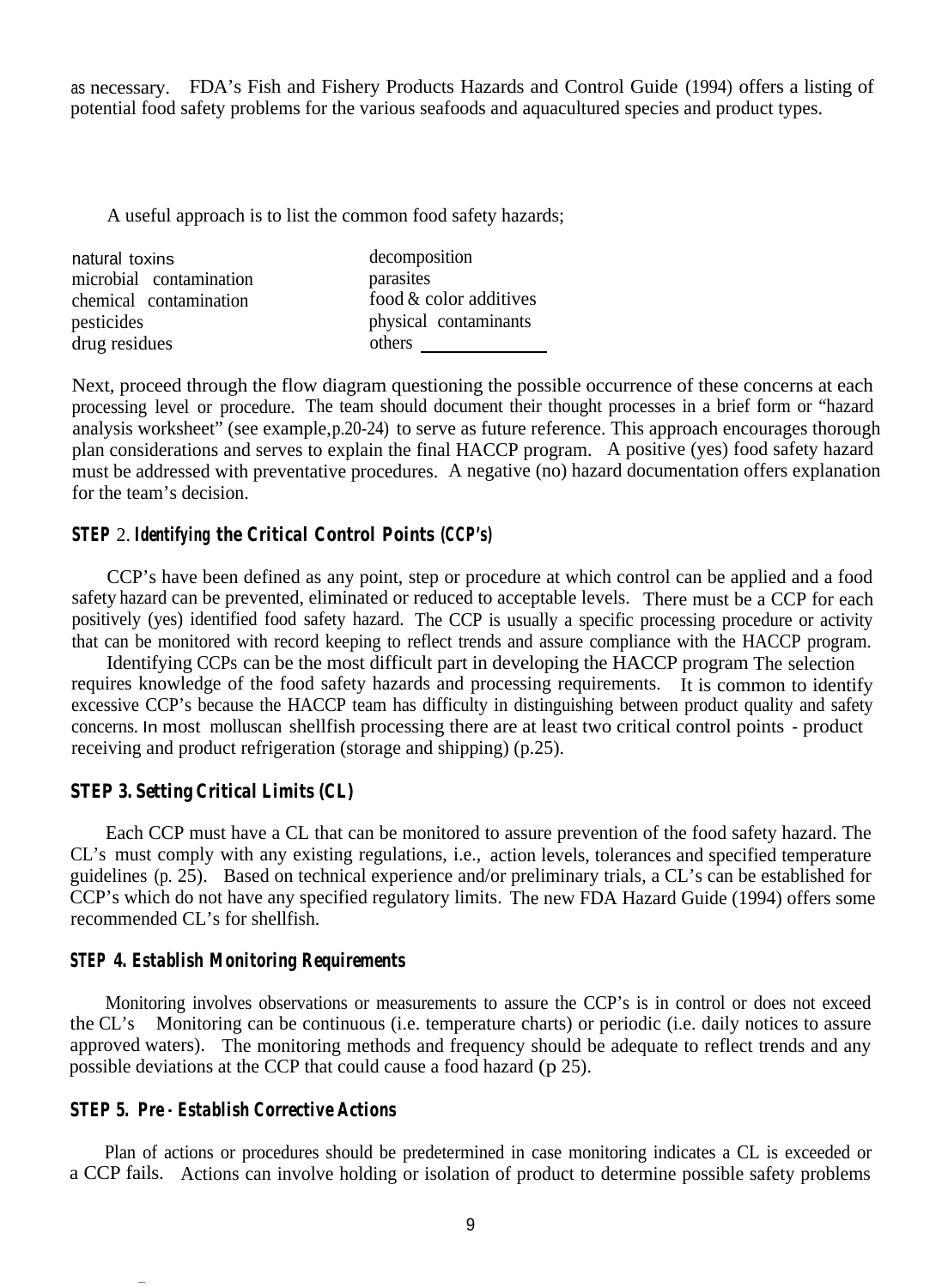(p.25). The results may indicate the product is safe for continued processing and commerce, or that the product must be treated, reprocessed, rejected or destroyed. Regardless of the results, a record of the corrective action (i. e.  $CAR=$  Corrective Action Record, p.25) must be recorded as part of the HACCP program. These records stand as evidence for the firm's commitments to the HACCP program. A HACCP program without any recorded CAR's is ideal, but not probable.

#### *STEP 6. Records*

Based on the selected monitoring procedures each HACCP program will have specified records to be maintained for company and regulatory review (p. 25-29). These records stand as a continuous 'view' of the firms practices and commitments to food safety. The records can include:

- 1. HACCP plan and original development documents which specify the records to be maintained.
- 2. Monitoring records
- 3. Corrective actions
- 4. Employee training programs and TQA's

#### *STEP* 7. *Verification*

Verification procedures are basically a specified audit system to assure the current HACCP program and practices are in compliance with the HACCP plan and food safety expectations. Verification procedures should be specified in the HACCP plan (p. 25, 31). The procedures can involve basic plan reviews, equipment calibrations (i.e. thermometer accuracy), and product sampling and testing. The reviews help validate that the HACCP plan has identified the CCP's, CL's and proper monitoring procedures. Calibration checks assure monitoring procedures are accurate. Sampling and product testing reflects on the consequence of the HACCP plan. The frequency of verification will vary per product type and production schedules. Scheduling should be mindful of licensing requirements, process modifications and other factors that could influence the product, processing scheme or HACCP procedures.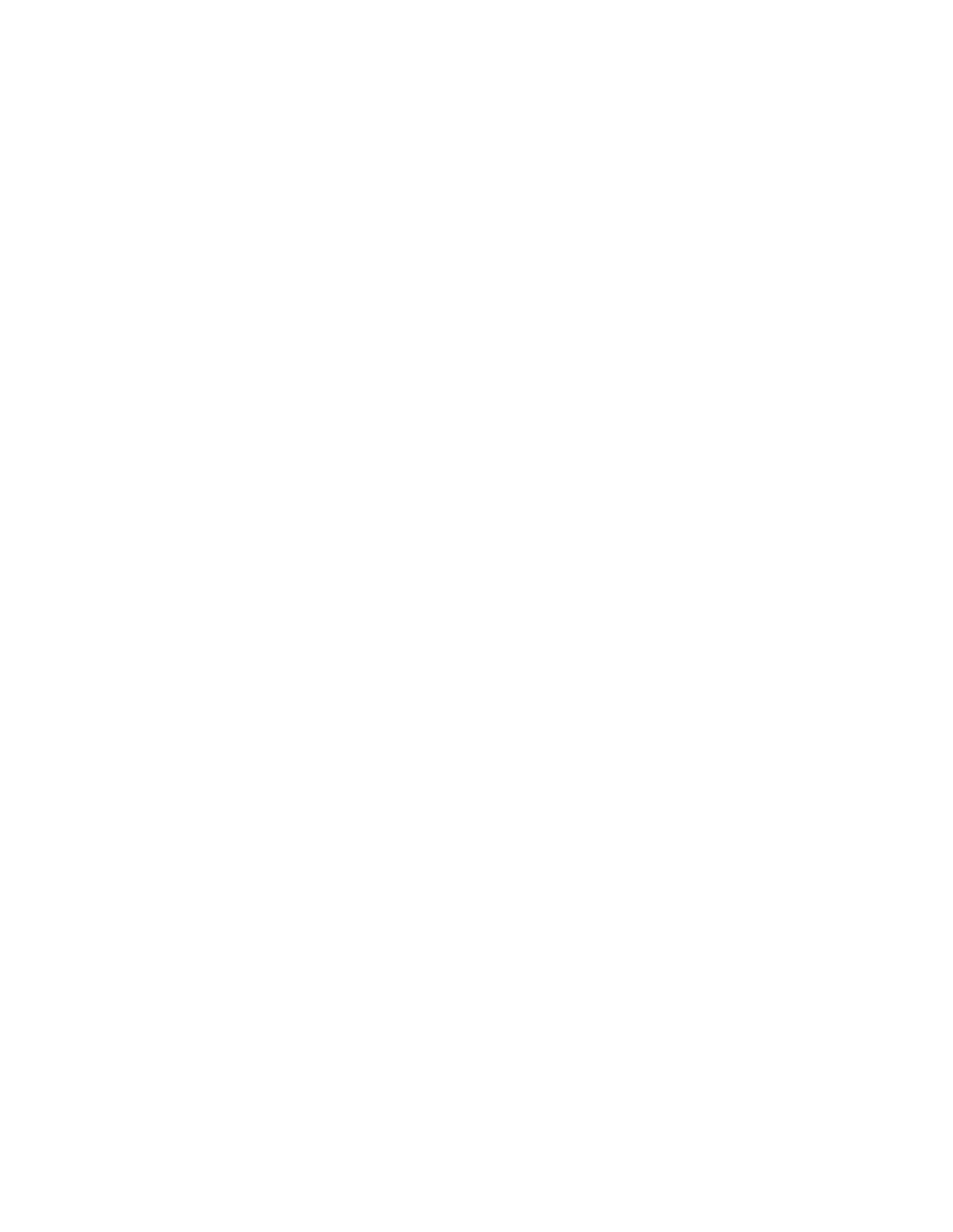**HACCP PROGRAM**

**for HARD CLAM PROCESSING**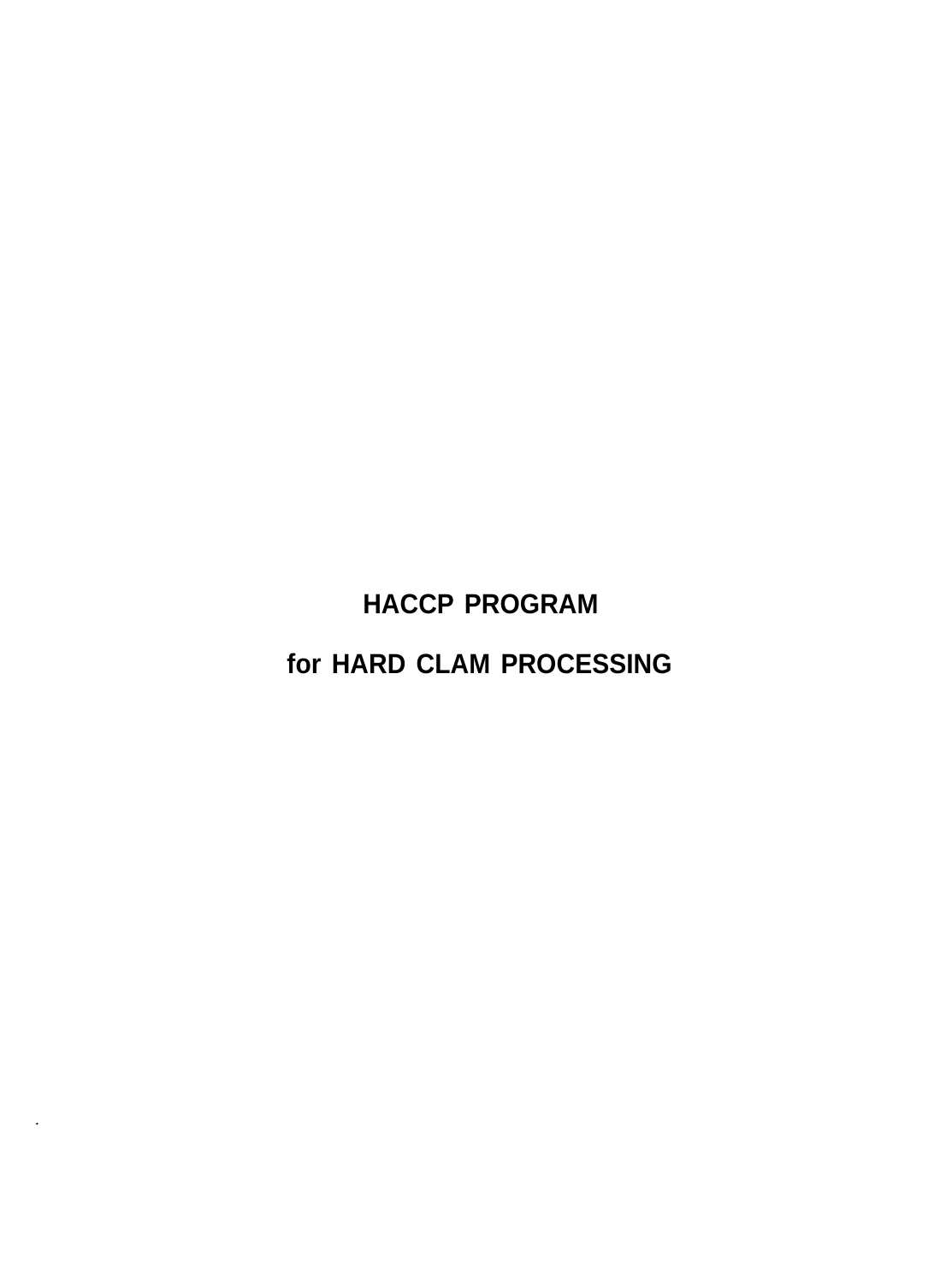## **HACCP PROGRAM for Hard Clam Processing**

## **HACCP Program- Safety Hazards**

Name: Any Florida Hard Clam Co., Inc. Plant address: Phone No.:  $FAX No:$ 

Company address: Phone No. :  $FAX No.$ 

#### **Personnel Organization and HACCP Responsibilities**

**President -** Owner, treasurer and primary person responsible for all plant activity, products, personnel and business liaison. Primary authority for design and operation of the HACCP inspection program. In charge of the budget and operational expenses. Member of the HACCP team.

**Vice President --** Co-owner and secretary. Oversees and assists the office manager with the HACCP program.

Office **Manager/Communications -** Oversees plant sale records and company cash flow. Reviews, accepts and signs HACCP records. Responsible for public relations of the company and serves as an initial spokes person in case of a product concern.

**Plant Manager/Sanitation supervisor -** Person responsible for the day to day operation of the plant. In charge of the production and general plant supervision. Monitor routine plant inspection, cleaning, sanitation and HACCP record keeping. Responsible for receiving and shipping product. In charge of personnel training.

**HACCP Coordinator -** Aligns all responsibilities, arbitrate concerns and assure the staff is working in a HACCP mode. This position will rotate amongst upper management.

**Shellstock Packing Supervisor - Responsible** for shellstock grading, packing, shipping and receiving. Keeps HACCP records of production per batch number and sanitation in the shellstock packing area.

**Harvest/LeaseSurveyor -** Person in charge of supervising harvesters, making sure that all products are in compliance with the NSSP and State regulations (harvest or cultivated from approved waters, legal size, product is not abused, etc.). The Harvest/Lease surveyor will report to the Offtce Manager.

**Additional Staff - All oriented and trained in accordance with the HACCP program. Includes packers, Loaders, Drivers, etc.**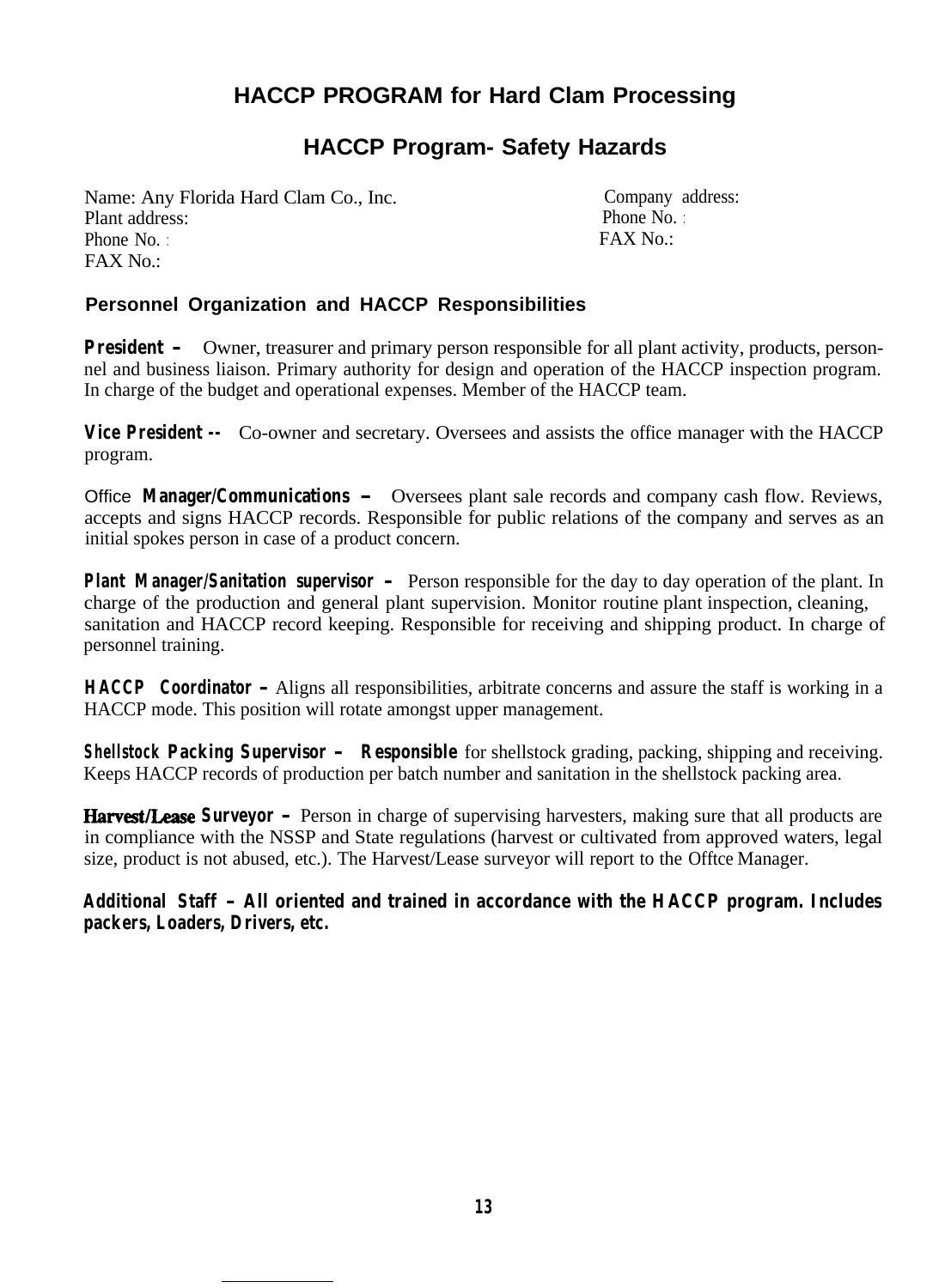## **HACCP ORGANIZATIONAL DIAGRAM**

This organization reflects a team approach where by the 'HACCP Coordinator position rotates amongst upper management (president, office manager and plant manager). The rotation (monthly, semi-annual or seasonal) will be determined by the president. The HACCP Coordinator position simply serves to align all responsibilities, arbitrate concerns and assure the staff is working in a HACCP mode.



| Position                      | Name                                  | Date of Assignment |
|-------------------------------|---------------------------------------|--------------------|
| President                     | (to be filled by the processing firm) |                    |
| Vice-President                |                                       |                    |
| Office Manager/Communicator   |                                       |                    |
| <b>HACCP</b> Coordinator      |                                       |                    |
| Shellstock Packing Supervisor |                                       |                    |
| Harvest / Lease Surveyor      |                                       |                    |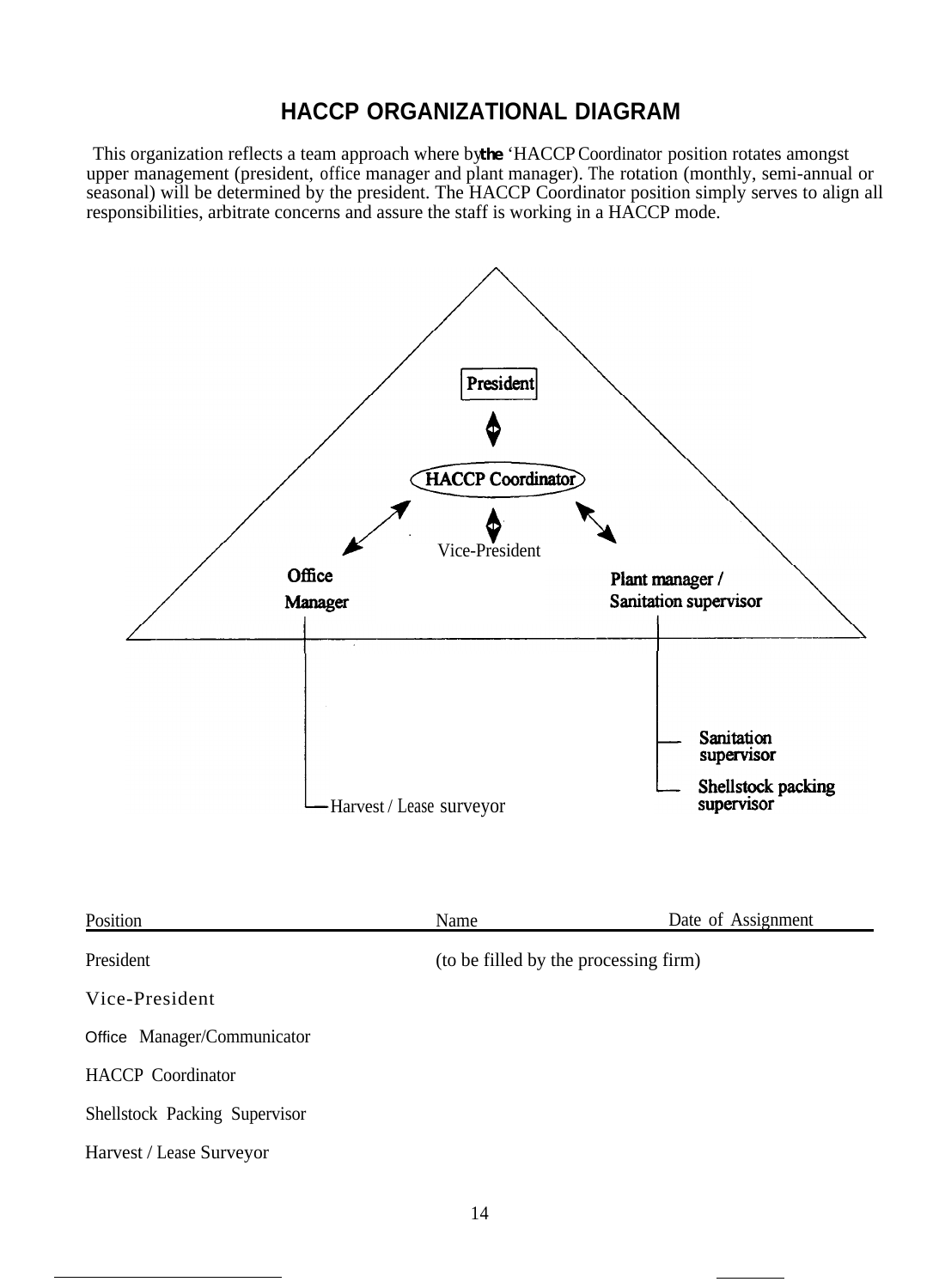## **Hard Clam Products**

The products prepared and sold by Any Hard Clam Co., Inc. are named following the product definition specified in the U.S. FDA National Shellfish Sanitation Program, "Interstate Certified Shellfish Shippers List", the Florida State Code (62R-7) specified by the Florida Department of Environmental Protection, Bureau of Marine Resources, Division of Marine Resources, Regulation and Development and the Florida Marine Fisheries Commission Rule 46-17.

#### Type

Molluscan Shellfish - Hard clams or quahogs (Mercenaria species) harvested from approved and/or conditionally approved waters; public and leased beds cultured in coastal waters from Texas through west Florida.

#### **Source**

The original source can be from natural harvest or cultured harvest. Aquacultured sources would be provided in accordance with a Total Quality Assurance (TQA) program maintained by the supplier or producer (harvester or grower).

#### **Forms**

| Shellstock -           | Live shell fish (hard clams) in their shell                                                                                                           |
|------------------------|-------------------------------------------------------------------------------------------------------------------------------------------------------|
| Dry Storage -          | Product held in a refrigerated cooler set at a temperature no higher than the 50° F<br>$(10^{\circ} \text{ C})$ limit, according to NSSP manual 1993. |
| Repacked/Transhipped - | Shellstock is received from out-of-state, washed, properly tagged,<br>boxed and shipped to restaurants.                                               |
| Secondary Products -   | (option reserved for future commerce, <i>i.e.</i> , <i>strips</i> , <i>fritters</i> , <i>stuffing</i> ,<br>spiced, etc)                               |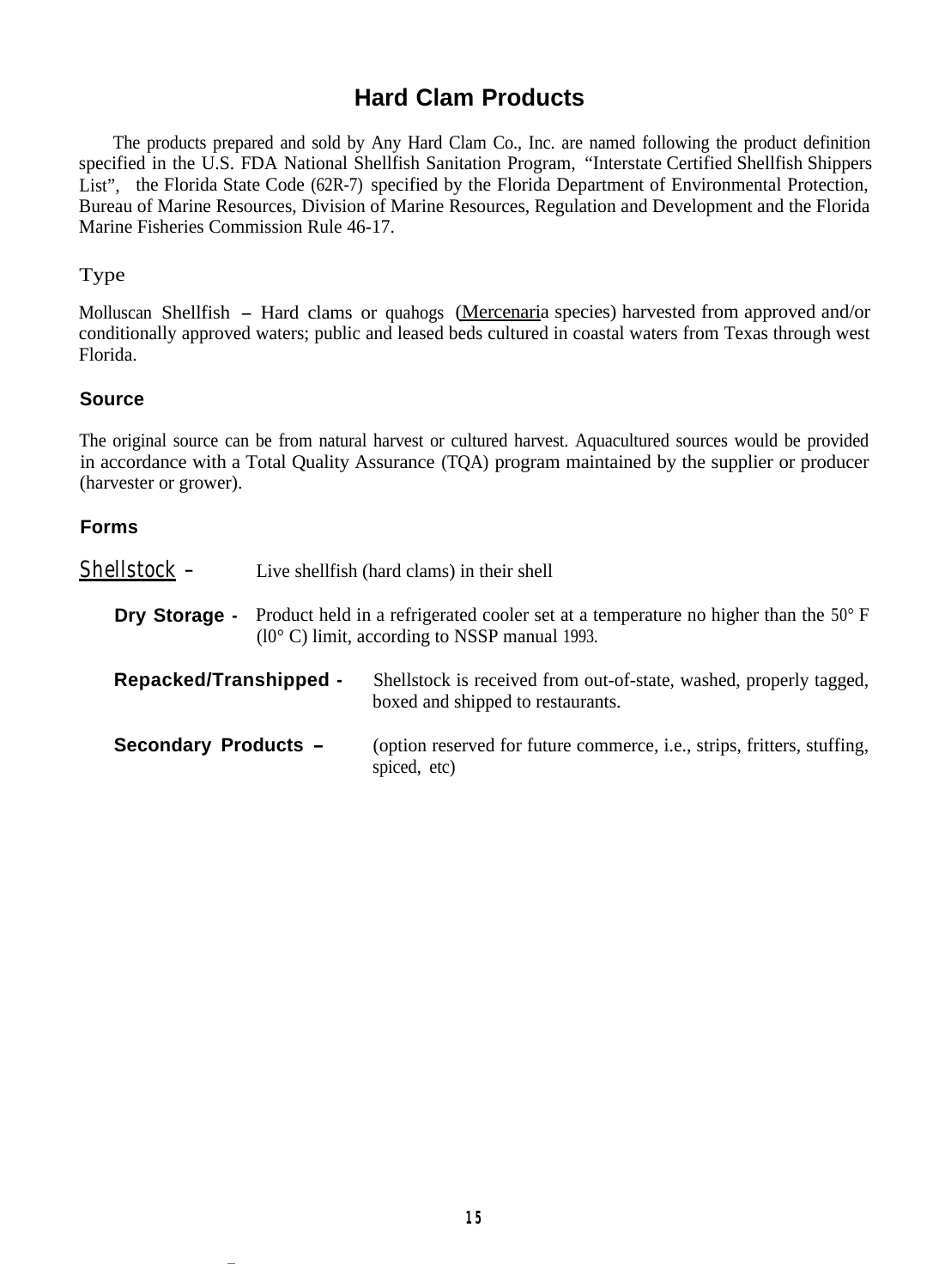## **Plant Diagram**



16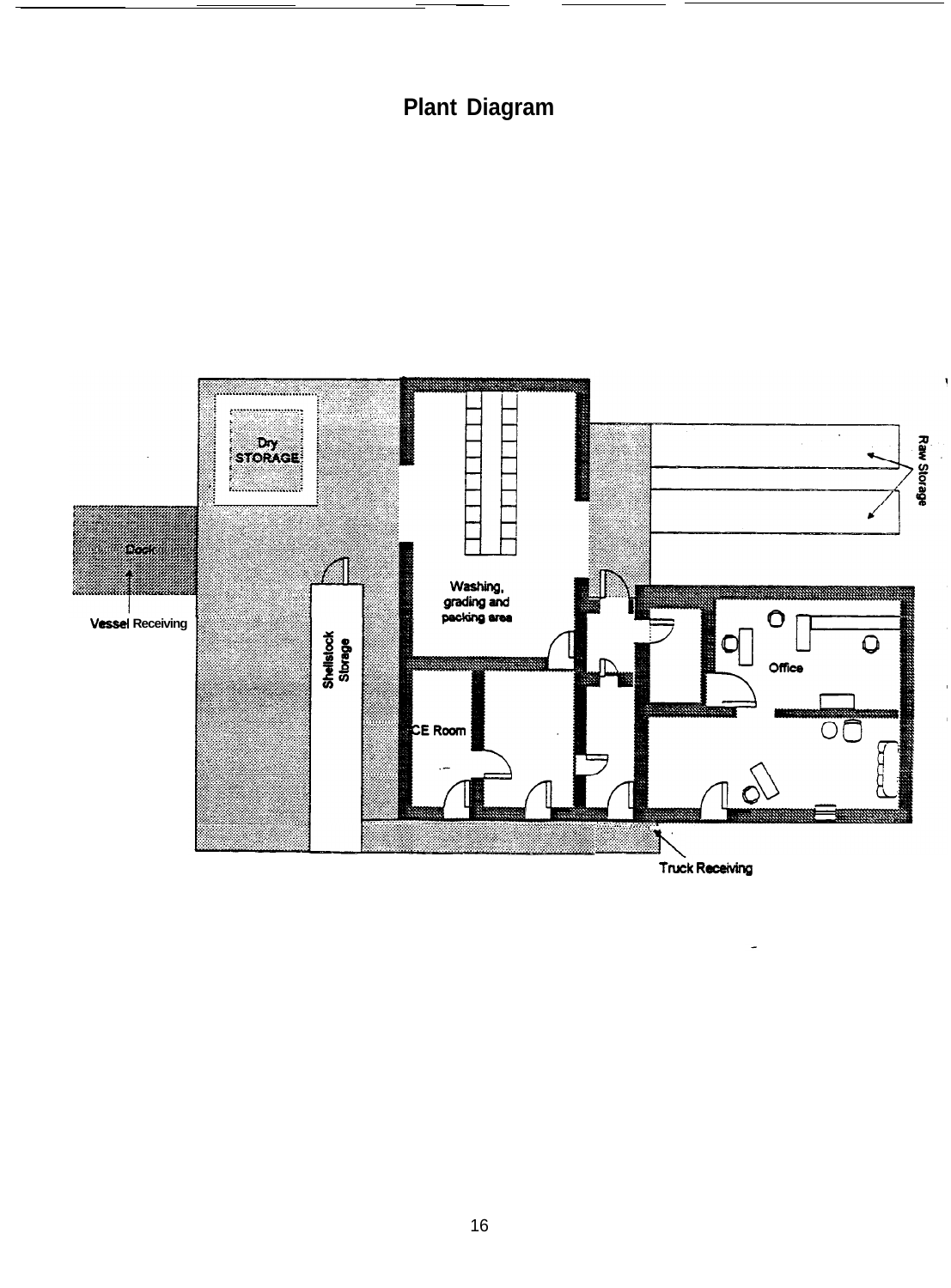## **Processing Procedures**

#### **Shellstock (for packing)**

#### *1. Receiving*

Shellfish product will be received into the plant only if it satisfies all requirements specified in the NSSP manual part II 1993 revision Section B-2, Items a through d.

**Direct Vessel-** live hard clams are purchased from local fishing vessels that harvest the shellstock by hand from approved and/or conditionally approved coastal waters. Harvest can be subject to the surveillance of an assigned Harvest/Lease Surveyor. Harvesting should be according to an existing TQA (Total Quality Assurance) Program. Shellfish harvesting water classification is defined by the FL Department of Environmental Protection (DEP, formally DNR) in the current comprehensive Shellfish Harvesting Area Survey. The live shellstock is off-loaded at the plant's dock or at the satellite landing locations, where the product is inspected for survival, legal size, and general condition (mud and appearance), then monitored for legal harvester's tags. At receiving, all products are assigned a dealer's lot number for traceability purposes. (FL Marine Fisheries Commission rule 46-17 and FL DEP rule 62R-7). Likewise, live shellstock is received from distant locations in Florida and outside Florida.

**Local Trucks -** live hard clams are delivered by truck to the processing plant, less than two hours from the landing site. Product is off-loaded and inspected for temperature and general condition. All product is monitored for legal harvester's tags, then is re-tagged and a dealer's lot number is assigned.

**Distant Trucks** - live product transported for greater than two hours must be delivered to the processing plant, by refrigerated trucks. Refrigeration is monitored by a time-temperature device. Temperature of the product, tag and product condition are also checked. Product is then tagged and a lot number is assigned.

#### *2. Raw Product Storage*

**Dry Storage** (50°F (10°C) or less)

**Shellstock –** Within 2 hours after receipt of product, post-harvest live shellfish are placed into walk-in coolers, set for an operating temperature low enough to achieved a product internal temperature no higher than 50° F (10°)C). Temperature is monitored by a time-temperature chart recorder. (Note: This 50° F (10°C) limit is currently based on the FL DEP Regulations and practice which accounts for product survival).

Wet Storage- (Optional) (See FL regulation 62R-7)

**Depurated** - (Optional) (See FLregulation 62R-7)

#### **3.** *Processinq*

**Washing-** Shellfish are rinsed with high pressure water hose to remove dirt from surface. Dirt could result in bacterial contamination of edible portion at time of consumption.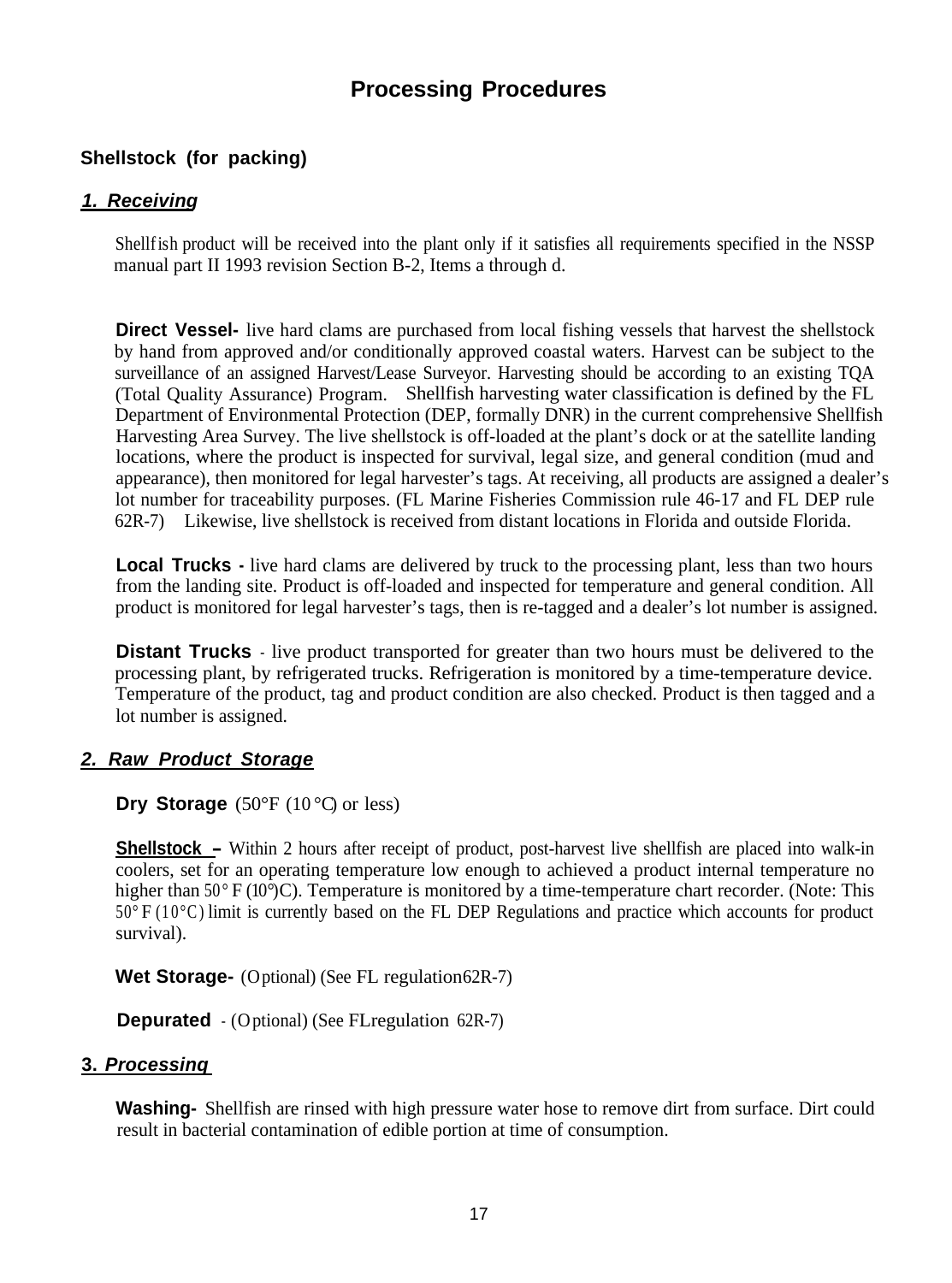**Shellstock** - Shellfish are washed, graded and culled to select only product that meets the requirements defined by Any Hard Clam Co. for commerce. Product is re-tagged, bagged and sent to final storage. All product which does not meet the required standards is rejected.

**Bagging –** Properly tagged shellfish destined for shellstock consumption are placed into mesh bags for distribution.

#### **4.** *Finished Product Cold Storage*

**Fresh products -** All live shellstock is placed inside separate refrigerators set at a temperature of 50° F (10°C) or lower. Temperature is monitored with a time-temperature recorder.

#### *5. Shippinq* \_

Product is placed into refrigerated trucks for distribution to warehouse or retail outlets. Invoices will list the appropriate lot numbers for all shellstock included in the shipment.

 $\overline{1}$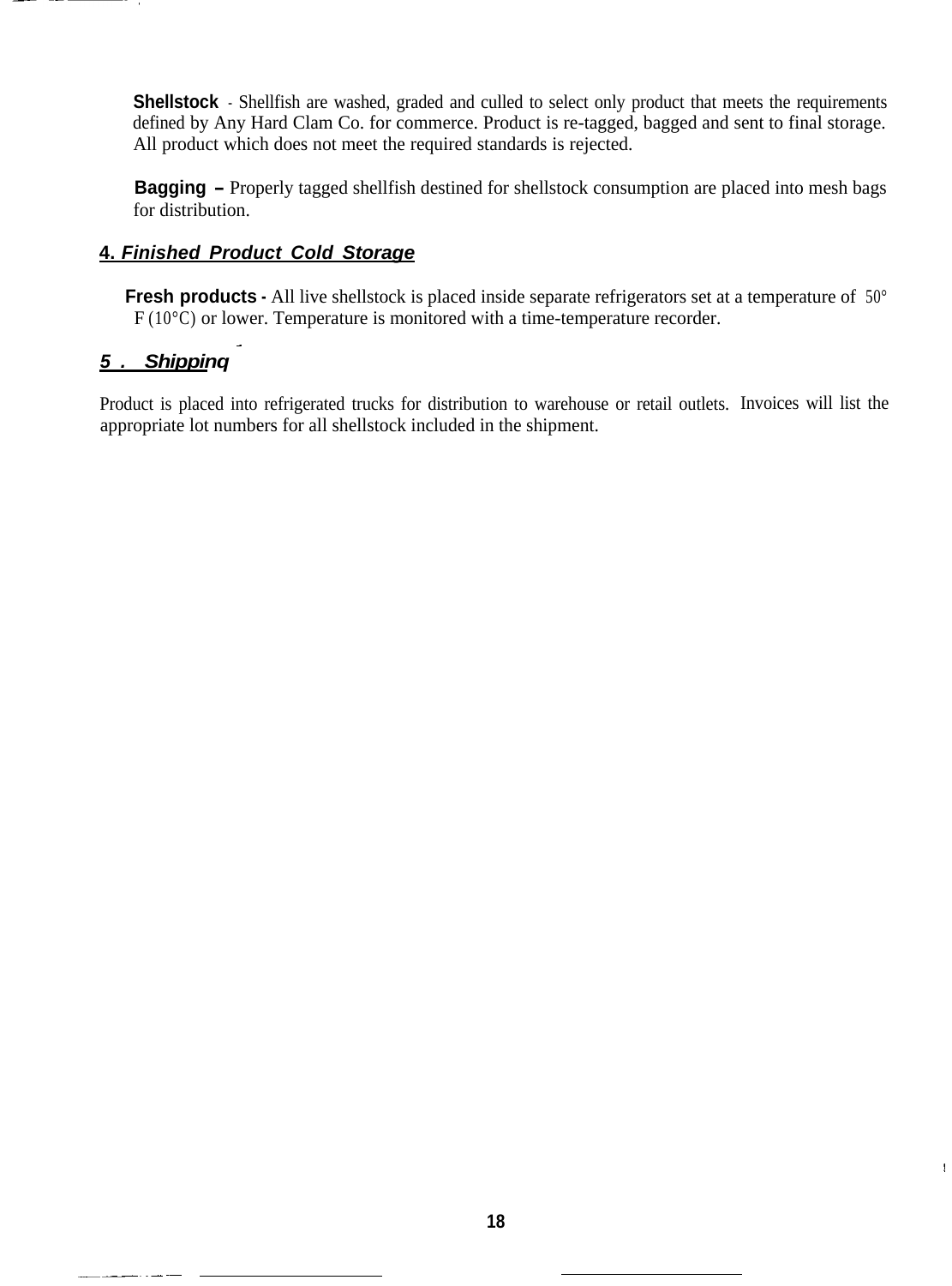## **HACCP FLOW DIAGRAM**



**Critical Control Point (CCP) - Processing step or procedure at which, if controlled, potential food safety hazards could be eliminated, reduced or prevented. \_\_--- = future or optional procedures**

- 
- **= current operational procedures**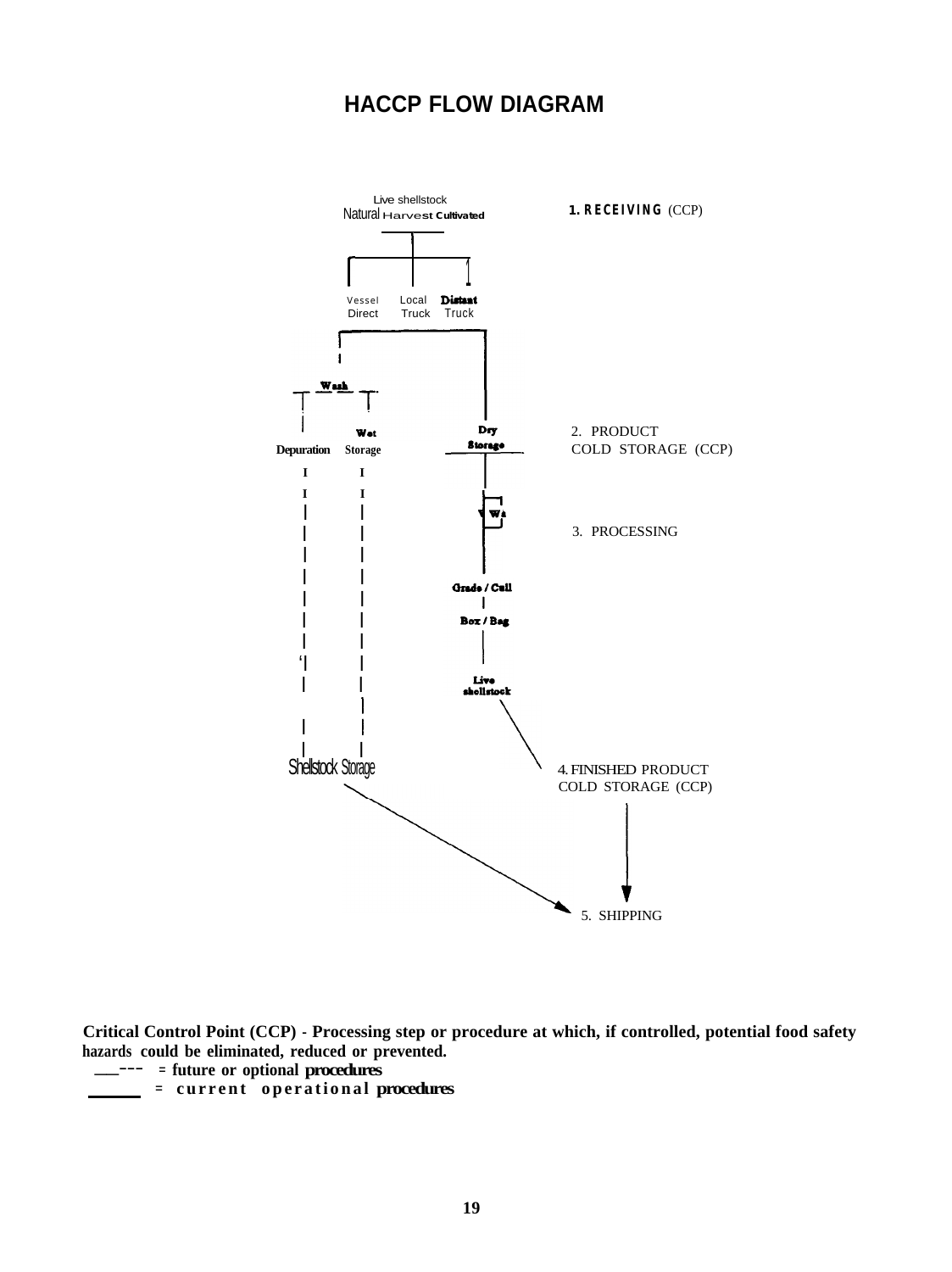## **Hazard Analysis Worksheets**

The following worksheet reflect the assessment for probable hazards through each processing step as depicted in the processing flow diagram. The identified critical control points are summarized in the ' Basic HACCP Plan for Product Safety (p. 25).

| <b>Processing</b><br><b>Step</b> | Potential<br><b>Hazard</b>                                | Could the<br>Potential<br>Hazard be<br>Signifi-<br>cant | <b>Judgement for Significance</b>                                                                                                                                                        | <b>Preventive</b><br><b>Measure(s)</b>                                                                                                                                                | Critical<br>Control<br><b>Point</b> |
|----------------------------------|-----------------------------------------------------------|---------------------------------------------------------|------------------------------------------------------------------------------------------------------------------------------------------------------------------------------------------|---------------------------------------------------------------------------------------------------------------------------------------------------------------------------------------|-------------------------------------|
| <b>RECEIVING</b>                 | <b>Natural Toxins</b>                                     | Yes                                                     | Areas of harvest have not<br>been implicated or suspect<br>for any natural toxins, yet<br>contamination is possible                                                                      | Approved waters,<br>proper product iden-<br>tification (tags and<br>trip tickets and deal-<br>er's certification) and<br>depend on state and<br>federal alerts and<br><b>closures</b> | <b>Yes</b>                          |
|                                  | <b>Microbial</b><br>Contamination                         | <b>Yes</b>                                              | Known pathogens can ac-<br>company harvest                                                                                                                                               | Approved waters,<br>proper product iden-<br>tification (tags and<br>trip tickets and deal-<br>er's certification) and<br>TQA.                                                         | <b>Yes</b>                          |
|                                  | Chemical<br>Contamination<br>(water or vessel<br>sources) | <b>Yes</b>                                              | Areas and method of harvest<br>have not been implicated or<br>suspected for any known<br>chemical contaminants.<br>Further assurance through<br>approved waters and certified<br>dealers | Approved waters,<br>proper product iden-<br>tification (tags and<br>trip tickets and deal-<br>er's certification) and<br>TQA plan for pro-<br>duction                                 | Yes                                 |
|                                  | <b>Pesticides</b>                                         | Yes                                                     | Same as for Chemicals<br>Contaminants                                                                                                                                                    | Same                                                                                                                                                                                  | Yes                                 |
|                                  | <b>Drug Residues</b>                                      | No                                                      | Natural and cultured product<br>is not exposed to antibiotics<br>or other medicinals                                                                                                     | <b>Not Applicable</b>                                                                                                                                                                 | <b>No</b>                           |
|                                  | Decomposition                                             | <b>No</b>                                               | <b>Production governed by TQA</b><br>plan and sanitation program<br>monitors handling and stor-<br>age conditions                                                                        | Production TQA.<br>time-temperature<br>storage records,<br>sanitation records                                                                                                         | <b>No</b>                           |
|                                  | <b>Parasites</b>                                          | No                                                      | No implicated or suspected<br>occurrence of health<br>significance from area of<br>harvest                                                                                               | Not Applicable                                                                                                                                                                        | No                                  |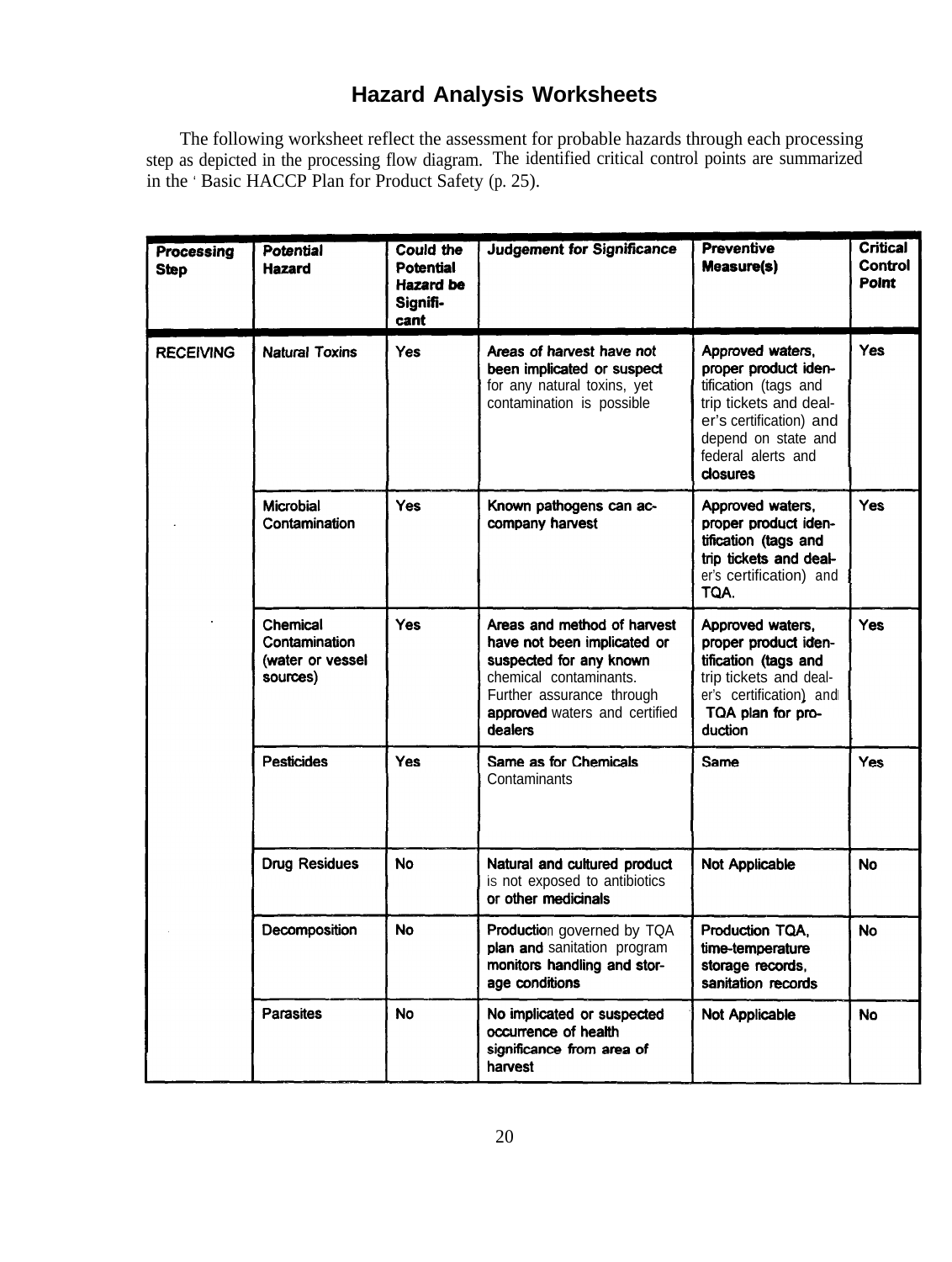| Processing<br><b>Step</b>                       | <b>Potential</b><br>Hazard                | <b>Could the</b><br><b>Potential</b><br><b>Hazard</b> be<br>Signifi-<br>cant | <b>Judgement for Significance</b>                                                                      | <b>Preventive</b><br>Measure(s)                                                | <b>Critical</b><br>Control<br>Point |
|-------------------------------------------------|-------------------------------------------|------------------------------------------------------------------------------|--------------------------------------------------------------------------------------------------------|--------------------------------------------------------------------------------|-------------------------------------|
|                                                 | <b>Food and Color</b><br><b>Additives</b> | <b>No</b>                                                                    | No additives used in process-<br>ing                                                                   | <b>Not Applicable</b>                                                          | <b>No</b>                           |
| Receiving<br>Cont.                              | Physical (e.g.<br>metal, glass,<br>wood)  | <b>No</b>                                                                    | initial product whole shell-<br>stock                                                                  | <b>Not Applicable</b>                                                          | <b>No</b>                           |
|                                                 | <b>Others</b>                             |                                                                              |                                                                                                        |                                                                                |                                     |
| <b>PRODUCT</b><br><b>COLD</b><br><b>STORAGE</b> | <b>Natural Toxins</b>                     | <b>No</b>                                                                    | Not introduced or enhanced<br>during storage                                                           | <b>Not Applicable</b>                                                          | <b>No</b>                           |
|                                                 | Microbial<br>Contamination                | Yes                                                                          | Thermal abuse could in-<br>crease bacteria during im-<br>proper storage                                | Time-temperature<br>charts (records) and<br><b>Sanitation Program</b><br>(SOP) | <b>Yes</b>                          |
|                                                 | Chemical<br>Contamination                 | <b>No</b>                                                                    | Not introduced or enhanced<br>during storage                                                           | Sanitation Program<br>(segregated storage<br>of in-plant chemi-<br>cals)       | <b>No</b>                           |
|                                                 | <b>Pesticides</b>                         | <b>No</b>                                                                    | Not introduced or enhanced<br>during storage                                                           | Sanitation Program                                                             | <b>No</b>                           |
|                                                 | <b>Drug Residues</b>                      | <b>No</b>                                                                    | Not introduced or enhanced<br>during storage                                                           | <b>Not Applicable</b>                                                          | <b>No</b>                           |
|                                                 | Decomposition                             | Yes                                                                          | Thermal abuse could in-<br>crease decomposition during<br>improper storage. Product<br>quality concern | <b>Sanitation Program</b><br>and time-tempera-<br>ture charts                  | <b>No</b>                           |
|                                                 | <b>Parasites</b>                          | <b>No</b>                                                                    | Not introduced or enhanced<br>during storage                                                           | Not Applicable                                                                 | <b>No</b>                           |
|                                                 | Food and Color<br><b>Additives</b>        | <b>No</b>                                                                    | Not introduced or enhanced<br>during storage                                                           | <b>Not Applicable</b>                                                          | <b>No</b>                           |
|                                                 | <b>Physical</b>                           | <b>No</b>                                                                    | Not introduced or enhanced<br>during storage                                                           | <b>Not Applicable</b>                                                          | No                                  |
|                                                 | Other: Cross-<br>Contamination            | Yes                                                                          | Improperly stored product                                                                              | Sanitation Program No<br>and product segre-<br>gation                          |                                     |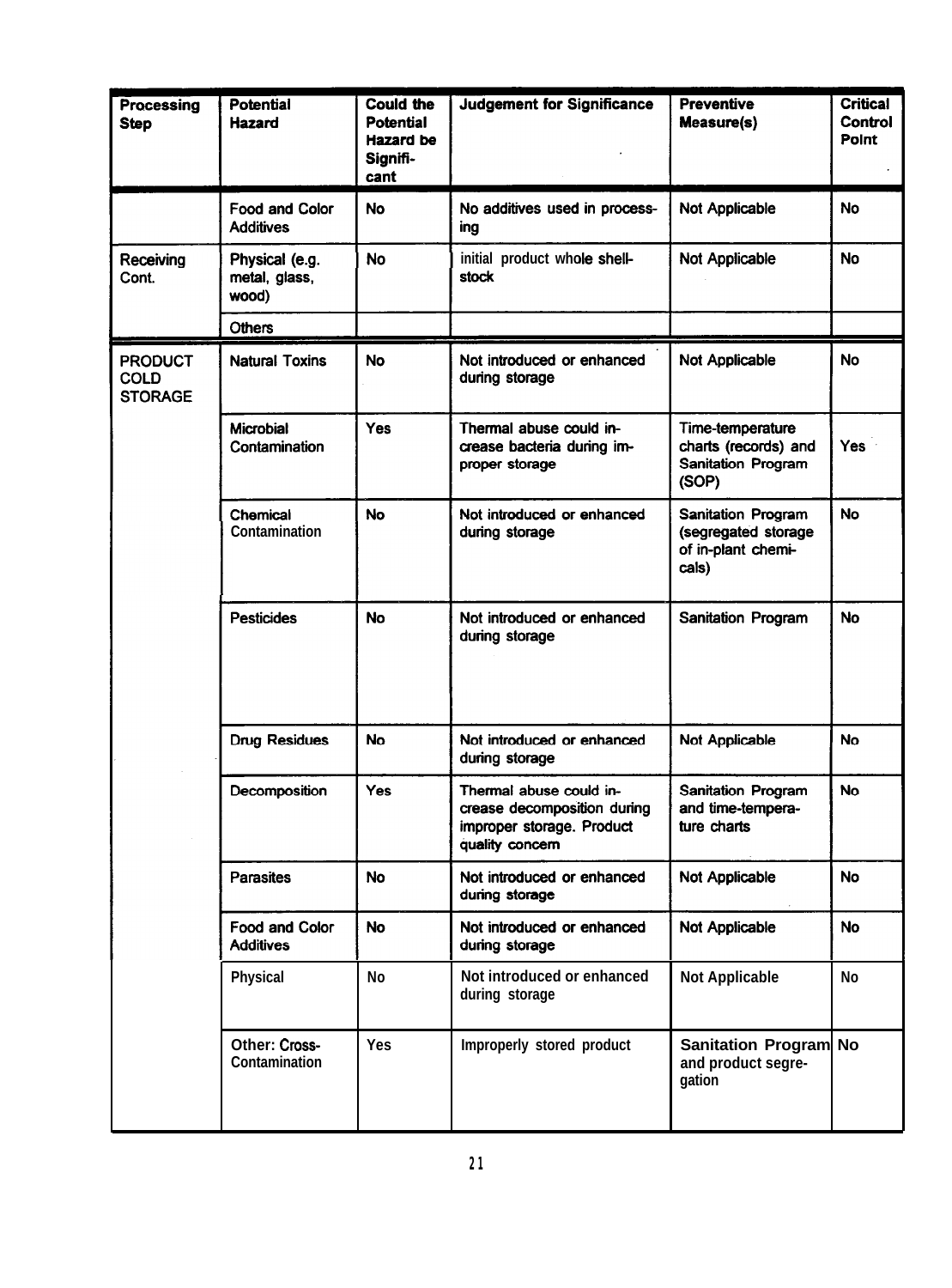| <b>Processing</b><br><b>Step</b>                            | <b>Potential</b><br><b>Hazard</b>         | <b>Could the</b><br>Potential<br>Hazard be<br>Signifi-<br>cant | <b>Judgement for Significance</b>                                                  | <b>Preventive</b><br><b>Measure(s)</b>                                   | <b>Critical</b><br>Control<br><b>Point</b> |
|-------------------------------------------------------------|-------------------------------------------|----------------------------------------------------------------|------------------------------------------------------------------------------------|--------------------------------------------------------------------------|--------------------------------------------|
| PROCESS-<br>ING.                                            | <b>Natural Toxins</b>                     | No                                                             | Not introduced or enhance in<br>processing                                         | <b>Not Applicable</b>                                                    | <b>No</b>                                  |
| (sorting,<br>bagging,<br>handling,<br>etc)                  | Microbial Con-<br>tamination              | <b>Yes</b>                                                     | Possible cross-contamination,<br>thermal abuse or exposure                         | Sanitation Program<br>and processing<br>schedule                         |                                            |
|                                                             | <b>Chemical Con-</b><br>tamination        | <b>No</b>                                                      | Not introduced or enhanced<br>in processing                                        | Sanitation Program<br>(segregated storage<br>of in-plant chemi-<br>cals) | <b>No</b>                                  |
|                                                             | <b>Pesticides</b>                         | No                                                             | Not introduced or enhanced<br>in processing                                        | Sanitation Program                                                       | <b>No</b>                                  |
|                                                             | <b>Drug Residues</b>                      | <b>No</b>                                                      | Not introduced or enhanced<br>in processing                                        | <b>Not Applicable</b>                                                    | <b>No</b>                                  |
|                                                             | Decomposition                             | <b>No</b>                                                      | Not introduced or enhanced<br>in processing                                        | Processing can<br>provide additional<br>screening for de-<br>composition | <b>No</b>                                  |
|                                                             | Parasites                                 | No                                                             | Not introduced or enhanced<br>in processing                                        | Not Applicable                                                           | No                                         |
|                                                             | <b>Food and Color</b><br><b>Additives</b> | <b>No</b>                                                      | Not introduced or enhanced<br>in processing                                        | <b>Not Applicable</b>                                                    | No                                         |
|                                                             | Physical                                  | No                                                             | Not introduced or enhanced<br>in processing. Product handle<br>as whole shellstock | Not Applicable                                                           | No                                         |
|                                                             | Others:                                   |                                                                |                                                                                    |                                                                          |                                            |
| FINISHED<br><b>PRODUCT</b><br><b>COLD</b><br><b>STORAGE</b> | <b>Natural Toxins</b>                     | <b>No</b>                                                      | Not introduced or enhanced<br>during storage                                       | Not Applicable                                                           | No.                                        |
|                                                             | Microbial Con-<br>tamination              | <b>Yes</b>                                                     | Thermal abuse could in-<br>crease bacteria during im-<br>proper storage            | Sanitation Program<br>with time-tempera-<br>ture charts                  | Yes                                        |
|                                                             | Chemical Con-<br>tamination               | <b>No</b>                                                      | Not introduced or enhanced<br>during storage                                       | Sanitation Program                                                       | <b>No</b>                                  |
|                                                             | <b>Pesticides</b>                         | <b>No</b>                                                      | Not introduced or enhanced<br>during storage                                       | Sanitation Program<br>(segregated storage<br>of in-plart chemi-<br>cals) | <b>No</b>                                  |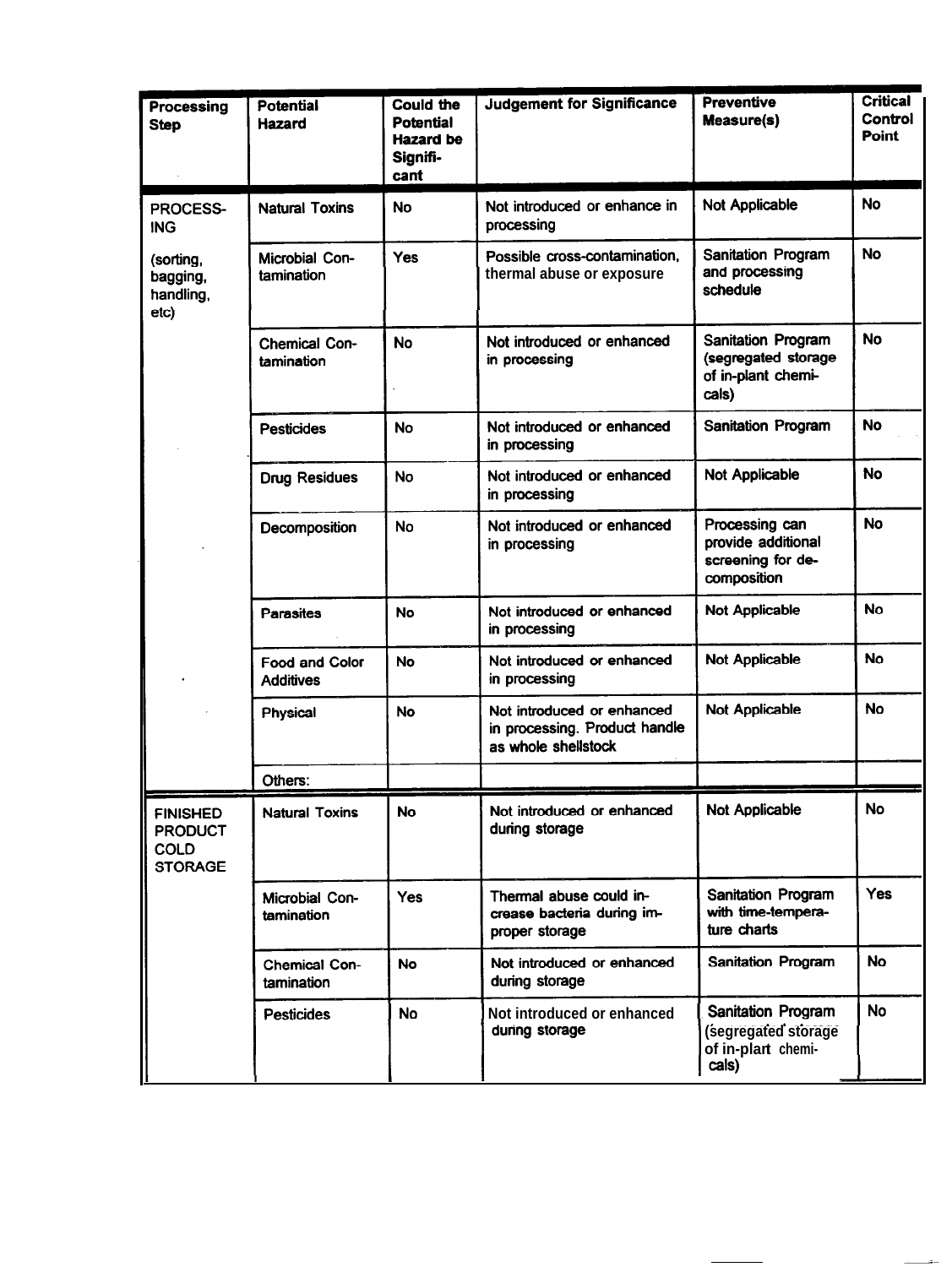| Processing<br><b>Step</b>                                    | <b>Potential</b><br>Hazard                | <b>Could the</b><br><b>Potential</b><br>Hazard be<br>Signifi-<br>cant | <b>Judgement fo Significance</b>                                                                              | <b>Preventive</b><br>Measure(s)                                       | <b>Critical</b><br>Control<br><b>Point</b> |
|--------------------------------------------------------------|-------------------------------------------|-----------------------------------------------------------------------|---------------------------------------------------------------------------------------------------------------|-----------------------------------------------------------------------|--------------------------------------------|
| <b>Finished</b><br><b>Product Cold</b><br>Storage -<br>Cont. | <b>Drug Residues</b>                      | No                                                                    | Not introduced or enhanced<br>during storage                                                                  | <b>Not Applicable</b>                                                 | No                                         |
|                                                              | Decomposition                             | <b>Yes</b>                                                            | Thermal abuse could in-<br>crease decomposition during<br>improper storage. Product<br>quality problem        | <b>Sanitation Program</b><br>and time-tempera-<br>ture charts         | No                                         |
|                                                              | <b>Parasites</b>                          | <b>No</b>                                                             | Not introduced or enhanced<br>during storage                                                                  | <b>Not Applicable</b>                                                 | <b>No</b>                                  |
|                                                              | <b>Food and Color</b><br><b>Additives</b> | <b>No</b>                                                             | Not introduced or enhanced<br>during storage                                                                  | <b>Not Applicable</b>                                                 | No                                         |
|                                                              | <b>Physical</b>                           | <b>No</b>                                                             | Not introduced or enhanced<br>during storage                                                                  | <b>Not Applicable</b>                                                 | No                                         |
|                                                              | Other Cross-<br><b>Contamination</b>      | <b>Yes</b>                                                            | Improperly stored product                                                                                     | Sanitation Program<br>(product segrega-<br>tion)                      | No                                         |
|                                                              |                                           |                                                                       |                                                                                                               |                                                                       |                                            |
| <b>SHIPPING</b>                                              | Natural Toxins No                         |                                                                       | Not introduced or enhanced<br>during shipping                                                                 | Assure proper ID<br>and certification<br>records                      | No                                         |
|                                                              | <b>Microbial Con-</b><br>tamination       | <b>Yes</b>                                                            | <b>Cross-contamination and/or</b><br>if product is thermally abused                                           | <b>Sanitation Plan for</b><br>shipping conditions<br>and temperature  | Yes                                        |
|                                                              | <b>Chemical Con-</b><br>tamination        | <b>No</b>                                                             | Not introduced or enhanced<br>during shipping                                                                 | <b>Sanitation Program</b><br>with time-tempera-<br>ture charts        | No                                         |
|                                                              | <b>Pesticides</b>                         | No                                                                    | Not introduced or enhanced<br>during shipping                                                                 | <b>Sanitation Progran</b>                                             | <b>No</b>                                  |
|                                                              | <b>Drug Residues</b>                      | No                                                                    | Not introduced or enhanced<br>during shipping                                                                 | <b>Not Applicable</b>                                                 | No                                         |
|                                                              | Decomposition                             | <b>Yes</b>                                                            | Thermal abuse during<br>shipment could enhance or<br>initiate decomposition that re-<br>duces product quality | <b>Sanitation Program</b><br>for shipping and<br>temperature controls | <b>No</b>                                  |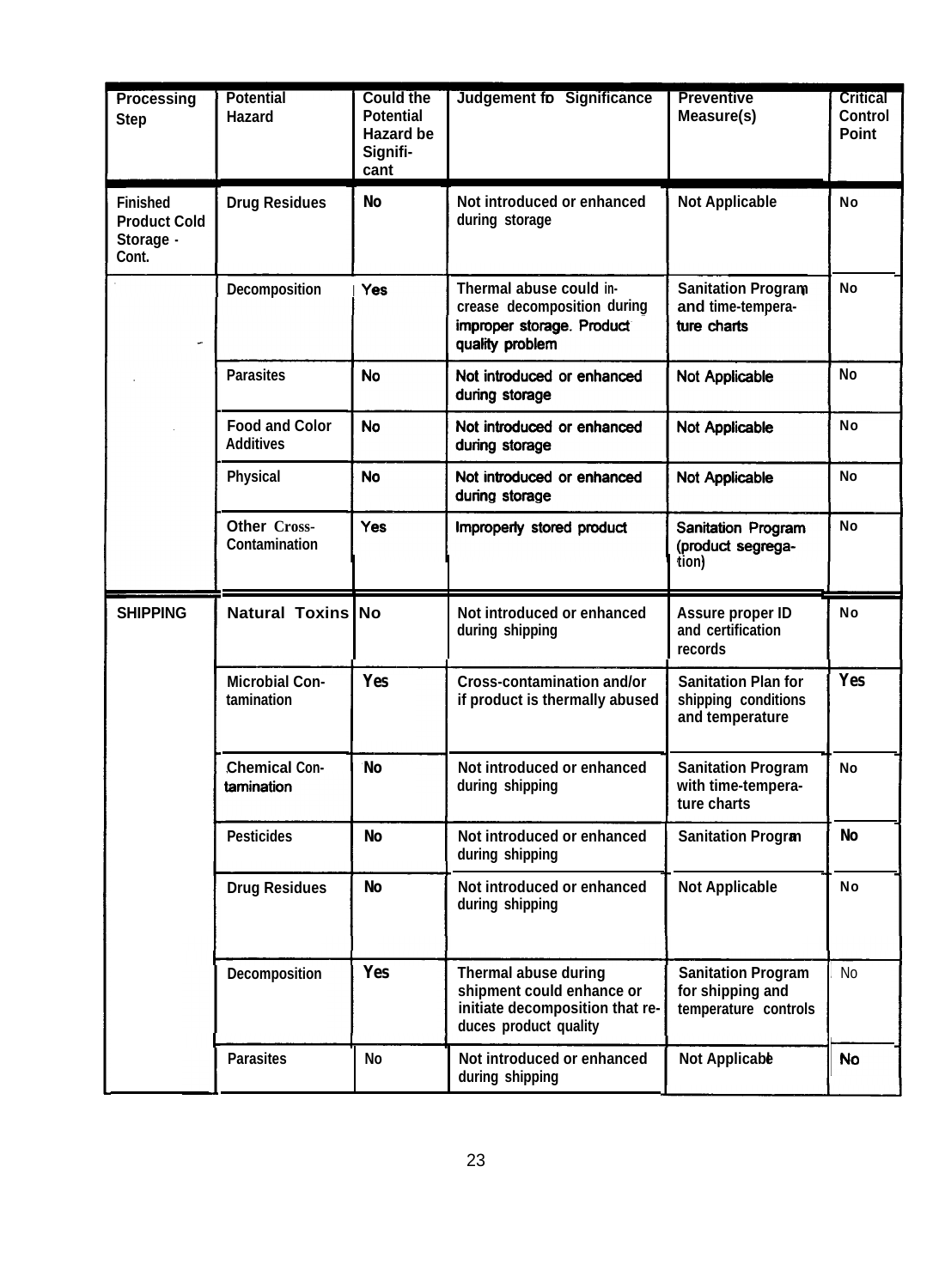| Processing<br><b>Step</b> | Potential<br><b>Hazard</b>                | Could the<br><b>Potential</b><br>Hazard be<br>Signifi-<br>cant | <b>Judgement for Significance</b>             | <b>Preventive</b><br>Measure(s) | Critical<br>Control<br>Point |
|---------------------------|-------------------------------------------|----------------------------------------------------------------|-----------------------------------------------|---------------------------------|------------------------------|
| Shipping<br>Cont.         | <b>Food and Color</b><br><b>Additives</b> | No                                                             | Not introduced or enhanced<br>during shipping | <b>Not Applicable</b>           | No                           |
|                           | <b>Physical</b>                           | <b>No</b>                                                      | Not introduced or enhanced<br>during shipping | <b>Not Applicable</b>           | <b>No</b>                    |
|                           | Other:<br>Labeling                        | <b>No</b>                                                      | Product is properly identified<br>as received | <b>Lot Number</b>               | <b>No</b>                    |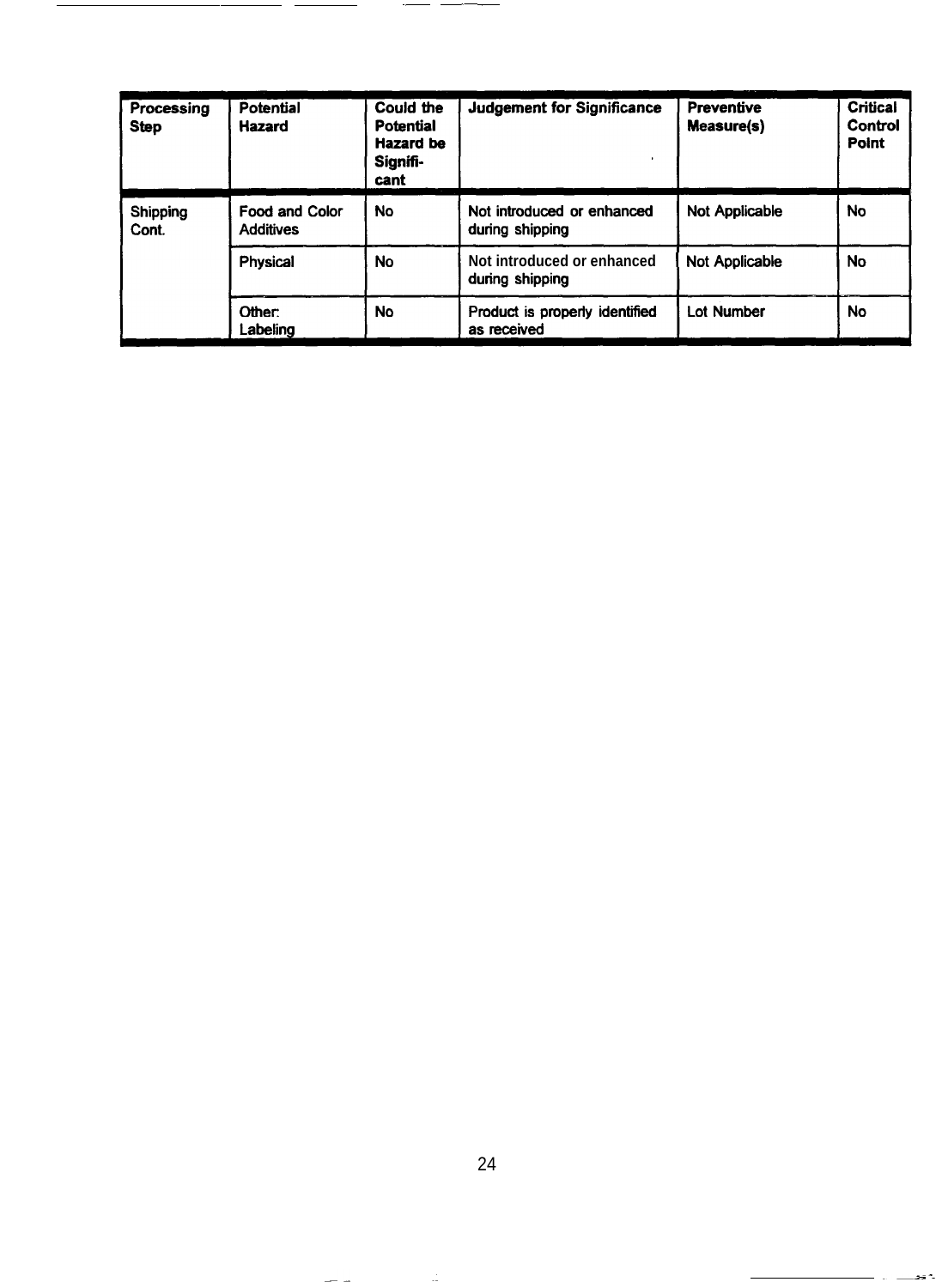### **BASIC HACCP PLAN for PRODUCT SAFETY**

Based on the hazard analysis worksheets, the following critical control points have been designated with the appropriate critical limits and records for monitoring.

| <b>SAFETY</b><br><b>HAZARDS</b>                                                         | <b>CRITICAL</b><br><b>CONTROL POINTS</b>          | <b>CRITICAL</b><br><b>LIMITS</b>                                              | <b>MONITORING</b>                                                                                                                                        | <b>CORRECTIVE</b><br><b>ACTIONS</b>                                                                                            | <b>RECORDS</b>                                                                                                                                                                                                           |
|-----------------------------------------------------------------------------------------|---------------------------------------------------|-------------------------------------------------------------------------------|----------------------------------------------------------------------------------------------------------------------------------------------------------|--------------------------------------------------------------------------------------------------------------------------------|--------------------------------------------------------------------------------------------------------------------------------------------------------------------------------------------------------------------------|
| <b>Natural Toxins</b><br>Chemical<br>Contamination<br><b>Microbial</b><br>Contamination | Receiving                                         | Source from<br>approved<br>waters<br>Proper tag or labels<br>Certified dealer | DEP (formerly DNR)<br>water classification<br>report<br>Interstate Certified<br>Shellfish Shippers List<br>DEP and NSSP tag<br>and label<br>requirements | Do not accept any<br>product that does not<br>comply with critical<br>limits                                                   | Form No.1.-<br><b>Shellfish</b><br>Harvest/Purchase<br>Records, Harvest/Lease<br>Surveyor report/CAR<br>Form No.2.-<br>Harvester's Tag/Trip<br><b>Tickets</b><br>Form No.3.-<br>Dealer's Tag<br><b>Production Record</b> |
| Potential Growth of<br><b>Bacterial Pathogens</b>                                       | Refrigeration<br>Prod. Storage<br><b>Shipping</b> | 50° F (10° C) for<br><b>Shellstock</b>                                        | <b>Continuous</b><br>Time-Temperature<br>chart recorder for<br>refrig. units.<br><b>Temperature indicators</b><br>with shipments                         | -inspect product that<br>has been submitted to<br>temperature abuse<br>-Discard dead shellfish<br>and/or decomposed<br>product | Form No.4.-<br>Time - Temp Charts                                                                                                                                                                                        |

**CAR = Corrective Action Records** 

Daily verification of the records is conducted by the HACCP Coordinator, as well as a semi-annual calibration of temperature recorders and the annual Note: evaluation of the company's HACCP plan. Plan verification is based on annual company review aligned with licensing and periodic DEP inspections.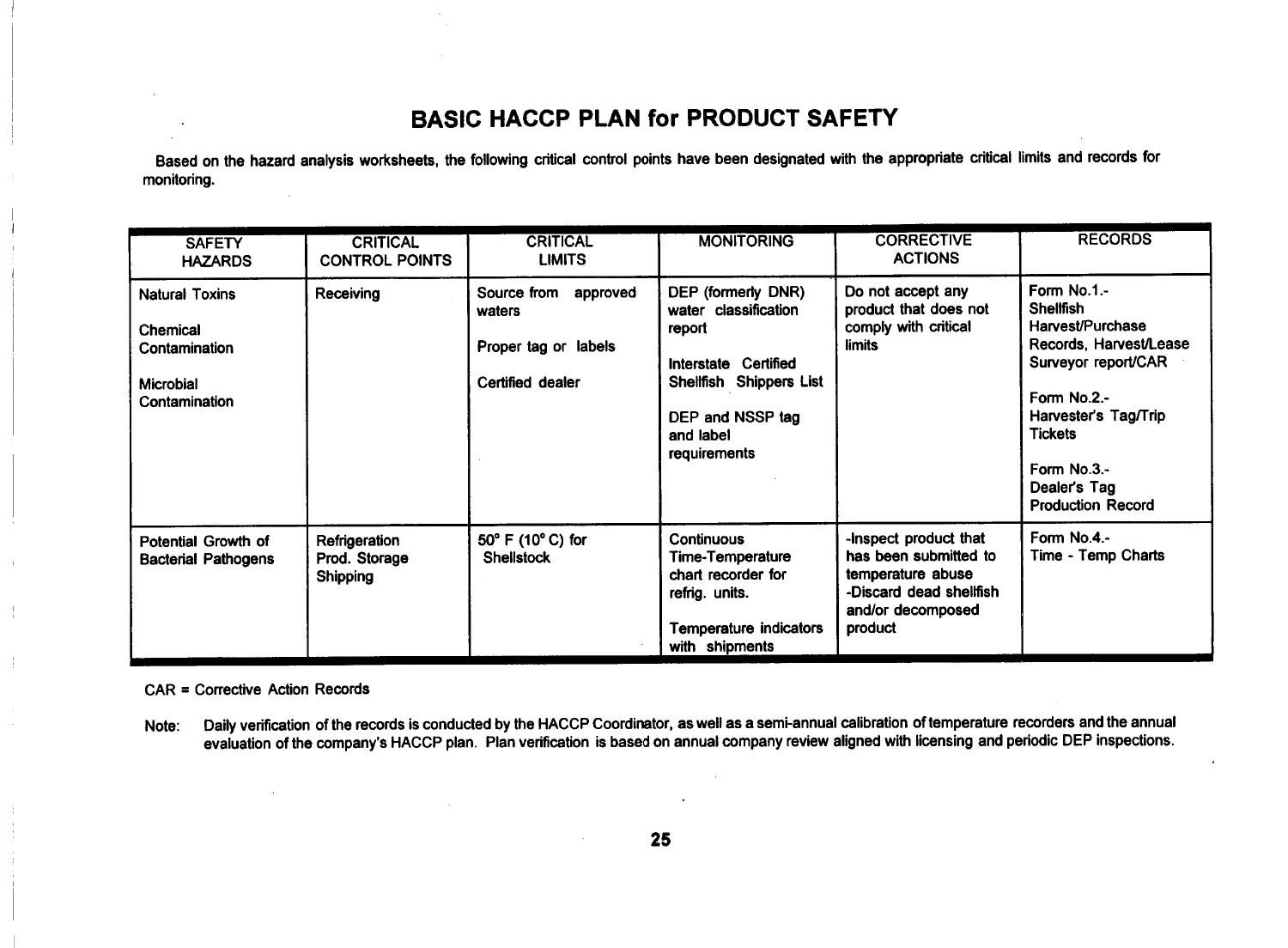## **HACCP RECORDS**

These forms will serve as records for the HACCP plan and will be kept for a period of one year on refrigerated products and for three years for frozen products. All records will be filled out as frequently as indicated in the company's HACCP document.

#### **Receiving (source)**

 $\overline{\phantom{a}}$ 

| Form 1. | <b>HACCP</b> Shellstock Harvest and Purchase Records<br>Harvest / Lease Surveyor Reports (CAR) |
|---------|------------------------------------------------------------------------------------------------|
| Form 2. | Harvester's Tags and Trip Ticket                                                               |
| Form 3. | Dealer's Tag*                                                                                  |

#### **Refrigeration (storage and shipping)**

Form 4. Refrigeration / Cooling Time-Temperature Chart (continuous record) All coolers used during the processing of the shellfish are monitored by continuous time - temperature chart recorders updated weekly.

shipping. Time-Temperature records for transported product.

\* Tag containing the information required by the FL Dept. of Environmental Protection and NSSP is generated and attached to every bag of shellfish received into the processing plant.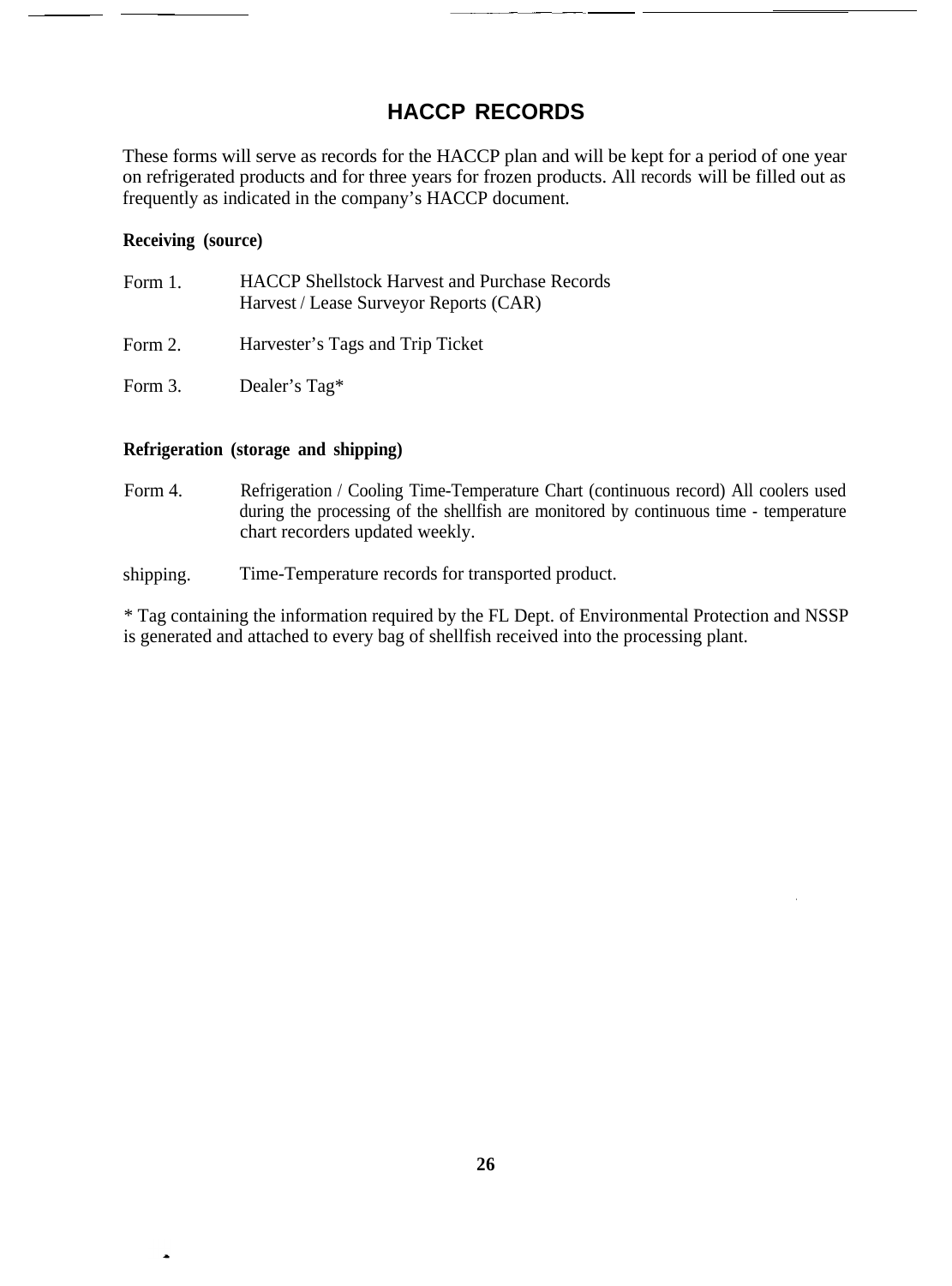Form No.1 HACCP Shellstock Harvest & Purchase Record - Harvest/Lease Surveyor's Report (please attach any CAR report)

| Purchase<br>Date | Lot Number | Cert.<br>Number | Invoice<br>Number | Quantity | Harvest<br>Area | Harvest<br>Date | Incoming<br>Product<br>Temperature |
|------------------|------------|-----------------|-------------------|----------|-----------------|-----------------|------------------------------------|
|                  |            |                 |                   |          |                 |                 |                                    |
|                  |            |                 |                   |          |                 |                 |                                    |
|                  |            |                 |                   |          |                 |                 |                                    |
|                  |            |                 |                   |          |                 |                 |                                    |
|                  |            |                 |                   |          |                 |                 |                                    |
|                  |            |                 |                   |          |                 |                 |                                    |
|                  |            |                 |                   |          |                 |                 |                                    |
|                  |            |                 |                   |          |                 |                 |                                    |
|                  |            |                 |                   |          |                 |                 |                                    |
|                  |            |                 |                   |          |                 |                 |                                    |
|                  |            |                 | $\sim$ $\sim$     |          |                 |                 |                                    |

Process Supv: Date:  $\qquad \qquad$ 

 $\mathbb{R}^2$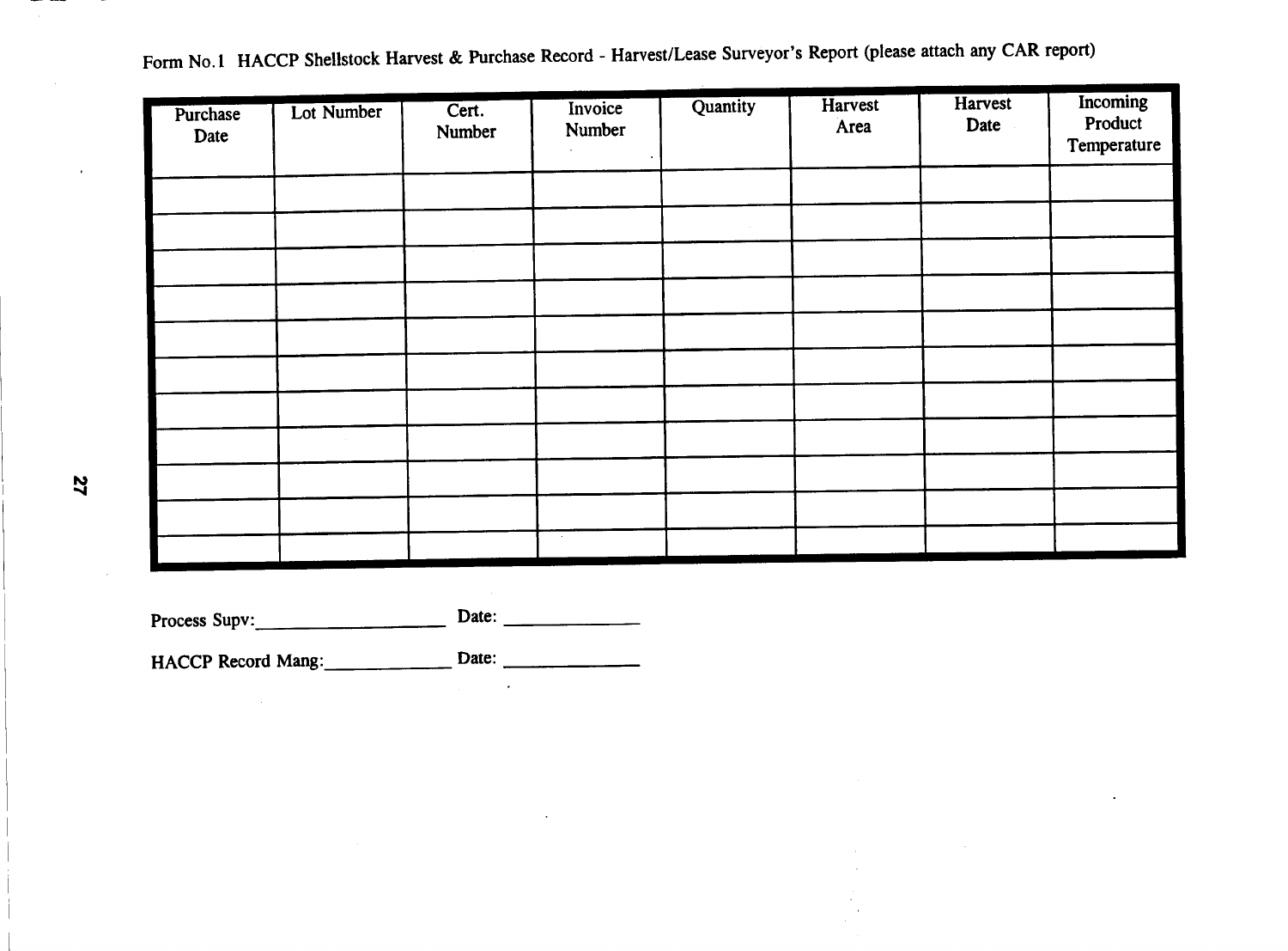### **Form No.2 - Harvester's Tag (To Be Determined) and Trip Ticket**

**Harvester's Tag (To Be Determine)**

Trip **Ticket**

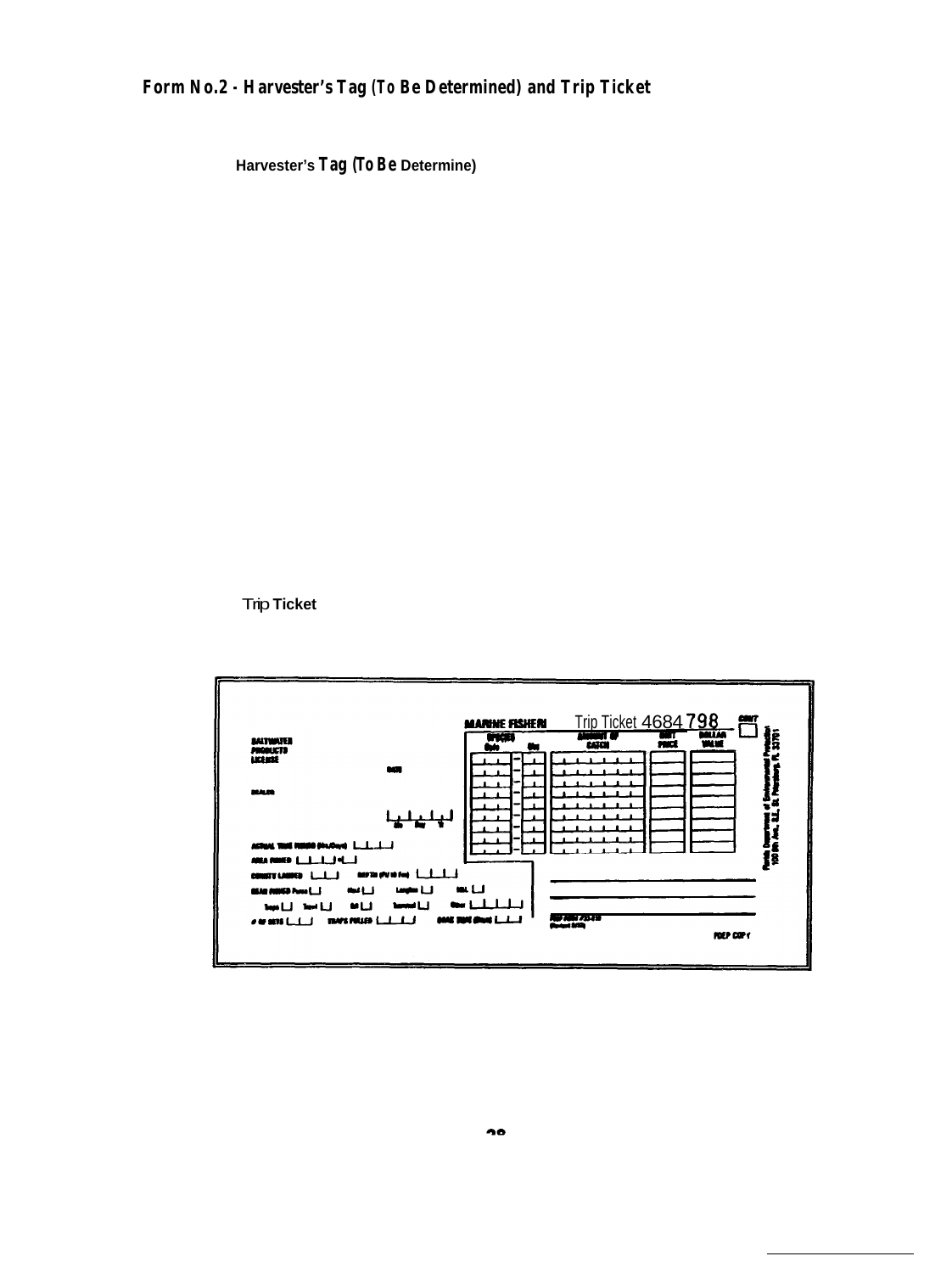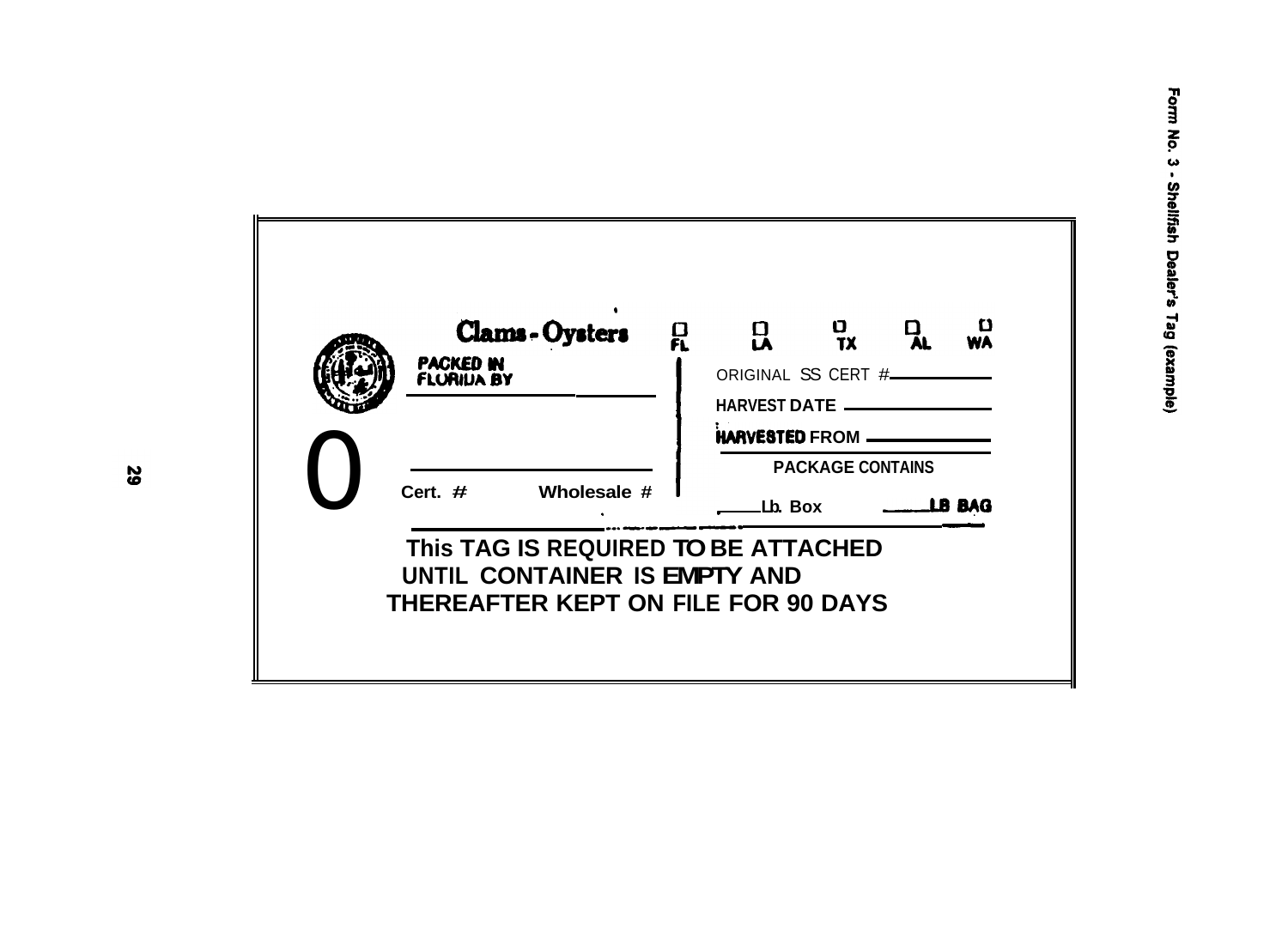**Form No.4 - Continuous Time-Temperature Chart**

**Corrective actions and special notes will be written directly on time-temperature log sheets.**

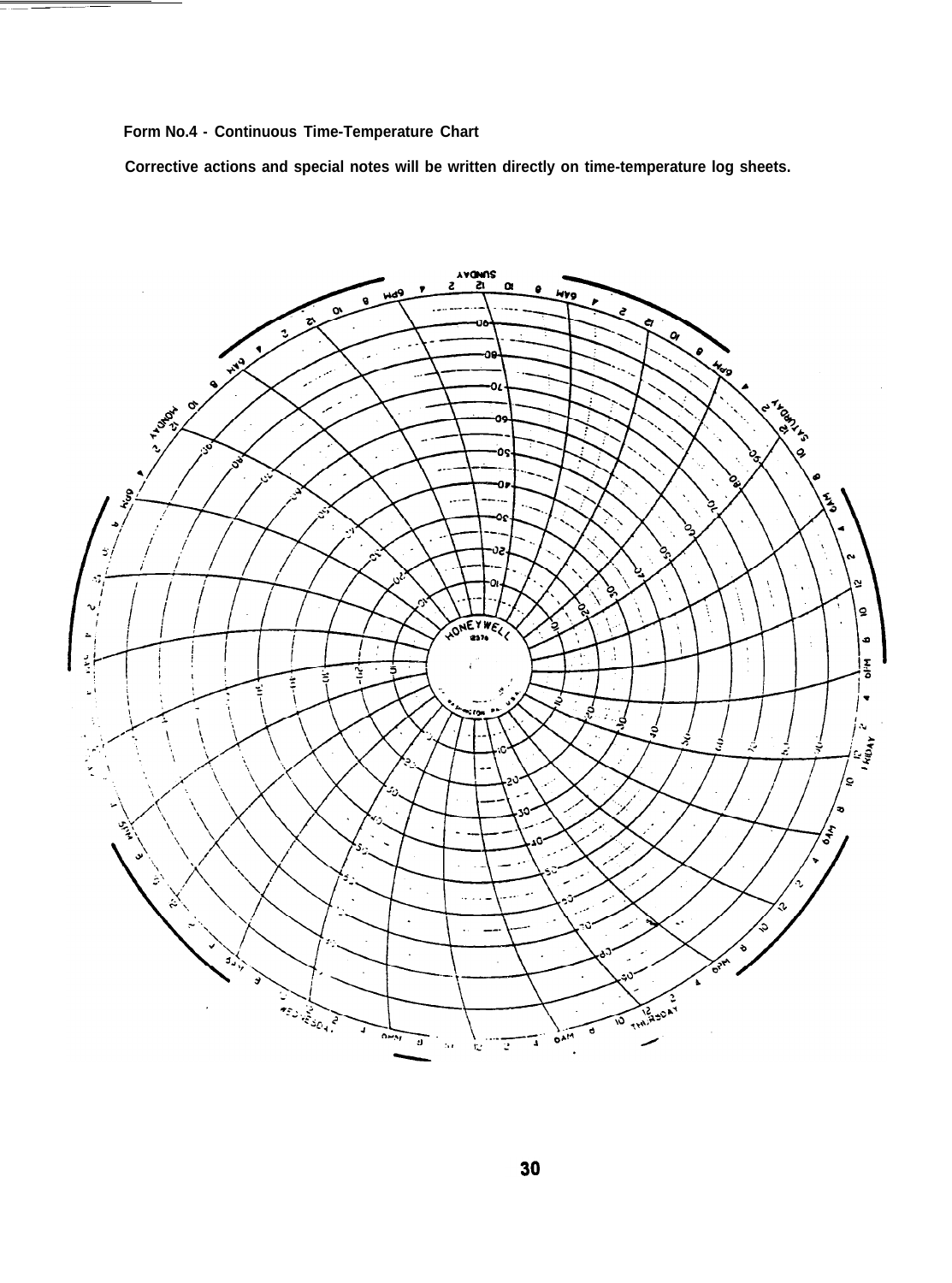## **HACCP VERIFICATION PLAN**

- 1. Daily and weekly review of all required records for critical control points and related sanitation program records.
- 2. Weekly calibration checks for temperature recorders.
- 3. Seasonal microbial checks for incoming and finished product consistent with State regulatory checks.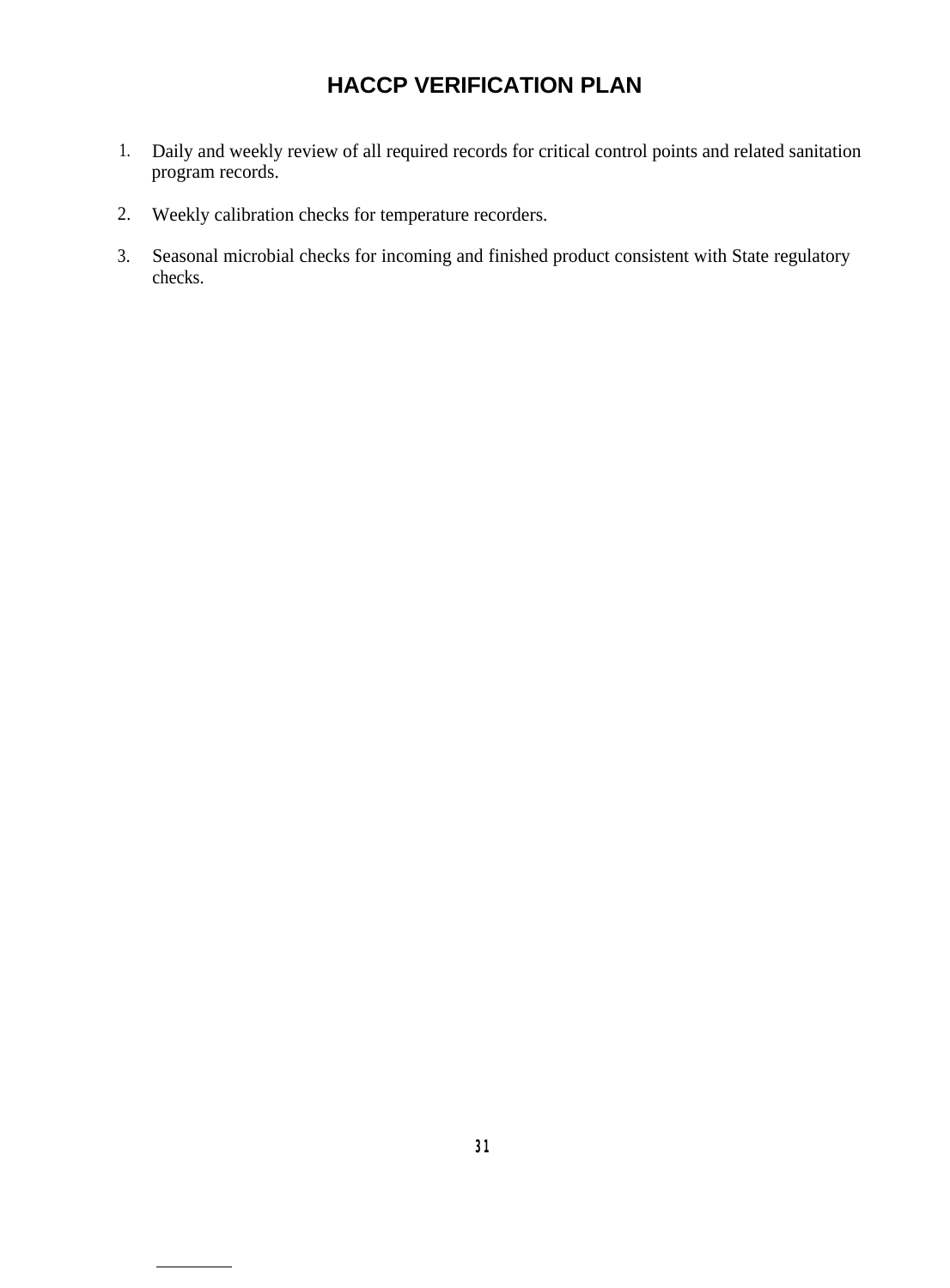## **SANITATION PROGRAM FOR CLAM PROCESSING PLANT**

## **Standard Sanitary Operating Procedures**

Sanitation programs are an essential part of an effective HACCP program. They should be a specified, written part of the HACCP program. The plan could specify record keeping procedures.

This plan outlines the standard sanitary operating procedures (SOP) in accordance with FDA's proposed HACCP regulation, the National Shellfish and Sanitation Program (NSSP) standardized shellfish inspection form, and the NSSP Manuals of Operations parts I and II as adopted by the FL Department of Environmental Protection's rules 62R-7. The SOP includes daily, monthly and annual procedures, plus Corrective Actions Records (CAR).

(key: 'cont' = continuous monitoring; and 'per' = periodic monitoring)

#### **General Plant Design**

#### *Daily Activities.*

- (cont) Plant will not be subject to flooding during normal tide changes.
- (cont) Processing and sanitation water will be obtained from a safe and sanitary source.
- (cont) There will be no cross-connection between potable water supply and waste water;
- (cont) Adequate sewage system will be maintained.
- (cont) No pets should be allowed in any of the food processing plant.
- (cont) All equipment and food contact surfaces are designed and constructed of non-toxic, impervious materials capable of withstanding the environment for its intended use, cleaning and sanitizing agents, and is easy to clean.
- (cont) All surfaces are made of impervious materials, ease to clean and sanitize and free of cracks.
- (cont) Floors should be designed and constructed with adequate drainage.
- (per) All waste should be removed promptly removed from the plant.
- (per) Restroom should be kept clean and in good repair.
- (per) All toxic materials must be held, used and stored in a manner that protects against contamination of food product

#### *Weekly Activities.*

- (Per) Insects and rodents should be kept excluded and controlled.
- (per) All storage facilities, including supplies, employee storage, chemicals, etc., should be maintained clean and free from rodents and insects.

#### **Personnel**

#### *Daily Activities.*

- (cont) No worker with any illness, open or infected wound will be allowed to come in contact with product that may result in contaminated product.
- (cont) No worker will be allowed into the processing area without any previous training on sanitation and food handling practice and the HACCP program.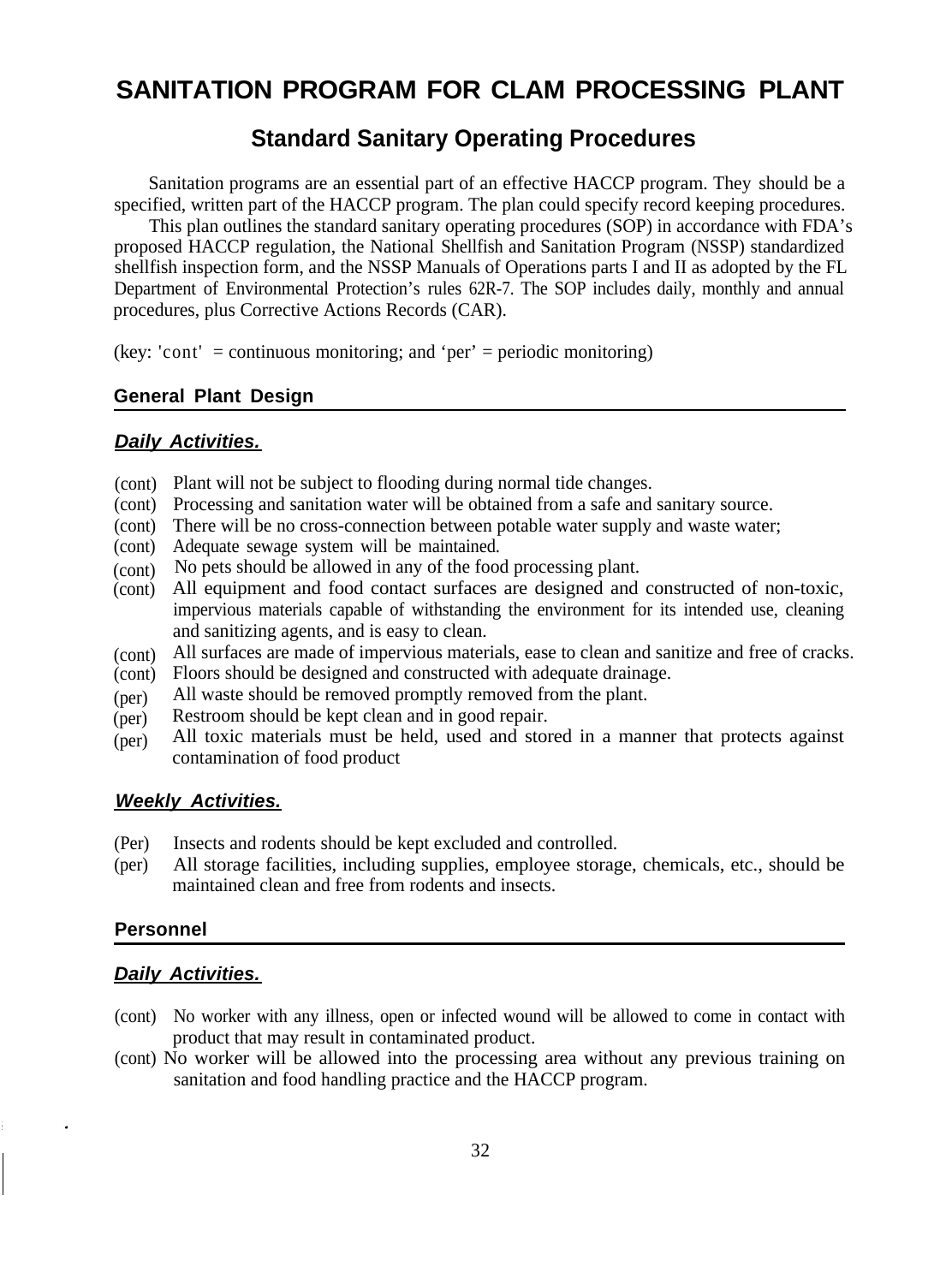#### *Dailv Activities.*

- (cont) Control personnel and equipment (carts, pallets, shovels, etc.) traffic to avoid transporting mud, and possible contaminants to packing areas.
- (per) Dry clean area, wash and sanitize [cleaner and sanitizer].
- (per) Clean all equipment used during unloading and receiving product.

#### *Weekly Activities.*

- (per) Inspect area surrounding receiving dock to remove debris, waste and grass, weeds and *other* items that may attract pest.
- (per) Inspect areas for presence of any insects and rodents and take measures to prevent occurrence. (i.e., spraying, application of proper insecticides, possible use of traps, etc.)

#### **Operations - Raw product cooler**

#### *Daily Activities.*

- (cont) Inspect for proper product segregation and product inventory rotation.
- (per) Dry clean the area to remove any debris or waste from floor.

#### *Week/v Activities.*

- (per) Clean all floors and walls with a general purpose cleaner followed by a rinse and sanitation [cleaner and sanitizer: ()].
- (per), Inspect condition of all surfaces (walls, floor and ceiling).

#### *Monthly Activities.*

(per) Clean drip pan from refrigeration unit with sanitizer [sanitizer: ()].

#### *Annual Activities.*

(per) Clean refrigeration coils with a brush using a general purpose cleaner. Sanitize with noncorrosive agent. [sanitizer: ()].

#### **Operations - Processing**

#### *Dailv Activities.*

(per) Wash and sanitize all areas and equipment at the beginning of the day (before operations), and at the end of the day after shutdown [sanitizer: ()].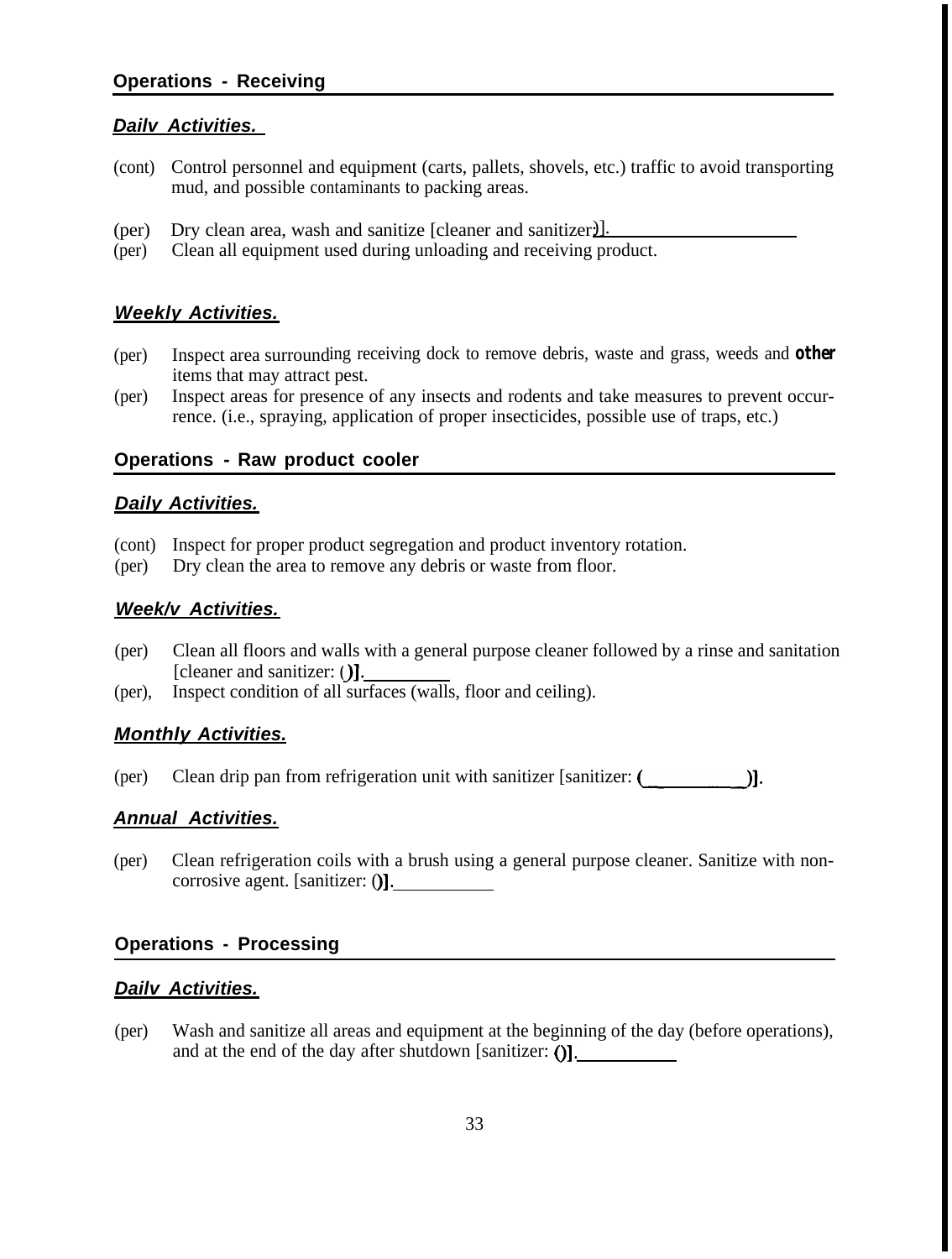#### *Dailv Activities.*

- (per) Rinse area and equipment.
- (per) Clean with a general purpose cleaner using a low pressure spray followed by rinse and sanitizer [cleaner:(\_I-

#### *Weekly Activities.*

(per) Dry clean storage room (packing material and containers).

#### **Operations - Finished Product Cooler**

#### *Dailv Activity.*

(cont) Control personnel, product and equipment traffic to avoid cross contamination.

(per) Dry clean area.

#### *Week/v Activitv.*

(per) Clean [cleaner: 0], followed by rinse and sanitation [sanitizer: <u>()</u>

#### *Month/v Activity.*

(per) Clean drip pan of refrigeration unit with noncorrosive sanitizer [sanitizer: ()I.

#### *Annual Activitv.*

(per) Clean refrigeration coils with a brush using a general purpose cleaner and sanitizer [sanitizer:  $\blacksquare$ )].

### **Operations - Shipping area**

#### *Dailv Activitv.*

(cont) Control personnel traffic frequenting this area.

(per) Dry clean area.

(per) Clean [cleaner: ()] and sanitize area and utensils.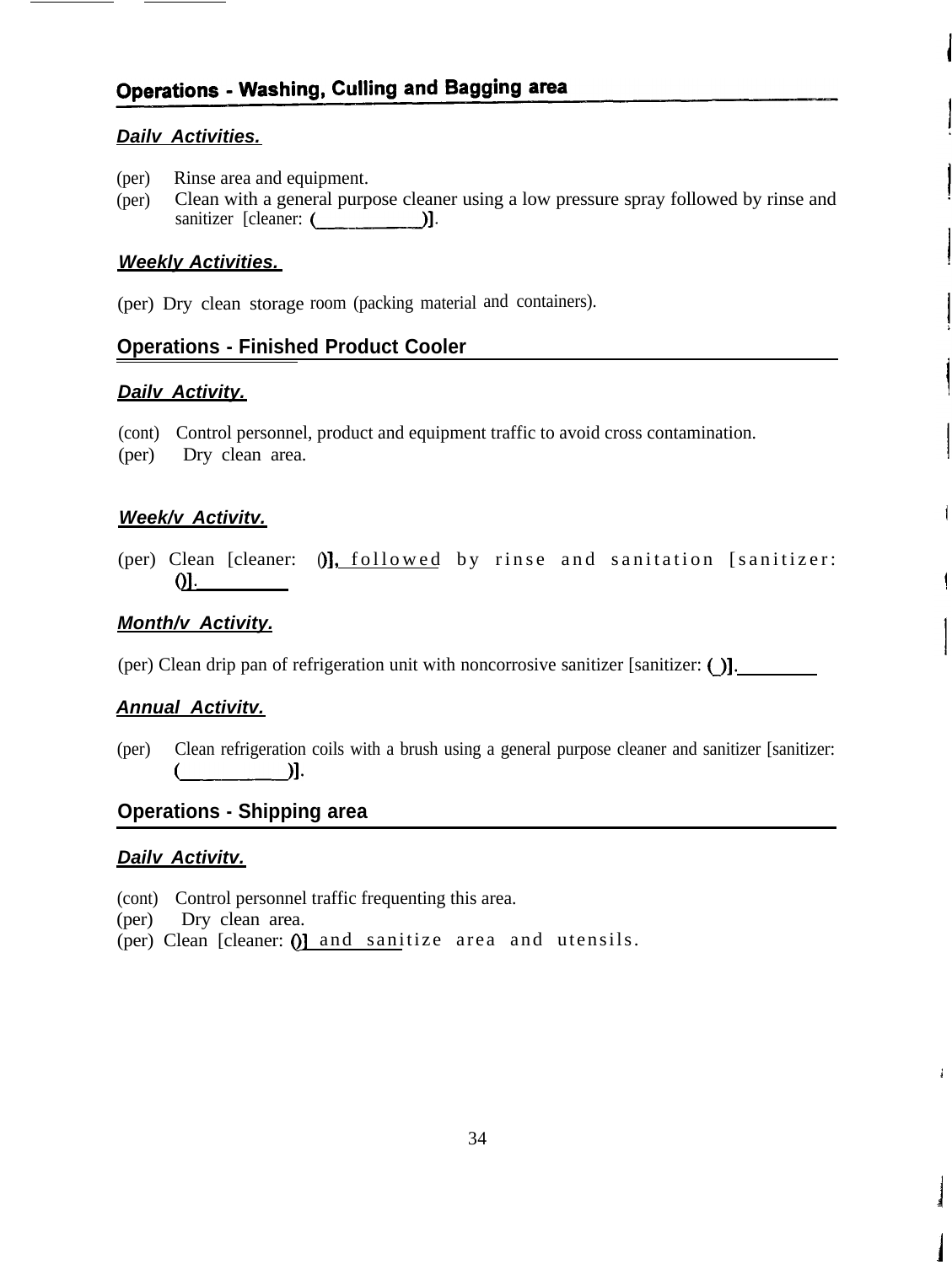### *Month/v Activity.*

- (per) Inspect and clean areas surrounding shipping area for waste, grass, weeds or any other items that could attract pest.
- (per) Inspect areas for presence of any insects and rodents and take measures to prevent occurrence. (i.e., spraying, application of proper insecticides, possible use of traps, etc.)

#### **Operations - Ice Room**

#### *As needed\*.*

Remove residual ice, clean with general purpose cleaner [cleaner: 0], hand scrub and sanitizer [sanitizer: **()]**.

(\*) As often as necessary to prevent any contamination or bacterial transfer.

Dry clean = physically remove debris without the use of water.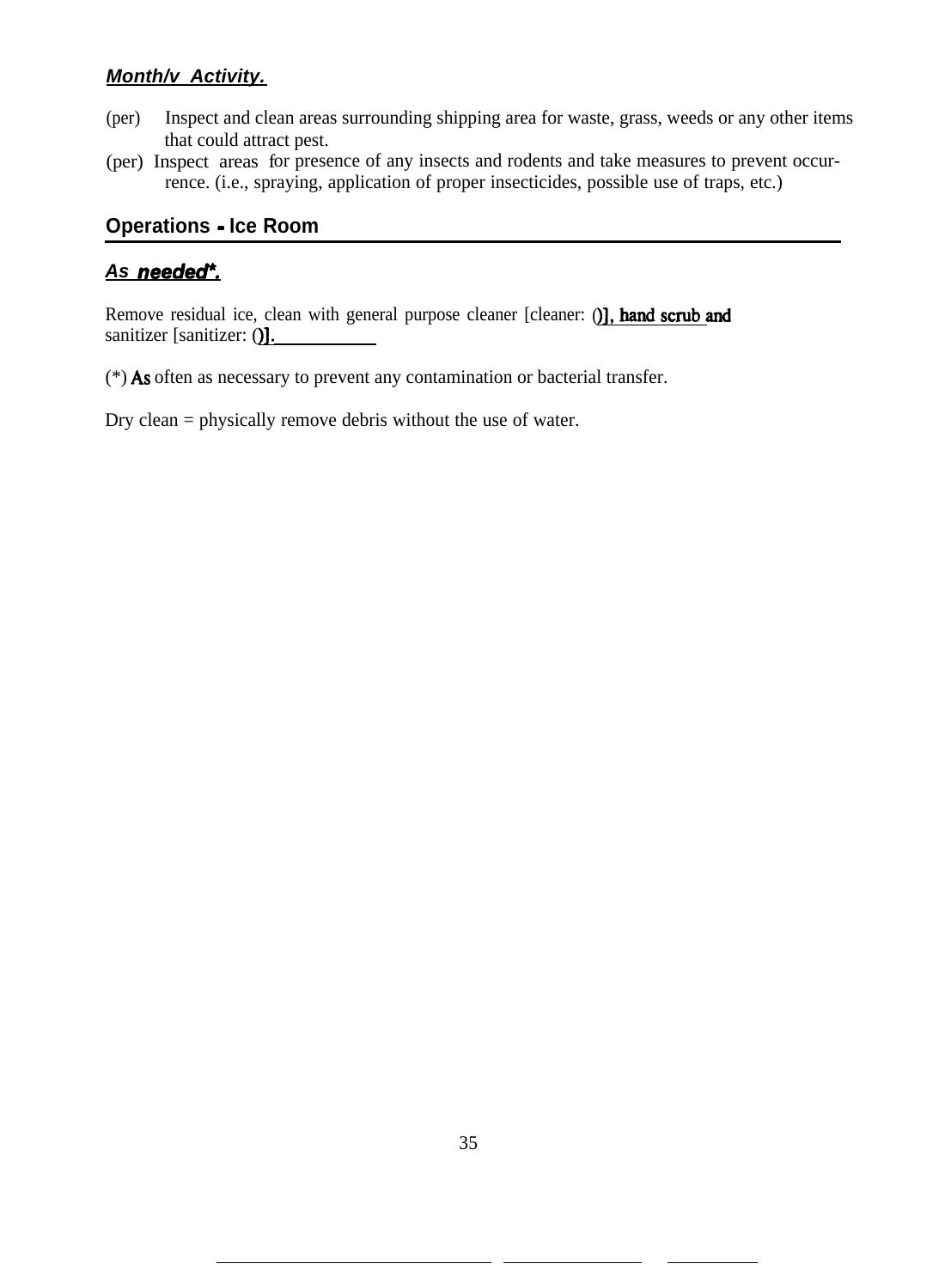## **SANITATION PROGRAM RECORDS**

Sanitation Program Records can be used to monitoring continuous and periodic Standard Sanitary Operating Procedures. The following forms are recommended for such activities. Similar approaches should be considered to assure more effective sanitation.

Form A-l - Time / Procedure card log for continuous activities.

Form A-2 - Time / Procedure check log for continuous activities.

Form B - Sanitary Operating Procedures (SOP's) for periodic activities.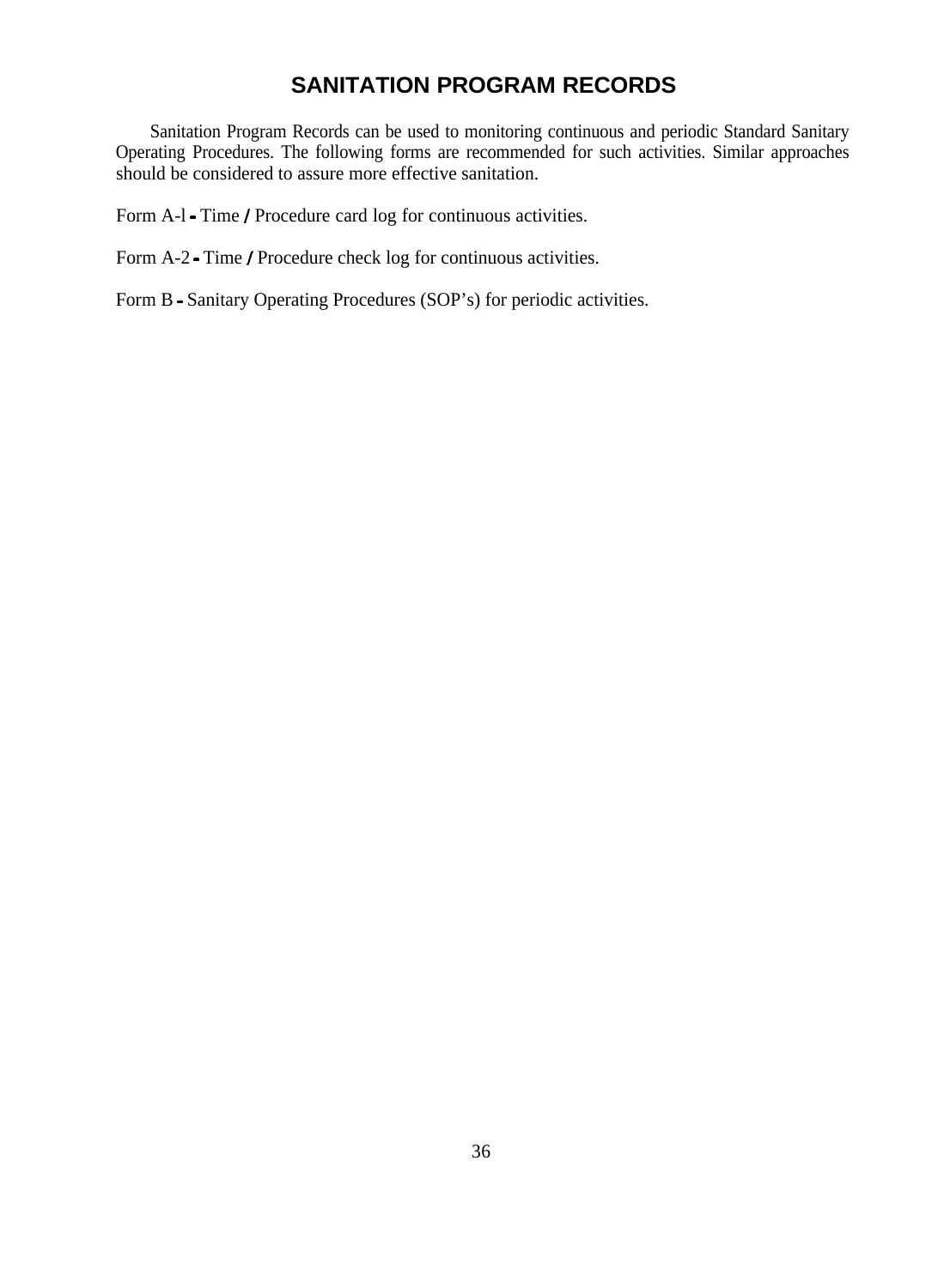#### **Form A-l -Time/Procedure card log for continuous activities.**

**Time/procedure cards used to record an individual "continuous" sanitation activity. This record indicates the responsible person was on duty and provided CAR's (Corrective Action Record) when necessary. Signatures of the individual performing the tasks and the record supervisors check validate the card.**

| <b>ARUNDAN</b>      |                         |                           |                  | IEE-MO BEST MADR @ SADI |                  |
|---------------------|-------------------------|---------------------------|------------------|-------------------------|------------------|
|                     | TVIDI                   |                           |                  |                         | TVJAL            |
|                     | ino                     | Wd                        |                  |                         |                  |
|                     | $\overline{\bullet}$    | $rac{1}{2}$               | BUNDAY           |                         |                  |
|                     | ino                     |                           |                  |                         |                  |
|                     | z                       | w۷                        |                  |                         |                  |
|                     | ino                     | Wd                        |                  |                         |                  |
|                     | z                       | $\frac{2}{2}$             | BATURDAY         |                         |                  |
|                     | 5<br>Dun                |                           |                  |                         |                  |
|                     | Z                       | w٧                        |                  | C<br>Ł                  |                  |
|                     | TLD                     | Wd                        |                  | Ð,                      |                  |
|                     | z                       | Š                         | FRIDAY           | C                       |                  |
|                     | ino                     |                           |                  |                         |                  |
|                     | Z                       | w٧<br>.<br>Wd             |                  | <u>w</u>                |                  |
|                     | T CO                    |                           |                  | ē                       |                  |
|                     | z<br>ă                  | $\tilde{g}$               | <b>THURBOAY</b>  | ಡಾ                      |                  |
|                     | Z                       | w۷                        |                  |                         |                  |
|                     | ino                     | Wd                        |                  | ತಾ                      |                  |
|                     | Z                       |                           |                  |                         |                  |
|                     | nu T                    | <b>ADOM</b>               | <b>WEDNEBOAY</b> | Ξŝ                      |                  |
|                     | Z                       | w۷                        |                  | C                       |                  |
|                     | 1.ho                    | Wd                        |                  |                         |                  |
|                     | Z                       | $\frac{8}{2}$             | TUEBOAY          |                         |                  |
|                     | Fao                     |                           |                  |                         |                  |
|                     | $\overline{\mathbf{z}}$ | <u>WY</u>                 |                  |                         |                  |
|                     | <b>FD</b>               | $\overline{\mathbf{w}}$ d |                  |                         |                  |
|                     | $\overline{\mathbf{z}}$ | <b>SOLU</b>               | <b>MONDAY</b>    |                         |                  |
|                     | E<br>E                  |                           |                  |                         |                  |
| <b>SMIT RAJUERA</b> | Z                       | W٧                        |                  |                         | <b>MIT ARTIG</b> |
|                     |                         |                           |                  |                         | rwN              |
|                     |                         |                           |                  |                         | 'N               |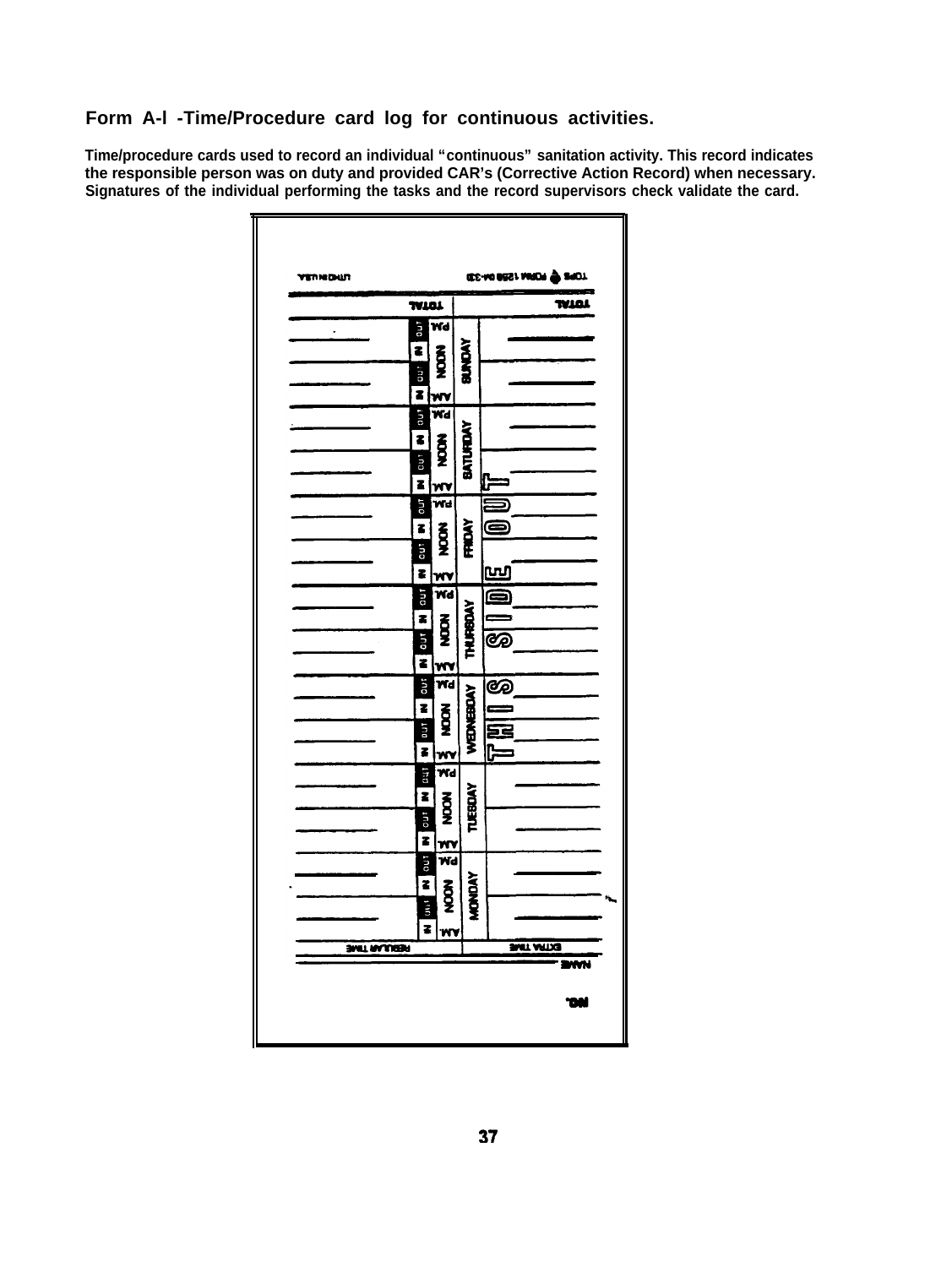#### **Form A-2 - Time I Procedure check log for continuous activities.**

Time/procedure cards are used to record an individual "continuous" sanitation activity. This record indicates the responsible person was on duty and provided CAR's (corrective action record) when necessary. Signatures of the individual performing the tasks and the record supervisor need to validate the card.

#### Plant Manager - Daily Sanitation Record

| Continuous Items (From pre-operation review thru end of work day)                                                                                | CAR |
|--------------------------------------------------------------------------------------------------------------------------------------------------|-----|
| General housekeeping to avoid clutter that hampers plant operations<br>and sanitation.                                                           |     |
| Plant layout and general condition helps prevent product contamination<br>and assures sanitation.                                                |     |
| No condensation on pipes, ceilings or other surfaces that could result in<br>product contamination.                                              |     |
| Equipment, facilities and processing utensils in good operating condi-<br>tion and able to sanitized.                                            |     |
| All wet and dry waste materials segregated and removed from the plant<br>into proper disposal.                                                   |     |
| Brushes, trash cans and clothes used to clean and sanitize are color<br>coded to distinguish.                                                    |     |
| Clean and sanitize all utensils after each use during the workday;<br>gloves, aprons, etc.                                                       |     |
| All product containers stored in clean, dry area free of personnel and<br>product traffic, and protected from pests.                             |     |
| All chemicals for equipment use, pest management, cleaning and<br>sanitizing must be stored segregated and separate from the processing<br>area. |     |
| Convenient hand wash facilities, clean and properly equipped.                                                                                    |     |
| Water supply approved.                                                                                                                           |     |
| Ice supply clean and protected from contaminants due to floor traffic or<br>equipment contact.                                                   |     |
| No worker with illness, open or infected wound will be allowed to come<br>in contact with product or plant operations.                           |     |
| No worker will be allowed into the processing area without previous<br>training for food handling and sanitation.                                |     |
| No personnel will be allowed in the processing area without clean<br>garments and hair covering.                                                 |     |
| Control all personnel traffic. Only authorized personnel in processing<br>plant operation area.                                                  |     |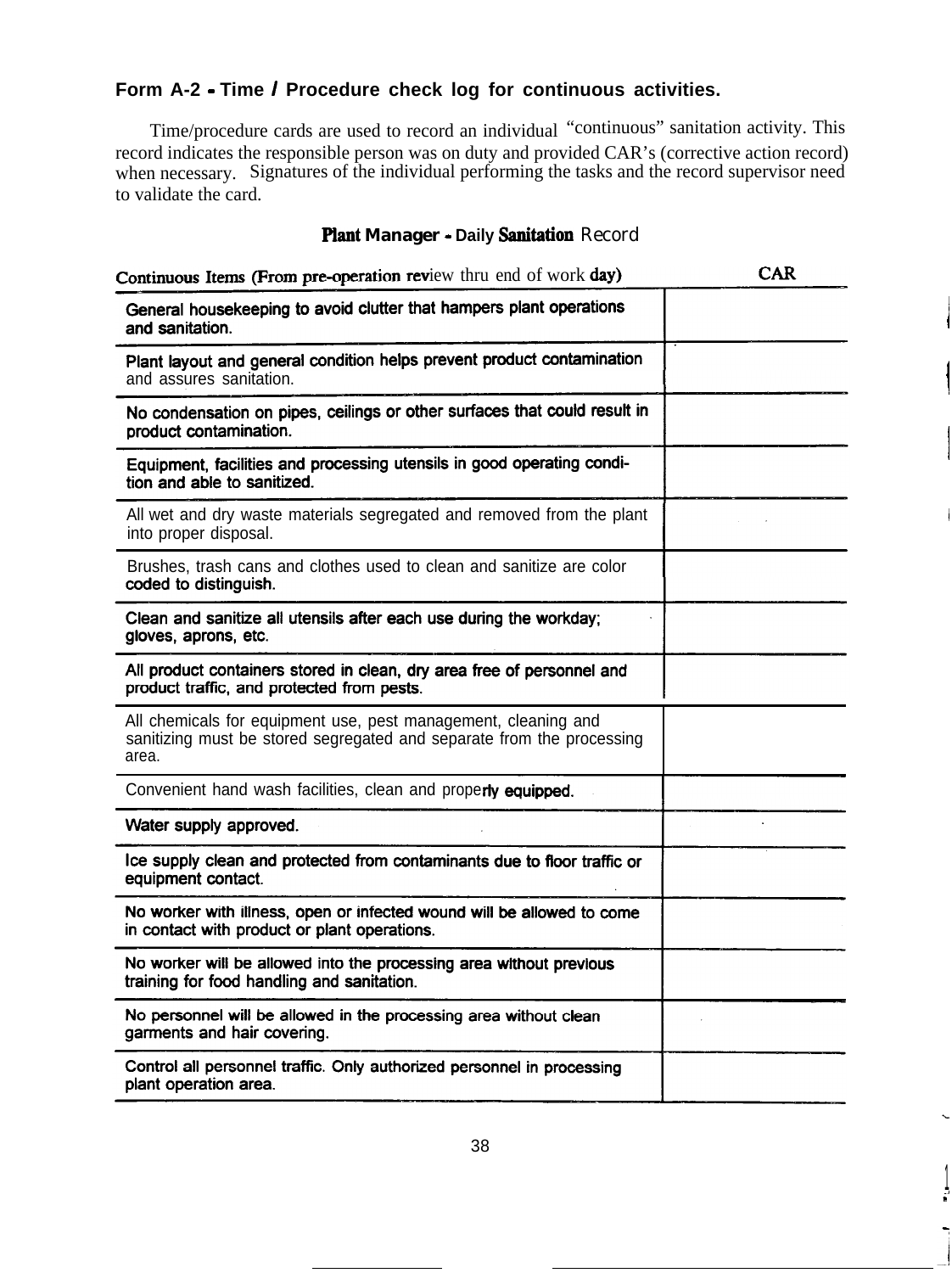## **Process Supervisor - Daily sanitation Record**

| "Continuous Items"                                                                              |       | <b>CAR</b> |
|-------------------------------------------------------------------------------------------------|-------|------------|
| Control all personnel traffic. Only authorized personnel in processing<br>plant operation area. |       |            |
| OTHER:                                                                                          |       |            |
| Area Supervisor:                                                                                | Date: |            |
| <b>HACCP</b> Record Manager:                                                                    | Date: |            |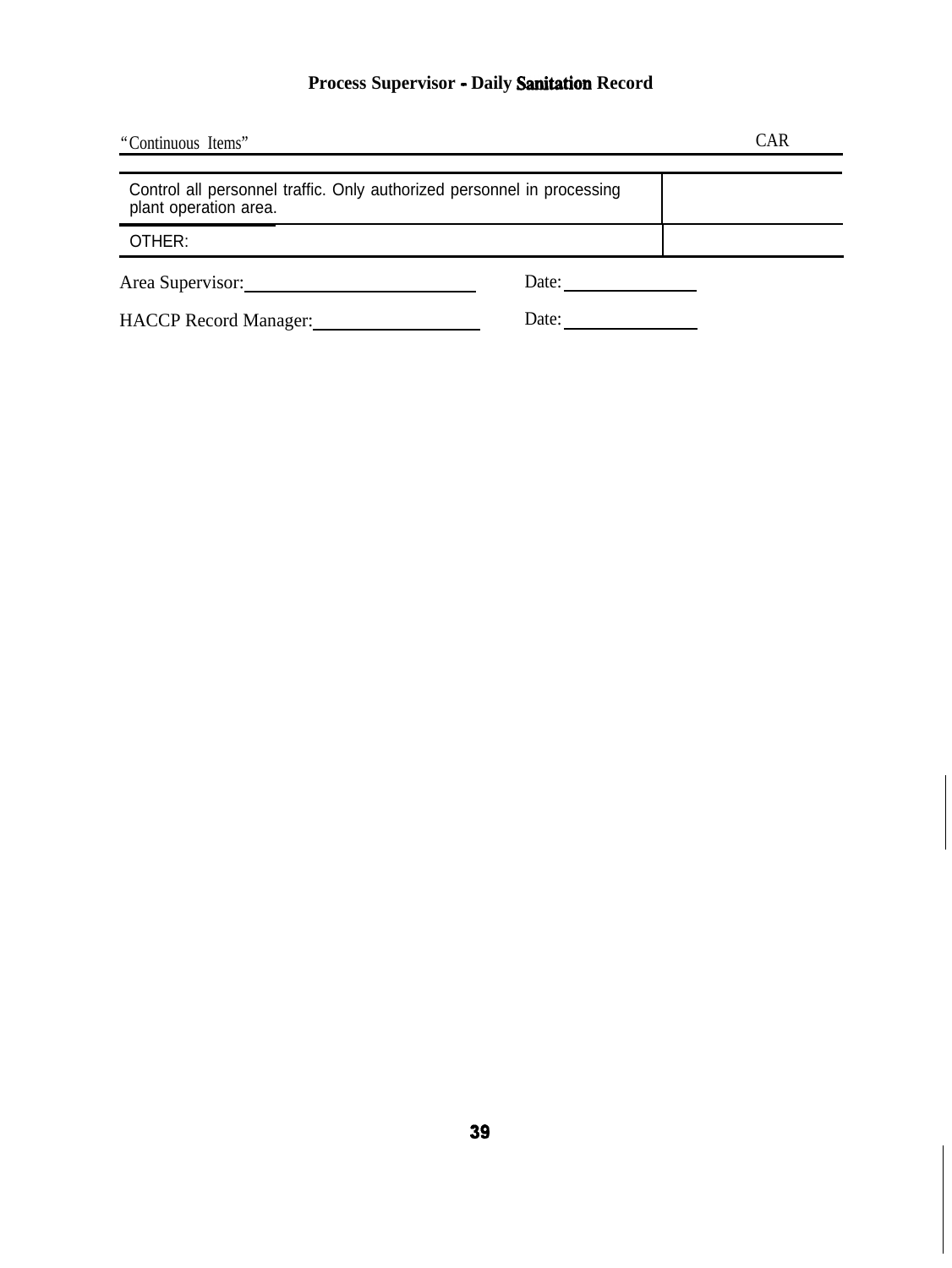#### **Form B - Sanitary Operating Procedures (SOP's) for periodic activities**

Records will be kept by the assigned individual(s) to indicate that this person supervised or performed the listed periodic activities. Positive records will be indicated by the time the task was performed (daily, weekly or annually). If any activity other than those listed was performed a **CAR** (corrective action records) form will be attached;

#### **Plant Manager - PerIodIc SOP's**

| Time & CAR |
|------------|
| $D=$       |
| D≕         |
| $D=$       |
| $D=$       |
| W=         |
| $D=$       |
| $D=$       |
| W=         |
| W=         |
| W=         |
| W=         |
| D=         |
|            |
|            |
|            |

HACCP Record Manager: Date: Date: Date: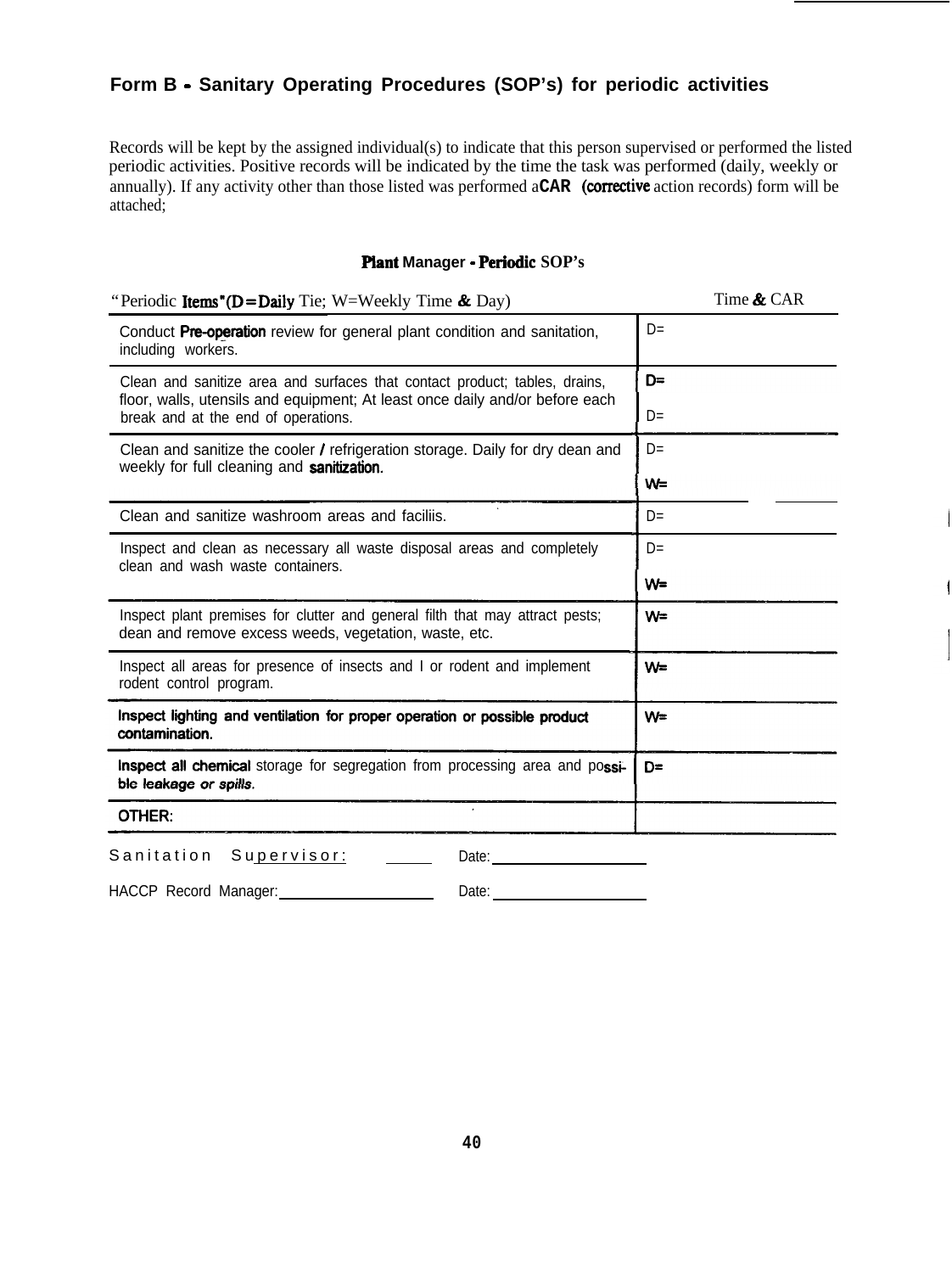#### **Processing Supervisor - Periodic SOP's**

"Periodic Items" ( $D =$  Daily Time;  $W =$  Weekly Time  $\&$  Day) Time  $\&$  CAR Clean and sanitize working area and surfaces that contact product; **D=** tables, drains, floor, walls, utensils and equipment; At least once daily and/or before each break and at the end of operations. **D=** Clean and sanitize packing supplies room. Dry clean daily and clean **D=** and sanitize weekly. **w=** Inspect packing supplies room for presence of insect and / or rodent  $W=$ and implement rodent control program. Clean and sanitize all utensils used during the workday; knifes,  $D=$ gloves, aprons, etc. OTHER: <sup>I</sup>

| Area Supervisor: |  |
|------------------|--|
|                  |  |

| HACCP Record Manager: |  |
|-----------------------|--|
|-----------------------|--|

|--|

Date: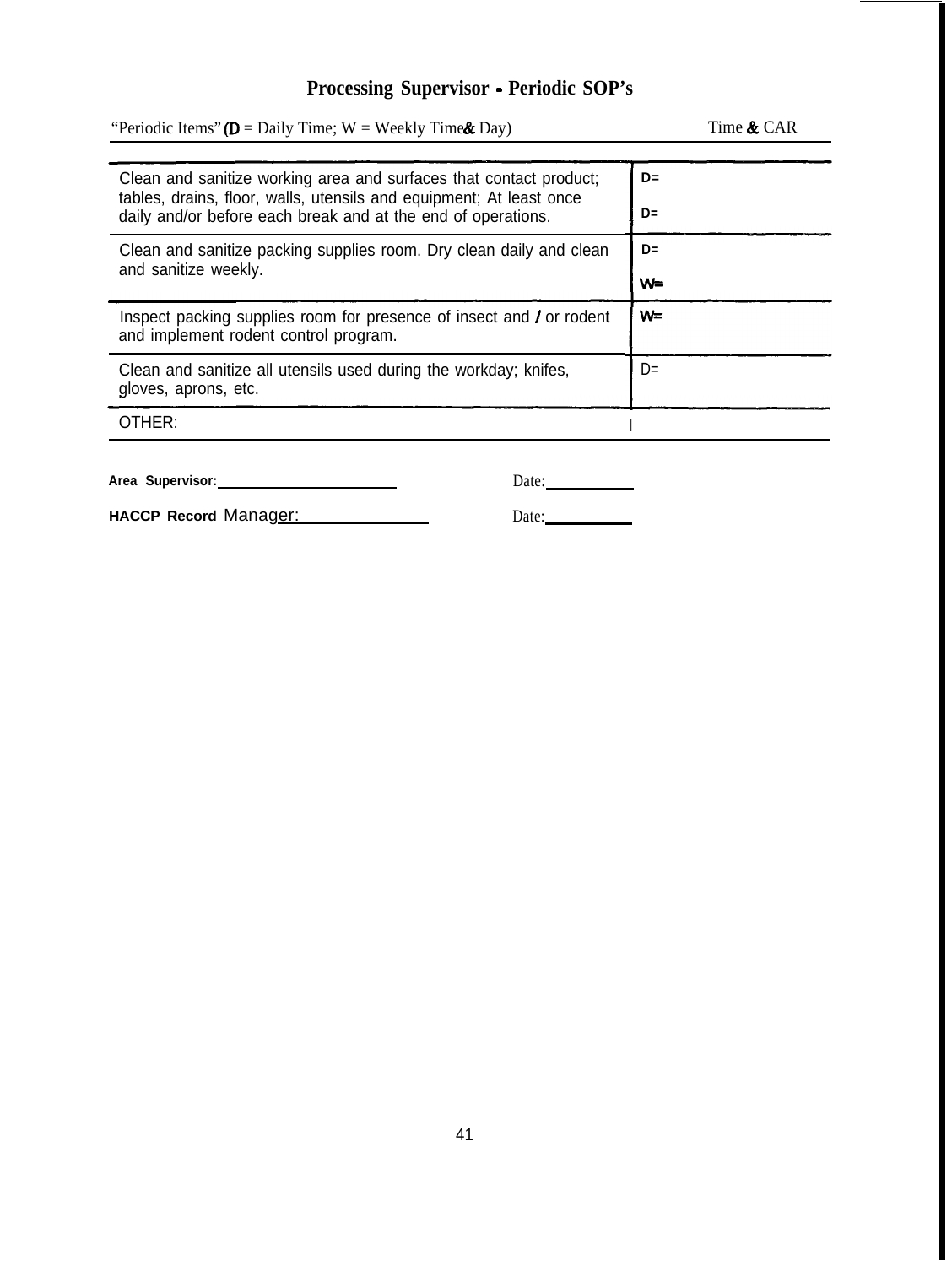## **EMPLOYEE HACCP TRAINING PROGRAM**

The HACCP Coordinator will explain and provide a copy of all HACCP related concerns to employees per their respective positions. This activity will be recorded per these forms. Likewise, daily, weekly and annual activities of the HACCP Coordinator will support a continuing HACCP education program for all employees. Sanitation procedures will be posted per area to facilitate the employees training.

All employees will receive a copy of the Any Florida Hard Clam Company, **Inc.'s** Seafood Hard Clam Quality Assurance Program. This program is consistent with and will be supported by annual training with the assistance of the FL DEP and University of Florida's Cooperative Extension Service (Sea Grant).

The HACCP Coordinator is someone in upper management that has completed a HACCP training program provided through a recognized professional organization.